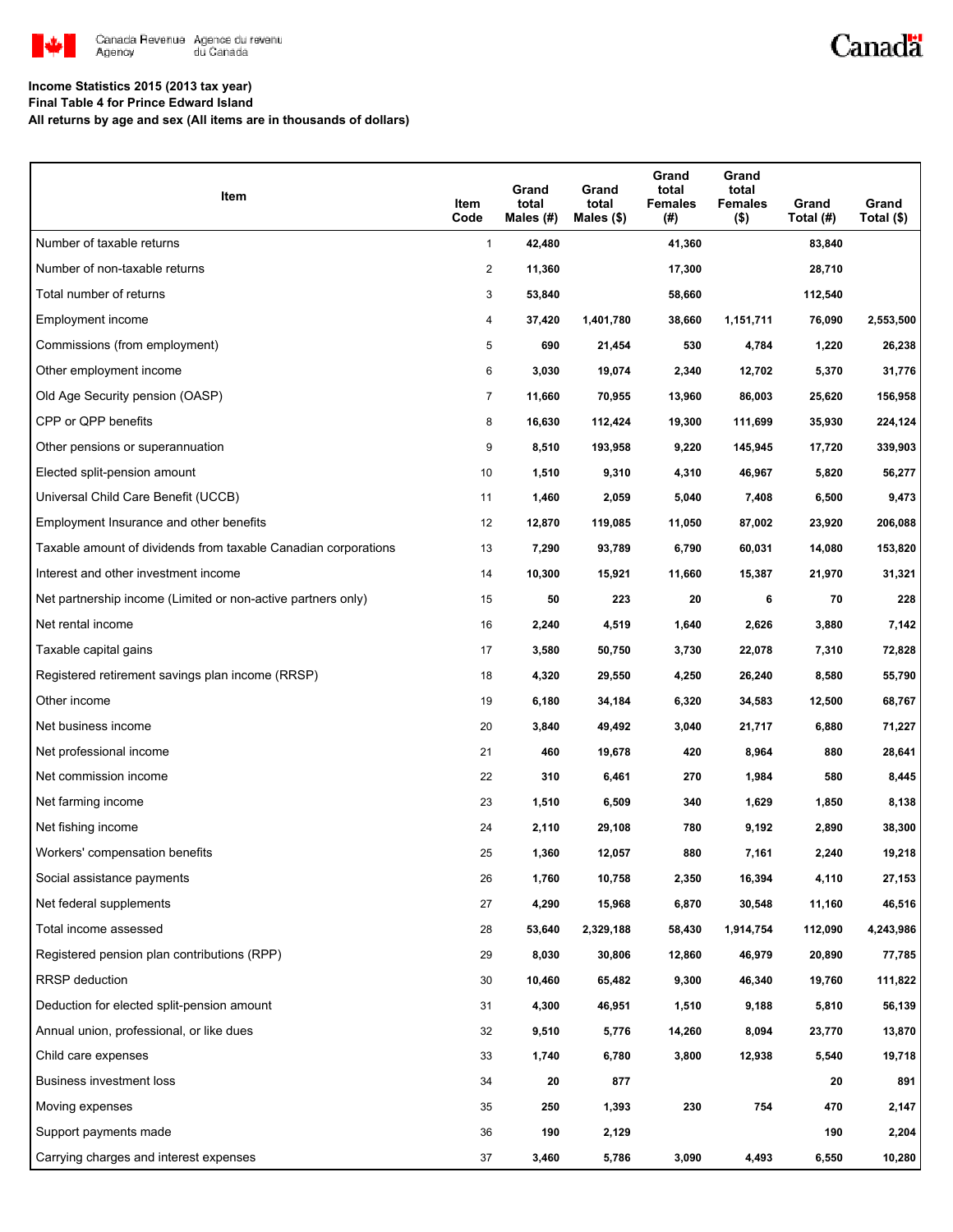

# Canadä

### **Income Statistics 2015 (2013 tax year)**

**Final Table 4 for Prince Edward Island**

**All returns by age and sex (All items are in thousands of dollars)**

| Item                                                                                           | Item<br>Code | Grand<br>total<br>Males $(H)$ | Grand<br>total<br>Males $(\$)$ | Grand<br>total<br><b>Females</b><br>(#) | Grand<br>total<br><b>Females</b><br>$($ \$) | Grand<br>Total (#) | Grand<br>Total $(\$)$ |
|------------------------------------------------------------------------------------------------|--------------|-------------------------------|--------------------------------|-----------------------------------------|---------------------------------------------|--------------------|-----------------------|
| Deductions for CPP/QPP contributions on self-employment and other<br>earnings                  | 38           | 4,060                         | 3,501                          | 2,560                                   | 1,475                                       | 6,620              | 4,976                 |
| Deductions for provincial parental insurance plan (PPIP) premiums on<br>self-employment income | 39           |                               |                                |                                         |                                             |                    |                       |
| Exploration and development expenses                                                           | 40           | 30                            | 249                            | 10                                      | 148                                         | 40                 | 397                   |
| Other employment expenses                                                                      | 41           | 1,660                         | 8,167                          | 540                                     | 1,393                                       | 2,200              | 9,559                 |
| Clergy residence deduction                                                                     | 42           | 110                           | 1,264                          | 30                                      | 276                                         | 140                | 1,540                 |
| Other deductions                                                                               | 43           | 2,070                         | 2,540                          | 2,200                                   | 3,459                                       | 4,270              | 5,999                 |
| Total deductions before adjustments                                                            | 44           | 28,370                        | 181,707                        | 28,170                                  | 135,657                                     | 56,540             | 317,364               |
| Social benefits repayment                                                                      | 45           | 1,520                         | 3,826                          | 450                                     | 1,212                                       | 1,970              | 5,038                 |
| Net income after adjustments                                                                   | 46           | 53,460                        | 2,147,849                      | 58,300                                  | 1,779,025                                   | 111,780            | 3,926,920             |
| Canadian Forces personnel and police deduction                                                 | 47           |                               |                                |                                         |                                             |                    |                       |
| Security options deductions                                                                    | 48           | 20                            | 130                            |                                         |                                             | 20                 | 130                   |
| Other payments deductions                                                                      | 49           | 7,050                         | 38,771                         | 9,680                                   | 54,098                                      | 16,720             | 92,868                |
| Non-capital losses of other years                                                              | 50           | 60                            | 596                            | 50                                      | 296                                         | 110                | 892                   |
| Net capital losses of other years                                                              | 51           | 890                           | 2,147                          | 860                                     | 1,574                                       | 1,750              | 3,721                 |
| Capital gains deduction                                                                        | 52           | 320                           | 23,760                         | 160                                     | 9,797                                       | 470                | 33,557                |
| Northern residents deductions                                                                  | 53           | 60                            | 168                            | 20                                      | 48                                          | 70                 | 217                   |
| Additional deductions                                                                          | 54           | 350                           | 1,013                          | 610                                     | 3,570                                       | 960                | 4,583                 |
| Farming/fishing losses of prior years                                                          | 55           | 90                            | 1,843                          | 20                                      | 225                                         | 100                | 2,068                 |
| Total deductions from net income                                                               | 56           | 8,640                         | 68,578                         | 11,050                                  | 69,608                                      | 19,690             | 138,186               |
| Taxable income assessed                                                                        | 57           | 52,720                        | 2,079,429                      | 57,450                                  | 1,709,726                                   | 110,190            | 3,789,201             |
| Basic personal amount                                                                          | 58           | 53,840                        | 591,949                        | 58,660                                  | 644,977                                     | 112,540            | 1,237,353             |
| Age amount                                                                                     | 59           | 11,220                        | 69,096                         | 13,730                                  | 88,103                                      | 24,950             | 157,199               |
| Spouse or common-law partner amount                                                            | 60           | 4,630                         | 29,147                         | 1,650                                   | 10,393                                      | 6,280              | 39,558                |
| Amount for eligible dependant                                                                  | 61           | 870                           | 9,092                          | 3,720                                   | 38,627                                      | 4,590              | 47,730                |
| Amount for children 17 and under                                                               | 62           | 7,420                         | 30,540                         | 7,960                                   | 29,901                                      | 15,390             | 60,450                |
| Amount for infirm dependants age 18 or older                                                   | 63           | 80                            | 432                            | 60                                      | 329                                         | 140                | 761                   |
| CPP or QPP contributions through employment                                                    | 64           | 32,570                        | 46,801                         | 33,650                                  | 42,208                                      | 66,220             | 89,009                |
| CPP or QPP contributions on self-employment and other earnings                                 | 65           | 4,060                         | 3,501                          | 2,560                                   | 1,475                                       | 6,620              | 4,976                 |
| Employment Insurance premiums                                                                  | 66           | 34,540                        | 19,314                         | 35,340                                  | 17,695                                      | 69,890             | 37,010                |
| PPIP premiums paid                                                                             | 67           |                               |                                |                                         |                                             |                    |                       |
| PPIP premiums payable on employment income                                                     | 68           |                               |                                |                                         |                                             |                    |                       |
| PPIP premiums payable on self-employment income                                                | 69           |                               |                                |                                         |                                             |                    |                       |
| Volunteer firefighters' amount                                                                 | 70           | 810                           | 2,436                          | 60                                      | 168                                         | 870                | 2,604                 |
| Canada employment amount                                                                       | 71           | 37,550                        | 40,969                         | 38,400                                  | 41,952                                      | 75,960             | 82,923                |
| Public transit amount                                                                          | 72           | 290                           | 78                             | 360                                     | 105                                         | 650                | 183                   |
| Children's fitness amount                                                                      | 73           | 3,710                         | 2,187                          | 3,590                                   | 1,963                                       | 7,300              | 4,149                 |
| Children's arts amount                                                                         | 74           | 1,130                         | 520                            | 1,080                                   | 467                                         | 2,210              | 987                   |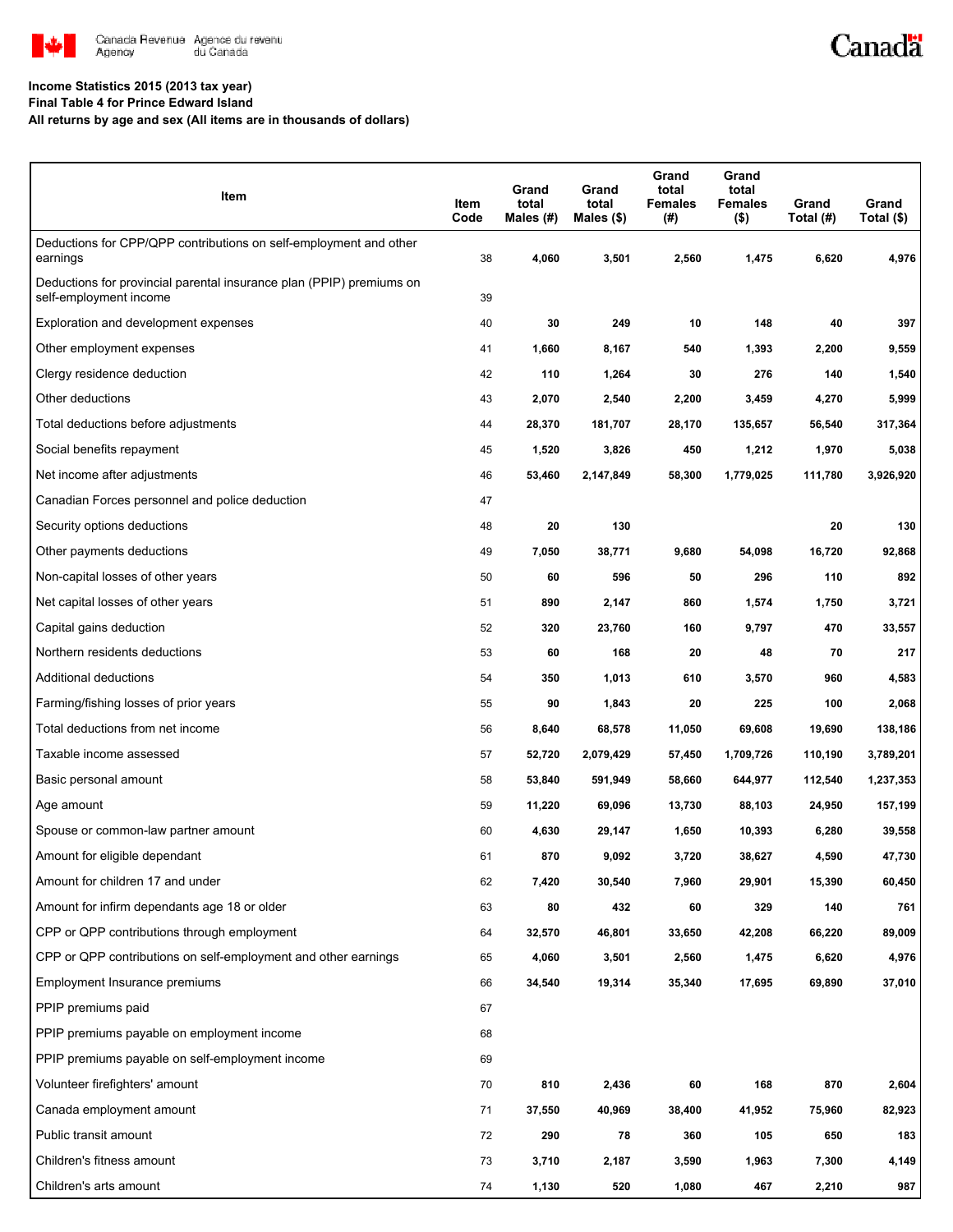

## Canadä

#### **Income Statistics 2015 (2013 tax year)**

**Final Table 4 for Prince Edward Island**

**All returns by age and sex (All items are in thousands of dollars)**

| Item                                                              | Item<br>Code | Grand<br>total<br>Males (#) | Grand<br>total<br>Males $(\$)$ | Grand<br>total<br><b>Females</b><br>(#) | Grand<br>total<br><b>Females</b><br>$($ \$) | Grand<br>Total (#) | Grand<br>Total (\$) |
|-------------------------------------------------------------------|--------------|-----------------------------|--------------------------------|-----------------------------------------|---------------------------------------------|--------------------|---------------------|
| Home buyers' amount                                               | 75           | 390                         | 1,757                          | 260                                     | 1,166                                       | 650                | 2,923               |
| Pension income amount                                             | 76           | 9,440                       | 17,981                         | 11,810                                  | 22,503                                      | 21,260             | 40,484              |
| Caregiver amount                                                  | 77           | 410                         | 2,149                          | 390                                     | 1,975                                       | 800                | 4,124               |
| Disability amount                                                 | 78           | 2,510                       | 19,322                         | 2,320                                   | 17,831                                      | 4,840              | 37,153              |
| Disability amount transferred from a dependant                    | 79           | 830                         | 8,411                          | 830                                     | 8,115                                       | 1,660              | 16,526              |
| Interest paid on student loans                                    | 80           | 1,580                       | 815                            | 2,800                                   | 1,675                                       | 4,380              | 2,490               |
| Tuition, education, and textbook amounts                          | 81           | 2,960                       | 16,397                         | 3,850                                   | 20,610                                      | 6,810              | 37,006              |
| Tuition, education, and textbook amounts transferred from a child | 82           | 1,650                       | 8,986                          | 1,450                                   | 7,356                                       | 3,100              | 16,341              |
| Amounts transferred from spouse or common-law partner             | 83           | 3,370                       | 19,242                         | 2,310                                   | 12,478                                      | 5,680              | 31,733              |
| Medical expenses                                                  | 84           | 10,810                      | 25,669                         | 17,110                                  | 40,340                                      | 27,920             | 66,009              |
| Total tax credits on personal amounts                             | 85           | 53,840                      | 145,023                        | 58,660                                  | 157,870                                     | 112,540            | 302,965             |
| Allowable charitable donations and government gifts               | 86           | 13,320                      | 19,774                         | 13,270                                  | 14,079                                      | 26,590             | 33,853              |
| Eligible cultural and ecological gifts                            | 87           | 10                          | 35                             | 20                                      | 288                                         | 40                 | 323                 |
| Total tax credit on donations and gifts                           | 88           | 13,200                      | 5,465                          | 13,160                                  | 3,890                                       | 26,360             | 9,354               |
| Total federal non-refundable tax credits                          | 89           | 53,840                      | 150,487                        | 58,660                                  | 161,760                                     | 112,540            | 312,319             |
| Federal dividend tax credit                                       | 90           | 6,410                       | 12,294                         | 5,690                                   | 7,792                                       | 12,100             | 20,086              |
| Overseas employment tax credit                                    | 91           | 50                          | 429                            |                                         |                                             | 50                 | 458                 |
| Minimum tax carryover                                             | 92           | 140                         | 390                            | 60                                      | 160                                         | 200                | 550                 |
| Basic federal tax                                                 | 93           | 37,090                      | 216,241                        | 34,040                                  | 137,371                                     | 71,120             | 353,613             |
| Federal Foreign Tax Credit                                        | 94           | 1,710                       | 1,704                          | 1,580                                   | 327                                         | 3,290              | 2,031               |
| Federal Political contribution tax credit                         | 95           | 660                         | 108                            | 390                                     | 55                                          | 1,050              | 163                 |
| <b>Investment Tax Credit</b>                                      | 96           | 820                         | 951                            | 110                                     | 97                                          | 930                | 1,049               |
| Labour-sponsored funds tax credit                                 | 97           |                             |                                |                                         |                                             |                    |                     |
| Alternative minimum tax payable                                   | 98           | 110                         | 638                            | 40                                      | 379                                         | 150                | 1,016               |
| Net federal tax                                                   | 99           | 36,990                      | 213,480                        | 33,990                                  | 136,898                                     | 70,980             | 350,379             |
| CPP contributions on self-employment                              | 100          | 4,060                       | 7,001                          | 2,560                                   | 2,949                                       | 6,620              | 9,952               |
| Social Benefits repayment                                         | 101          | 1,520                       | 3,826                          | 450                                     | 1,212                                       | 1,970              | 5,038               |
| Net Provincial Tax                                                | 102          | 41,940                      | 179,491                        | 40,790                                  | 121,776                                     | 82,730             | 301,268             |
| Total tax payable                                                 | 103          | 42,480                      | 403,801                        | 41,360                                  | 262,842                                     | 83,840             | 666,647             |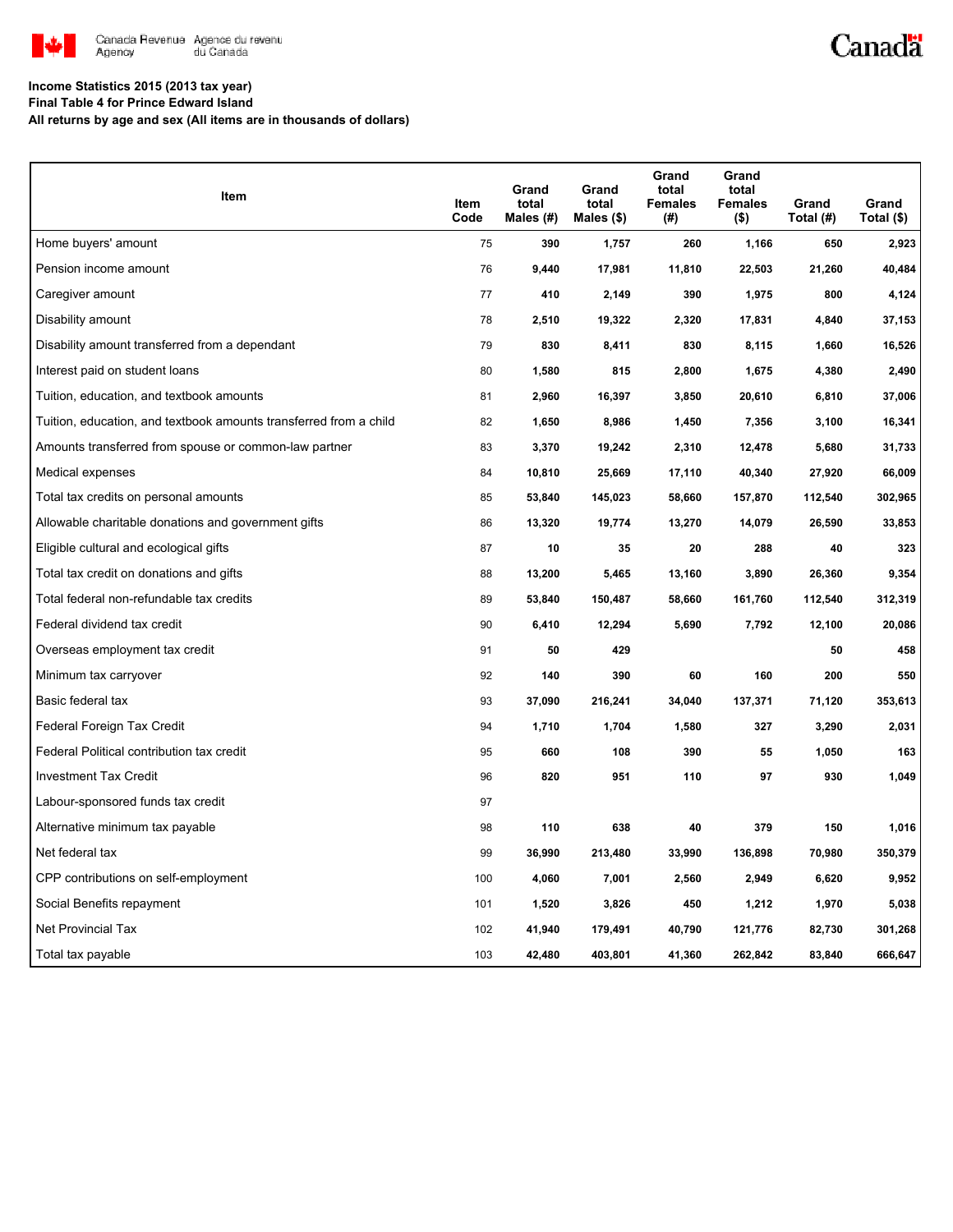| <b>Item</b>                                                                                    | Item<br>Code            | Age<br>group:<br>under 20<br>Males (#) | Age<br>group:<br>under 20<br>Males (\$) | Age<br>group:<br>under 20<br><b>Females</b><br>(# ) | Age<br>group:<br>under 20<br><b>Females</b><br>$($ \$) | Age<br>group:<br>under 20<br>total $(#)$ | Age<br>group:<br>under 20<br>total $($)$ |
|------------------------------------------------------------------------------------------------|-------------------------|----------------------------------------|-----------------------------------------|-----------------------------------------------------|--------------------------------------------------------|------------------------------------------|------------------------------------------|
| Number of taxable returns                                                                      | $\mathbf{1}$            | 770                                    |                                         | 420                                                 |                                                        | 1,190                                    |                                          |
| Number of non-taxable returns                                                                  | $\overline{\mathbf{c}}$ | 2,050                                  |                                         | 2,230                                               |                                                        | 4,280                                    |                                          |
| Total number of returns                                                                        | 3                       | 2,810                                  |                                         | 2,650                                               |                                                        | 5,460                                    |                                          |
| Employment income                                                                              | 4                       | 2,680                                  | 20,734                                  | 2,510                                               | 15,157                                                 | 5,190                                    | 35,891                                   |
| Commissions (from employment)                                                                  | 5                       | 20                                     | 50                                      | 20                                                  | 14                                                     | 40                                       | 65                                       |
| Other employment income                                                                        | 6                       | 60                                     | 117                                     | 70                                                  | 134                                                    | 130                                      | 251                                      |
| Old Age Security pension (OASP)                                                                | $\overline{7}$          |                                        |                                         |                                                     |                                                        |                                          |                                          |
| CPP or QPP benefits                                                                            | 8                       | 90                                     | 169                                     | 90                                                  | 190                                                    | 180                                      | 359                                      |
| Other pensions or superannuation                                                               | 9                       |                                        |                                         | 10                                                  | 21                                                     | 20                                       | 56                                       |
| Elected split-pension amount                                                                   | 10                      |                                        |                                         |                                                     |                                                        |                                          |                                          |
| Universal Child Care Benefit (UCCB)                                                            | 11                      |                                        |                                         | 60                                                  | 58                                                     | 60                                       | 60                                       |
| Employment Insurance and other benefits                                                        | 12                      | 160                                    | 950                                     | 50                                                  | 207                                                    | 210                                      | 1,157                                    |
| Taxable amount of dividends from taxable Canadian corporations                                 | 13                      | 70                                     | 950                                     | 70                                                  | 1,296                                                  | 130                                      | 2,246                                    |
| Interest and other investment income                                                           | 14                      | 120                                    | 33                                      | 110                                                 | 24                                                     | 230                                      | 56                                       |
| Net partnership income (Limited or non-active partners only)                                   | 15                      |                                        |                                         |                                                     |                                                        |                                          |                                          |
| Net rental income                                                                              | 16                      |                                        |                                         |                                                     |                                                        |                                          |                                          |
| Taxable capital gains                                                                          | 17                      |                                        |                                         |                                                     |                                                        |                                          |                                          |
| Registered retirement savings plan income (RRSP)                                               | 18                      |                                        |                                         |                                                     |                                                        |                                          |                                          |
| Other income                                                                                   | 19                      | 370                                    | 1,027                                   | 400                                                 | 1,097                                                  | 770                                      | 2,124                                    |
| Net business income                                                                            | 20                      | 40                                     | 122                                     | 30                                                  | 81                                                     | 70                                       | 203                                      |
| Net professional income                                                                        | 21                      |                                        |                                         |                                                     |                                                        |                                          |                                          |
| Net commission income                                                                          | 22                      |                                        |                                         |                                                     |                                                        |                                          |                                          |
| Net farming income                                                                             | 23                      |                                        |                                         |                                                     |                                                        |                                          |                                          |
| Net fishing income                                                                             | 24                      | 50                                     | 180                                     | 10                                                  | 69                                                     | 60                                       | 249                                      |
| Workers' compensation benefits                                                                 | 25                      | 10                                     | 19                                      |                                                     |                                                        | 10                                       | 21                                       |
| Social assistance payments                                                                     | 26                      | 30                                     | 94                                      | 40                                                  | 118                                                    | 70                                       | 212                                      |
| Net federal supplements                                                                        | 27                      |                                        |                                         |                                                     |                                                        |                                          |                                          |
| Total income assessed                                                                          | 28                      | 2,780                                  | 24,518                                  | 2,610                                               | 18,536                                                 | 5,390                                    | 43,053                                   |
| Registered pension plan contributions (RPP)                                                    | 29                      | 20                                     | 4                                       |                                                     |                                                        | 20                                       | 10                                       |
| RRSP deduction                                                                                 | 30                      | 40                                     | 76                                      |                                                     |                                                        | 40                                       | 82                                       |
| Deduction for elected split-pension amount                                                     | 31                      |                                        |                                         |                                                     |                                                        |                                          |                                          |
| Annual union, professional, or like dues                                                       | 32                      | 90                                     | 19                                      | 60                                                  | 7                                                      | 150                                      | 26                                       |
| Child care expenses                                                                            | 33                      |                                        |                                         |                                                     |                                                        |                                          |                                          |
| <b>Business investment loss</b>                                                                | 34                      |                                        |                                         |                                                     |                                                        |                                          |                                          |
| Moving expenses                                                                                | 35                      |                                        |                                         |                                                     |                                                        |                                          |                                          |
| Support payments made                                                                          | 36                      |                                        |                                         |                                                     |                                                        |                                          |                                          |
| Carrying charges and interest expenses                                                         | 37                      |                                        |                                         |                                                     |                                                        |                                          |                                          |
| Deductions for CPP/QPP contributions on self-employment and other<br>earnings                  | 38                      | 30                                     | $\sqrt{5}$                              |                                                     |                                                        | 40                                       | $\overline{7}$                           |
| Deductions for provincial parental insurance plan (PPIP) premiums on<br>self-employment income | 39                      |                                        |                                         |                                                     |                                                        |                                          |                                          |
| Exploration and development expenses                                                           | 40                      |                                        |                                         |                                                     |                                                        |                                          |                                          |
| Other employment expenses                                                                      | 41                      |                                        |                                         |                                                     |                                                        |                                          |                                          |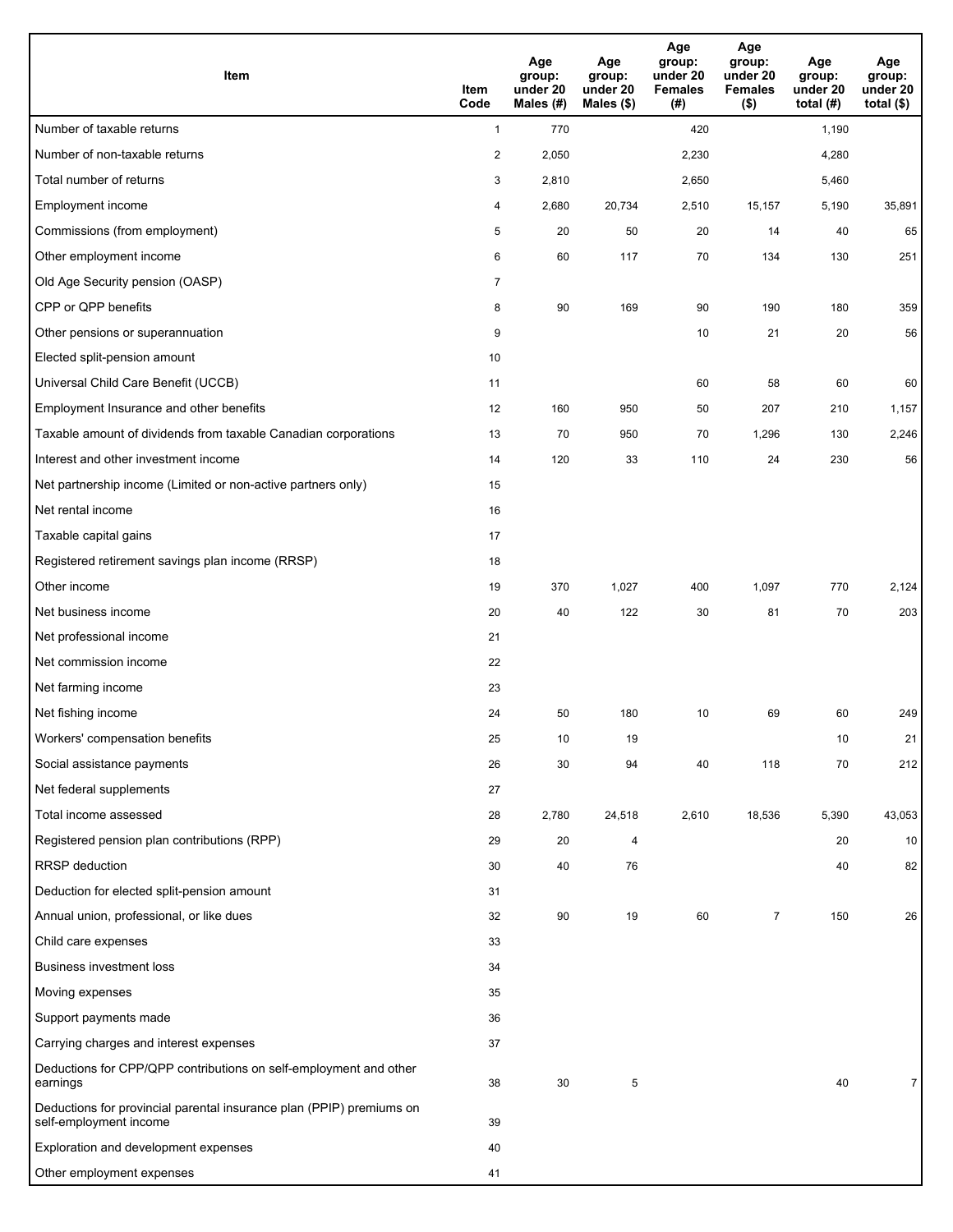| Item                                                              | Item<br>Code | Age<br>group:<br>under 20<br>Males (#) | Age<br>group:<br>under 20<br>Males (\$) | Age<br>group:<br>under 20<br><b>Females</b><br>(# ) | Age<br>group:<br>under 20<br><b>Females</b><br>$($ \$) | Age<br>group:<br>under 20<br>total $(H)$ | Age<br>group:<br>under 20<br>total $($)$ |
|-------------------------------------------------------------------|--------------|----------------------------------------|-----------------------------------------|-----------------------------------------------------|--------------------------------------------------------|------------------------------------------|------------------------------------------|
| Clergy residence deduction                                        | 42           |                                        |                                         |                                                     |                                                        |                                          |                                          |
| Other deductions                                                  | 43           | 10                                     | 3                                       |                                                     |                                                        | 20                                       | $\overline{7}$                           |
| Total deductions before adjustments                               | 44           | 180                                    | 119                                     | 110                                                 | 44                                                     | 290                                      | 162                                      |
| Social benefits repayment                                         | 45           |                                        |                                         |                                                     |                                                        |                                          |                                          |
| Net income after adjustments                                      | 46           | 2,780                                  | 24,399                                  | 2,610                                               | 18,498                                                 | 5,390                                    | 42,897                                   |
| Canadian Forces personnel and police deduction                    | 47           |                                        |                                         |                                                     |                                                        |                                          |                                          |
| Security options deductions                                       | 48           |                                        |                                         |                                                     |                                                        |                                          |                                          |
| Other payments deductions                                         | 49           | 50                                     | 113                                     | 40                                                  | 119                                                    | 90                                       | 232                                      |
| Non-capital losses of other years                                 | 50           |                                        |                                         |                                                     |                                                        |                                          |                                          |
| Net capital losses of other years                                 | 51           |                                        |                                         |                                                     |                                                        |                                          |                                          |
| Capital gains deduction                                           | 52           |                                        |                                         |                                                     |                                                        |                                          |                                          |
| Northern residents deductions                                     | 53           |                                        |                                         |                                                     |                                                        |                                          |                                          |
| Additional deductions                                             | 54           |                                        |                                         |                                                     |                                                        |                                          |                                          |
| Farming/fishing losses of prior years                             | 55           |                                        |                                         |                                                     |                                                        |                                          |                                          |
| Total deductions from net income                                  | 56           | 50                                     | 130                                     | 50                                                  | 152                                                    | 100                                      | 283                                      |
| Taxable income assessed                                           | 57           | 2,760                                  | 24,269                                  | 2,600                                               | 18,346                                                 | 5,360                                    | 42,615                                   |
| Basic personal amount                                             | 58           | 2,810                                  | 31,042                                  | 2,650                                               | 29,215                                                 | 5,460                                    | 60,279                                   |
| Age amount                                                        | 59           |                                        |                                         |                                                     |                                                        |                                          |                                          |
| Spouse or common-law partner amount                               | 60           |                                        |                                         |                                                     |                                                        |                                          |                                          |
| Amount for eligible dependant                                     | 61           |                                        |                                         | 30                                                  | 317                                                    | 30                                       | 317                                      |
| Amount for children 17 and under                                  | 62           |                                        |                                         | 40                                                  | 114                                                    | 50                                       | 118                                      |
| Amount for infirm dependants age 18 or older                      | 63           |                                        |                                         |                                                     |                                                        |                                          |                                          |
| CPP or QPP contributions through employment                       | 64           | 1,230                                  | 459                                     | 1,150                                               | 265                                                    | 2,390                                    | 724                                      |
| CPP or QPP contributions on self-employment and other<br>earnings | 65           | 30                                     | 5                                       |                                                     |                                                        | 40                                       | 7                                        |
| Employment Insurance premiums                                     | 66           | 2,230                                  | 378                                     | 2,090                                               | 273                                                    | 4,320                                    | 652                                      |
| PPIP premiums paid                                                | 67           |                                        |                                         |                                                     |                                                        |                                          |                                          |
| PPIP premiums payable on employment income                        | 68           |                                        |                                         |                                                     |                                                        |                                          |                                          |
| PPIP premiums payable on self-employment income                   | 69           |                                        |                                         |                                                     |                                                        |                                          |                                          |
| Volunteer firefighters' amount                                    | 70           | 10                                     | 33                                      |                                                     |                                                        | 10                                       | 33                                       |
| Canada employment amount                                          | 71           | 2,590                                  | 2,826                                   | 2,440                                               | 2,664                                                  | 5,030                                    | 5,489                                    |
| Public transit amount                                             | 72           | 40                                     | 5                                       | 40                                                  | 6                                                      | 80                                       | 11                                       |
| Children's fitness amount                                         | 73           |                                        |                                         |                                                     |                                                        |                                          |                                          |
| Children's arts amount                                            | 74           |                                        |                                         |                                                     |                                                        |                                          |                                          |
| Home buyers' amount                                               | 75           |                                        |                                         |                                                     |                                                        |                                          |                                          |
| Pension income amount                                             | 76           |                                        |                                         | 10                                                  | 12                                                     | 20                                       | 24                                       |
| Caregiver amount                                                  | 77           |                                        |                                         |                                                     |                                                        |                                          |                                          |
| Disability amount                                                 | 78           | 70                                     | 590                                     | 40                                                  | 312                                                    | 110                                      | 902                                      |
| Disability amount transferred from a dependant                    | 79           |                                        |                                         |                                                     |                                                        |                                          |                                          |
| Interest paid on student loans                                    | 80           | 20                                     | $\overline{2}$                          |                                                     |                                                        |                                          |                                          |
| Tuition, education, and textbook amounts                          | 81           | 230                                    | 868                                     | 170                                                 | 612                                                    | 400                                      | 1,480                                    |
| Tuition, education, and textbook amounts transferred from a child | 82           |                                        |                                         |                                                     |                                                        |                                          |                                          |
| Amounts transferred from spouse or common-law partner             | 83           |                                        |                                         |                                                     |                                                        |                                          |                                          |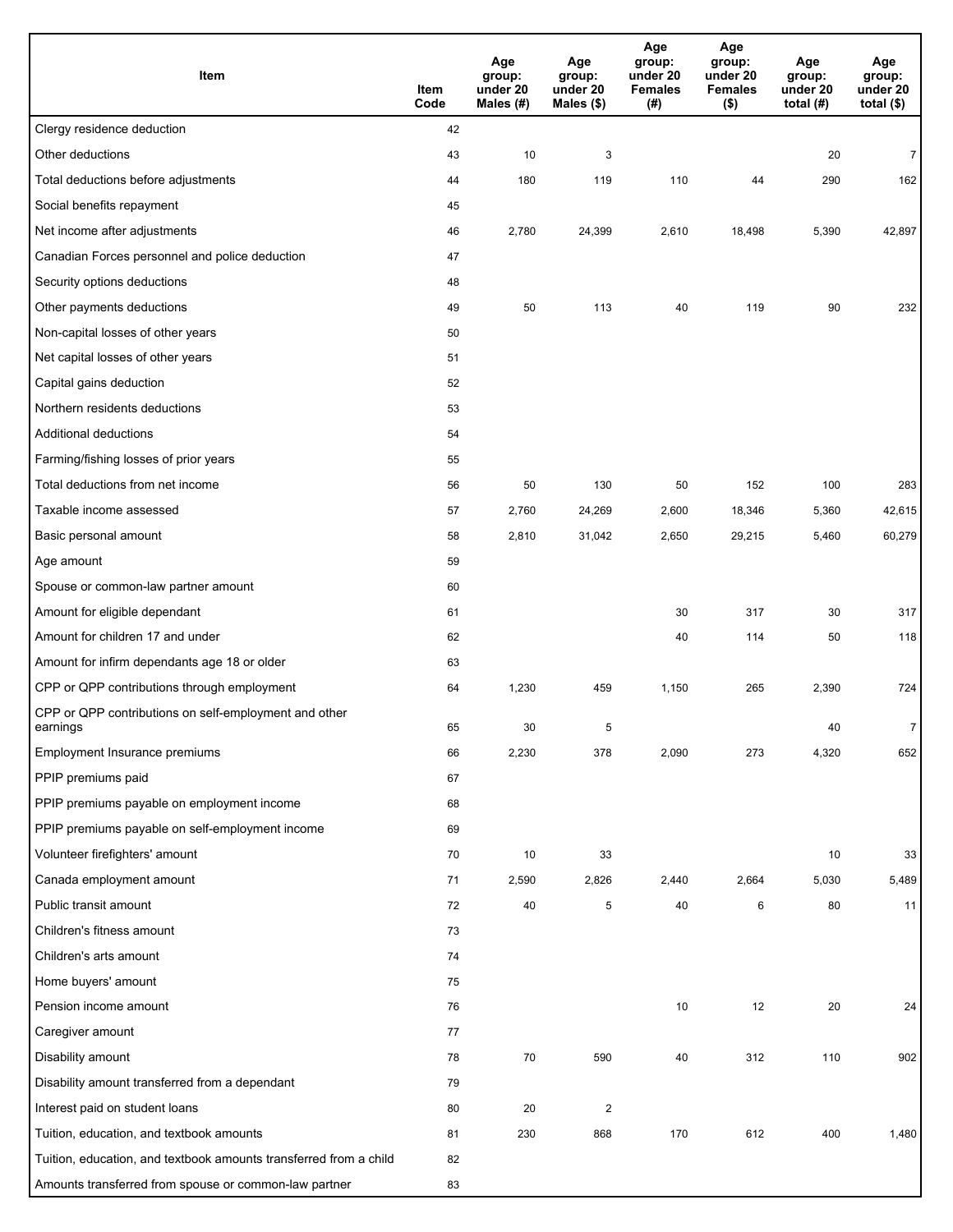| <b>Item</b>                                         | <b>Item</b><br>Code | Age<br>group:<br>under 20<br>Males $(H)$ | Age<br>group:<br>under 20<br>Males $(\$)$ | Age<br>group:<br>under 20<br><b>Females</b><br>(# ) | Age<br>group:<br>under 20<br><b>Females</b><br>$($ \$) | Age<br>group:<br>under 20<br>total $(H)$ | Age<br>group:<br>under 20<br>total $($)$ |
|-----------------------------------------------------|---------------------|------------------------------------------|-------------------------------------------|-----------------------------------------------------|--------------------------------------------------------|------------------------------------------|------------------------------------------|
| Medical expenses                                    | 84                  | 40                                       | 21                                        | 70                                                  | 33                                                     | 110                                      | 54                                       |
| Total tax credits on personal amounts               | 85                  | 2,810                                    | 5,441                                     | 2,650                                               | 5,076                                                  | 5,460                                    | 10,520                                   |
| Allowable charitable donations and government gifts | 86                  | 60                                       | 12                                        | 60                                                  | 9                                                      | 120                                      | 21                                       |
| Eligible cultural and ecological gifts              | 87                  |                                          |                                           |                                                     |                                                        |                                          |                                          |
| Total tax credit on donations and gifts             | 88                  | 50                                       | 3                                         | 50                                                  | $\overline{2}$                                         | 110                                      | 5                                        |
| Total federal non-refundable tax credits            | 89                  | 2,810                                    | 5,444                                     | 2,650                                               | 5,078                                                  | 5,460                                    | 10,526                                   |
| Federal dividend tax credit                         | 90                  | 50                                       | 84                                        | 40                                                  | 125                                                    | 80                                       | 209                                      |
| Overseas employment tax credit                      | 91                  |                                          |                                           |                                                     |                                                        |                                          |                                          |
| Minimum tax carryover                               | 92                  |                                          |                                           |                                                     |                                                        |                                          |                                          |
| Basic federal tax                                   | 93                  | 410                                      | 544                                       | 160                                                 | 116                                                    | 570                                      | 659                                      |
| Federal Foreign Tax Credit                          | 94                  |                                          |                                           |                                                     |                                                        |                                          |                                          |
| Federal Political contribution tax credit           | 95                  |                                          |                                           |                                                     |                                                        |                                          |                                          |
| <b>Investment Tax Credit</b>                        | 96                  |                                          |                                           |                                                     |                                                        |                                          |                                          |
| Labour-sponsored funds tax credit                   | 97                  |                                          |                                           |                                                     |                                                        |                                          |                                          |
| Alternative minimum tax payable                     | 98                  |                                          |                                           |                                                     |                                                        |                                          |                                          |
| Net federal tax                                     | 99                  | 410                                      | 543                                       | 160                                                 | 116                                                    | 570                                      | 658                                      |
| CPP contributions on self-employment                | 100                 | 30                                       | 10                                        |                                                     |                                                        | 40                                       | 14                                       |
| Social Benefits repayment                           | 101                 |                                          |                                           |                                                     |                                                        |                                          |                                          |
| <b>Net Provincial Tax</b>                           | 102                 | 760                                      | 639                                       | 420                                                 | 226                                                    | 1,180                                    | 864                                      |
| Total tax payable                                   | 103                 | 770                                      | 1,191                                     | 420                                                 | 346                                                    | 1,190                                    | 1,537                                    |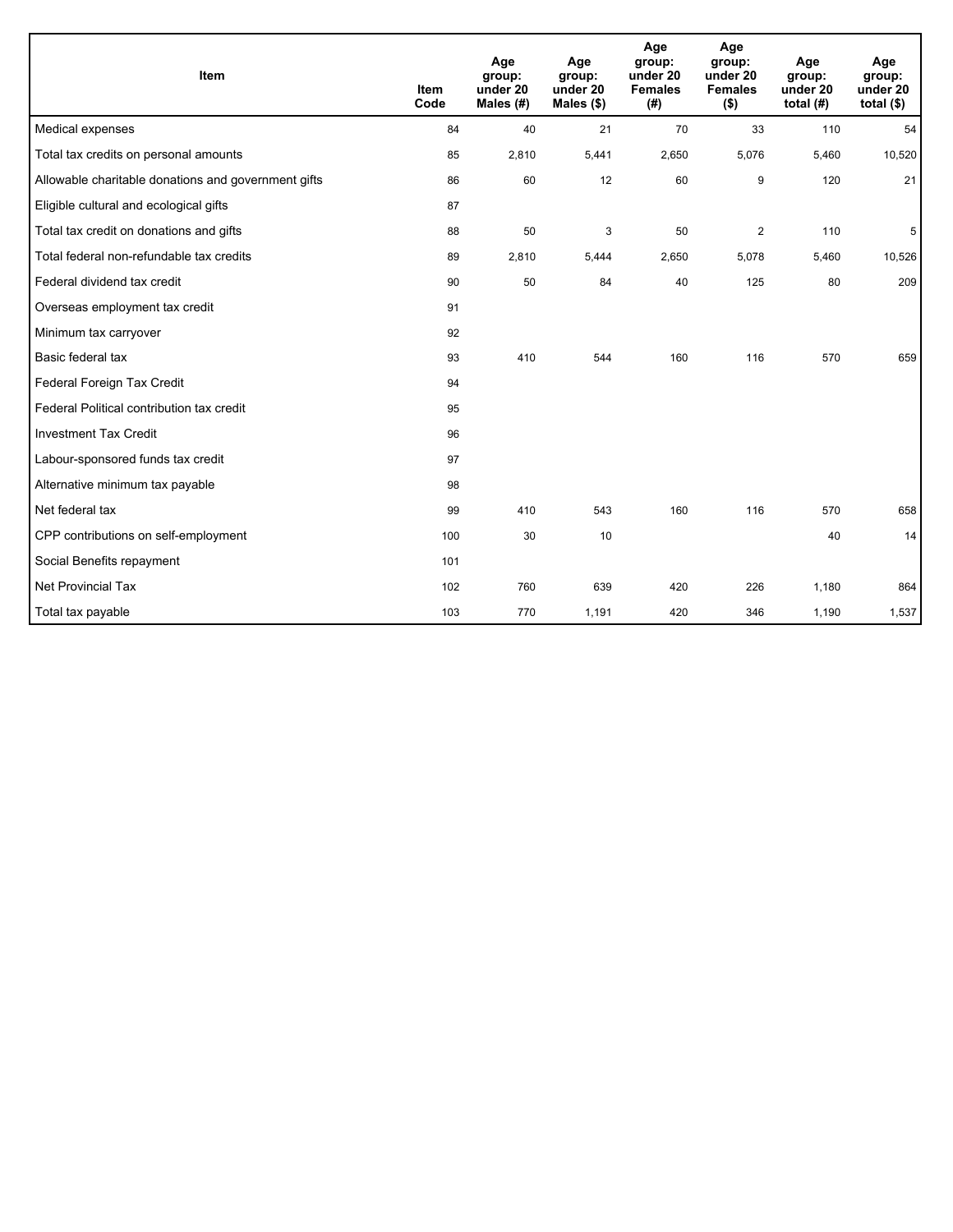| <b>Item</b>                                                                                    | Item<br>Code            | Age<br>group:<br>20 to 24<br>Males (#) | Age<br>group:<br>20 to 24<br>Males (\$) | Age<br>group:<br>20 to 24<br><b>Females</b><br>(#) | Age<br>group:<br>20 to 24<br><b>Females</b><br>$($ \$) | Age<br>group:<br>20 to 24<br>total $(#)$ | Age<br>group:<br>20 to 24<br>total $($)$ |
|------------------------------------------------------------------------------------------------|-------------------------|----------------------------------------|-----------------------------------------|----------------------------------------------------|--------------------------------------------------------|------------------------------------------|------------------------------------------|
| Number of taxable returns                                                                      | $\mathbf{1}$            | 2,480                                  |                                         | 1,720                                              |                                                        | 4,190                                    |                                          |
| Number of non-taxable returns                                                                  | $\overline{\mathbf{c}}$ | 1,840                                  |                                         | 2,610                                              |                                                        | 4,470                                    |                                          |
| Total number of returns                                                                        | 3                       | 4,320                                  |                                         | 4,330                                              |                                                        | 8,660                                    |                                          |
| Employment income                                                                              | 4                       | 4,060                                  | 74,949                                  | 4,040                                              | 57,284                                                 | 8,100                                    | 132,237                                  |
| Commissions (from employment)                                                                  | 5                       | 60                                     | 336                                     | 100                                                | 374                                                    | 160                                      | 710                                      |
| Other employment income                                                                        | 6                       | 130                                    | 329                                     | 180                                                | 382                                                    | 310                                      | 711                                      |
| Old Age Security pension (OASP)                                                                | $\overline{7}$          |                                        |                                         |                                                    |                                                        |                                          |                                          |
| CPP or QPP benefits                                                                            | 8                       | 130                                    | 319                                     | 200                                                | 477                                                    | 330                                      | 796                                      |
| Other pensions or superannuation                                                               | 9                       | 10                                     | 21                                      |                                                    |                                                        | 20                                       | 26                                       |
| Elected split-pension amount                                                                   | 10                      |                                        |                                         |                                                    |                                                        |                                          |                                          |
| Universal Child Care Benefit (UCCB)                                                            | 11                      | 30                                     | 39                                      | 460                                                | 625                                                    | 490                                      | 666                                      |
| Employment Insurance and other benefits                                                        | 12                      | 1,290                                  | 10,191                                  | 830                                                | 5,359                                                  | 2,120                                    | 15,550                                   |
| Taxable amount of dividends from taxable Canadian corporations                                 | 13                      | 160                                    | 2,496                                   | 160                                                | 2,696                                                  | 320                                      | 5,192                                    |
| Interest and other investment income                                                           | 14                      | 270                                    | 76                                      | 220                                                | 51                                                     | 490                                      | 127                                      |
| Net partnership income (Limited or non-active partners only)                                   | 15                      |                                        |                                         |                                                    |                                                        |                                          |                                          |
| Net rental income                                                                              | 16                      |                                        |                                         |                                                    |                                                        |                                          |                                          |
| Taxable capital gains                                                                          | 17                      | 60                                     | 952                                     |                                                    |                                                        | 100                                      | 1,399                                    |
| Registered retirement savings plan income (RRSP)                                               | 18                      |                                        |                                         | 30                                                 | 41                                                     |                                          |                                          |
| Other income                                                                                   | 19                      | 620                                    | 1,282                                   | 570                                                | 1,255                                                  | 1,180                                    | 2,537                                    |
| Net business income                                                                            | 20                      | 100                                    | 561                                     | 90                                                 | 325                                                    | 190                                      | 886                                      |
| Net professional income                                                                        | 21                      | 10                                     | 49                                      | 10                                                 | 14                                                     |                                          |                                          |
| Net commission income                                                                          | 22                      | 10                                     | 78                                      | 20                                                 | 26                                                     | 30                                       | 103                                      |
| Net farming income                                                                             | 23                      |                                        |                                         |                                                    |                                                        | 10                                       | 36                                       |
| Net fishing income                                                                             | 24                      | 80                                     | 455                                     | 30                                                 | 213                                                    | 110                                      | 668                                      |
| Workers' compensation benefits                                                                 | 25                      | 20                                     | 92                                      |                                                    |                                                        | 50                                       | 140                                      |
| Social assistance payments                                                                     | 26                      | 160                                    | 606                                     | 230                                                | 1,225                                                  | 390                                      | 1,831                                    |
| Net federal supplements                                                                        | 27                      |                                        |                                         |                                                    |                                                        |                                          |                                          |
| Total income assessed                                                                          | 28                      | 4,260                                  | 92,975                                  | 4,290                                              | 70,897                                                 | 8,560                                    | 163,879                                  |
| Registered pension plan contributions (RPP)                                                    | 29                      | 190                                    | 215                                     | 260                                                | 515                                                    | 450                                      | 730                                      |
| RRSP deduction                                                                                 | 30                      | 330                                    | 834                                     | 180                                                | 326                                                    | 500                                      | 1,160                                    |
| Deduction for elected split-pension amount                                                     | 31                      |                                        |                                         |                                                    |                                                        |                                          |                                          |
| Annual union, professional, or like dues                                                       | 32                      | 440                                    | 188                                     | 600                                                | 199                                                    | 1,040                                    | 387                                      |
| Child care expenses                                                                            | 33                      | 10                                     | 40                                      | 140                                                | 333                                                    | 150                                      | 373                                      |
| <b>Business investment loss</b>                                                                | 34                      |                                        |                                         |                                                    |                                                        |                                          |                                          |
| Moving expenses                                                                                | 35                      | 50                                     | 56                                      | 40                                                 | 37                                                     | 90                                       | 93                                       |
| Support payments made                                                                          | 36                      |                                        |                                         |                                                    |                                                        |                                          |                                          |
| Carrying charges and interest expenses                                                         | 37                      |                                        |                                         |                                                    |                                                        |                                          |                                          |
| Deductions for CPP/QPP contributions on self-employment and other<br>earnings                  | 38                      | 130                                    | 44                                      | 100                                                | 21                                                     | 220                                      | 65                                       |
| Deductions for provincial parental insurance plan (PPIP) premiums on<br>self-employment income | 39                      |                                        |                                         |                                                    |                                                        |                                          |                                          |
| Exploration and development expenses                                                           | 40                      |                                        |                                         |                                                    |                                                        |                                          |                                          |
| Other employment expenses                                                                      | 41                      | 70                                     | 162                                     | 30                                                 | 32                                                     | 90                                       | 193                                      |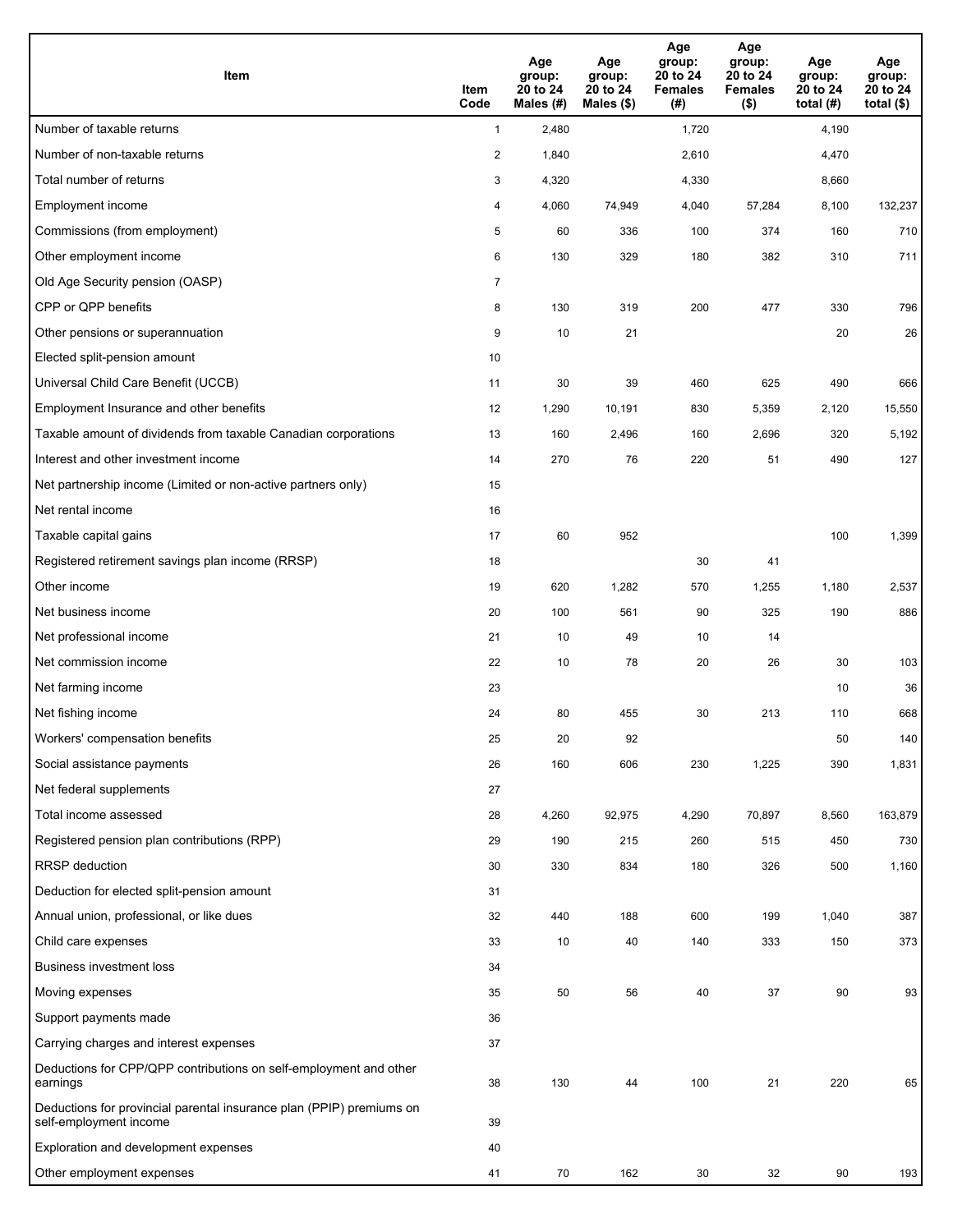| Item                                                              | Item<br>Code | Age<br>group:<br>20 to 24<br>Males (#) | Age<br>group:<br>20 to 24<br>Males (\$) | Age<br>group:<br>20 to 24<br><b>Females</b><br>(#) | Age<br>group:<br>20 to 24<br><b>Females</b><br>$($ \$) | Age<br>group:<br>20 to 24<br>total $(H)$ | Age<br>group:<br>20 to 24<br>total $($)$ |
|-------------------------------------------------------------------|--------------|----------------------------------------|-----------------------------------------|----------------------------------------------------|--------------------------------------------------------|------------------------------------------|------------------------------------------|
| Clergy residence deduction                                        | 42           |                                        |                                         |                                                    |                                                        |                                          |                                          |
| Other deductions                                                  | 43           | 130                                    | 59                                      |                                                    |                                                        | 260                                      | 111                                      |
| Total deductions before adjustments                               | 44           | 1,060                                  | 1,610                                   | 1,070                                              | 1,521                                                  | 2,130                                    | 3,131                                    |
| Social benefits repayment                                         | 45           | 40                                     | 74                                      |                                                    |                                                        | 40                                       | 76                                       |
| Net income after adjustments                                      | 46           | 4,260                                  | 91,295                                  | 4,290                                              | 69,385                                                 | 8,550                                    | 160,686                                  |
| Canadian Forces personnel and police deduction                    | 47           |                                        |                                         |                                                    |                                                        |                                          |                                          |
| Security options deductions                                       | 48           |                                        |                                         |                                                    |                                                        |                                          |                                          |
| Other payments deductions                                         | 49           | 180                                    | 698                                     | 250                                                | 1,272                                                  | 430                                      | 1,970                                    |
| Non-capital losses of other years                                 | 50           |                                        |                                         |                                                    |                                                        |                                          |                                          |
| Net capital losses of other years                                 | 51           |                                        |                                         |                                                    |                                                        |                                          |                                          |
| Capital gains deduction                                           | 52           |                                        |                                         |                                                    |                                                        | 10                                       | 1,293                                    |
| Northern residents deductions                                     | 53           |                                        |                                         |                                                    |                                                        |                                          |                                          |
| Additional deductions                                             | 54           | 30                                     | 115                                     | 20                                                 | 121                                                    | 50                                       | 236                                      |
| Farming/fishing losses of prior years                             | 55           |                                        |                                         |                                                    |                                                        |                                          |                                          |
| Total deductions from net income                                  | 56           | 220                                    | 1,704                                   | 280                                                | 1,808                                                  | 510                                      | 3,512                                    |
| Taxable income assessed                                           | 57           | 4,210                                  | 89,591                                  | 4,240                                              | 67,577                                                 | 8,450                                    | 157,173                                  |
| Basic personal amount                                             | 58           | 4,320                                  | 47,516                                  | 4,330                                              | 47,680                                                 | 8,660                                    | 95,328                                   |
| Age amount                                                        | 59           |                                        |                                         |                                                    |                                                        |                                          |                                          |
| Spouse or common-law partner amount                               | 60           |                                        |                                         | 30                                                 | 247                                                    |                                          |                                          |
| Amount for eligible dependant                                     | 61           | 20                                     | 262                                     | 310                                                | 3,278                                                  | 330                                      | 3,539                                    |
| Amount for children 17 and under                                  | 62           | 100                                    | 314                                     | 410                                                | 1,192                                                  | 510                                      | 1,506                                    |
| Amount for infirm dependants age 18 or older                      | 63           |                                        |                                         |                                                    |                                                        |                                          |                                          |
| CPP or QPP contributions through employment                       | 64           | 3,620                                  | 2,882                                   | 3,580                                              | 2,118                                                  | 7,200                                    | 5,000                                    |
| CPP or QPP contributions on self-employment and other<br>earnings | 65           | 130                                    | 44                                      | 100                                                | 21                                                     | 220                                      | 65                                       |
| Employment Insurance premiums                                     | 66           | 3,750                                  | 1,336                                   | 3,750                                              | 1,062                                                  | 7,500                                    | 2,398                                    |
| PPIP premiums paid                                                | 67           |                                        |                                         |                                                    |                                                        |                                          |                                          |
| PPIP premiums payable on employment income                        | 68           |                                        |                                         |                                                    |                                                        |                                          |                                          |
| PPIP premiums payable on self-employment income                   | 69           |                                        |                                         |                                                    |                                                        |                                          |                                          |
| Volunteer firefighters' amount                                    | 70           | 40                                     | 111                                     |                                                    |                                                        | 50                                       | 135                                      |
| Canada employment amount                                          | 71           | 3,910                                  | 4,322                                   | 3,950                                              | 4,342                                                  | 7,870                                    | 8,665                                    |
| Public transit amount                                             | 72           | 70                                     | 15                                      | 130                                                | 23                                                     | 190                                      | 38                                       |
| Children's fitness amount                                         | 73           | 10                                     | 4                                       | 10                                                 | $\overline{4}$                                         | 20                                       | 8                                        |
| Children's arts amount                                            | 74           |                                        |                                         |                                                    |                                                        |                                          |                                          |
| Home buyers' amount                                               | 75           | 60                                     | 272                                     | 40                                                 | 180                                                    | 100                                      | 452                                      |
| Pension income amount                                             | 76           | 10                                     | 13                                      |                                                    |                                                        | 20                                       | 18                                       |
| Caregiver amount                                                  | 77           |                                        |                                         |                                                    |                                                        |                                          |                                          |
| Disability amount                                                 | 78           | 90                                     | 670                                     | 50                                                 | 380                                                    | 140                                      | 1,050                                    |
| Disability amount transferred from a dependant                    | 79           |                                        |                                         |                                                    |                                                        |                                          |                                          |
| Interest paid on student loans                                    | 80           | 320                                    | 136                                     | 420                                                | 220                                                    | 740                                      | 356                                      |
| Tuition, education, and textbook amounts                          | 81           | 1,250                                  | 7,248                                   | 1,330                                              | 7,491                                                  | 2,580                                    | 14,739                                   |
| Tuition, education, and textbook amounts transferred from a child | 82           |                                        |                                         |                                                    |                                                        |                                          |                                          |
| Amounts transferred from spouse or common-law partner             | 83           | 20                                     | 79                                      |                                                    |                                                        |                                          |                                          |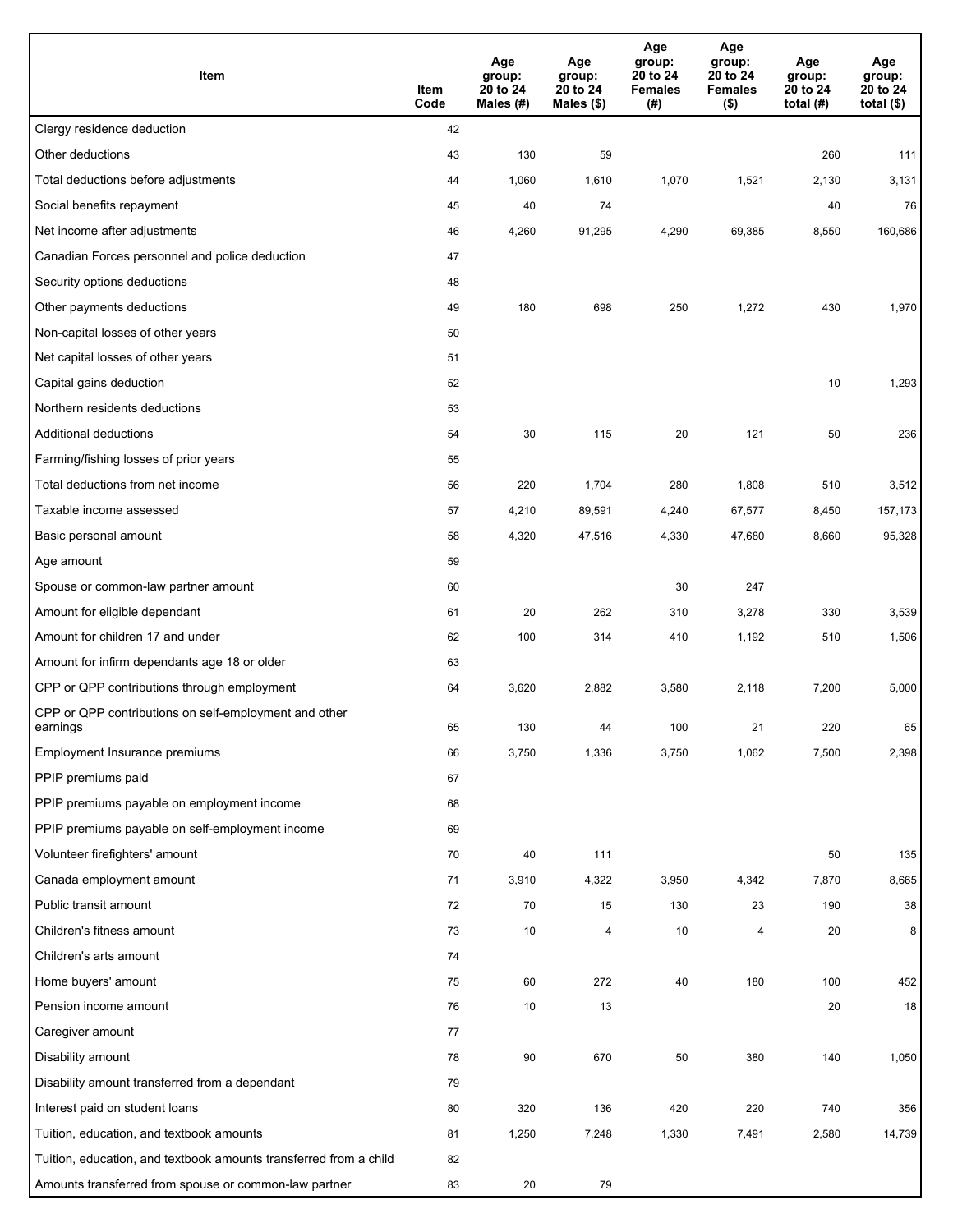| <b>Item</b>                                         | <b>Item</b><br>Code | Age<br>group:<br>20 to 24<br>Males (#) | Age<br>group:<br>20 to 24<br>Males $(\$)$ | Age<br>group:<br>20 to 24<br><b>Females</b><br>(# ) | Age<br>group:<br>20 to 24<br><b>Females</b><br>$($ \$) | Age<br>group:<br>20 to 24<br>total $(H)$ | Age<br>group:<br>20 to 24<br>total $($ math) |
|-----------------------------------------------------|---------------------|----------------------------------------|-------------------------------------------|-----------------------------------------------------|--------------------------------------------------------|------------------------------------------|----------------------------------------------|
| Medical expenses                                    | 84                  | 180                                    | 154                                       | 390                                                 | 299                                                    | 560                                      | 453                                          |
| Total tax credits on personal amounts               | 85                  | 4,320                                  | 9,901                                     | 4,330                                               | 10,296                                                 | 8,660                                    | 20,216                                       |
| Allowable charitable donations and government gifts | 86                  | 180                                    | 55                                        | 190                                                 | 64                                                     | 370                                      | 119                                          |
| Eligible cultural and ecological gifts              | 87                  |                                        |                                           |                                                     |                                                        |                                          |                                              |
| Total tax credit on donations and gifts             | 88                  | 170                                    | 15                                        | 180                                                 | 17                                                     | 350                                      | 33                                           |
| Total federal non-refundable tax credits            | 89                  | 4,320                                  | 9,916                                     | 4,330                                               | 10,313                                                 | 8,660                                    | 20,249                                       |
| Federal dividend tax credit                         | 90                  | 130                                    | 246                                       | 120                                                 | 253                                                    | 250                                      | 498                                          |
| Overseas employment tax credit                      | 91                  |                                        |                                           |                                                     |                                                        |                                          |                                              |
| Minimum tax carryover                               | 92                  |                                        |                                           |                                                     |                                                        |                                          |                                              |
| Basic federal tax                                   | 93                  | 2,050                                  | 5,346                                     | 1,190                                               | 2,058                                                  | 3,240                                    | 7,404                                        |
| Federal Foreign Tax Credit                          | 94                  |                                        |                                           |                                                     |                                                        |                                          |                                              |
| Federal Political contribution tax credit           | 95                  |                                        |                                           |                                                     |                                                        |                                          |                                              |
| <b>Investment Tax Credit</b>                        | 96                  | 10                                     | 6                                         |                                                     |                                                        |                                          |                                              |
| Labour-sponsored funds tax credit                   | 97                  |                                        |                                           |                                                     |                                                        |                                          |                                              |
| Alternative minimum tax payable                     | 98                  |                                        |                                           |                                                     |                                                        |                                          |                                              |
| Net federal tax                                     | 99                  | 2,060                                  | 5,323                                     | 1,190                                               | 2,058                                                  | 3,240                                    | 7,381                                        |
| CPP contributions on self-employment                | 100                 | 130                                    | 88                                        | 100                                                 | 42                                                     | 220                                      | 130                                          |
| Social Benefits repayment                           | 101                 | 40                                     | 74                                        |                                                     |                                                        | 40                                       | 76                                           |
| Net Provincial Tax                                  | 102                 | 2,430                                  | 4,951                                     | 1,670                                               | 2,303                                                  | 4,100                                    | 7,254                                        |
| Total tax payable                                   | 103                 | 2,480                                  | 10,436                                    | 1,720                                               | 4,406                                                  | 4,190                                    | 14,842                                       |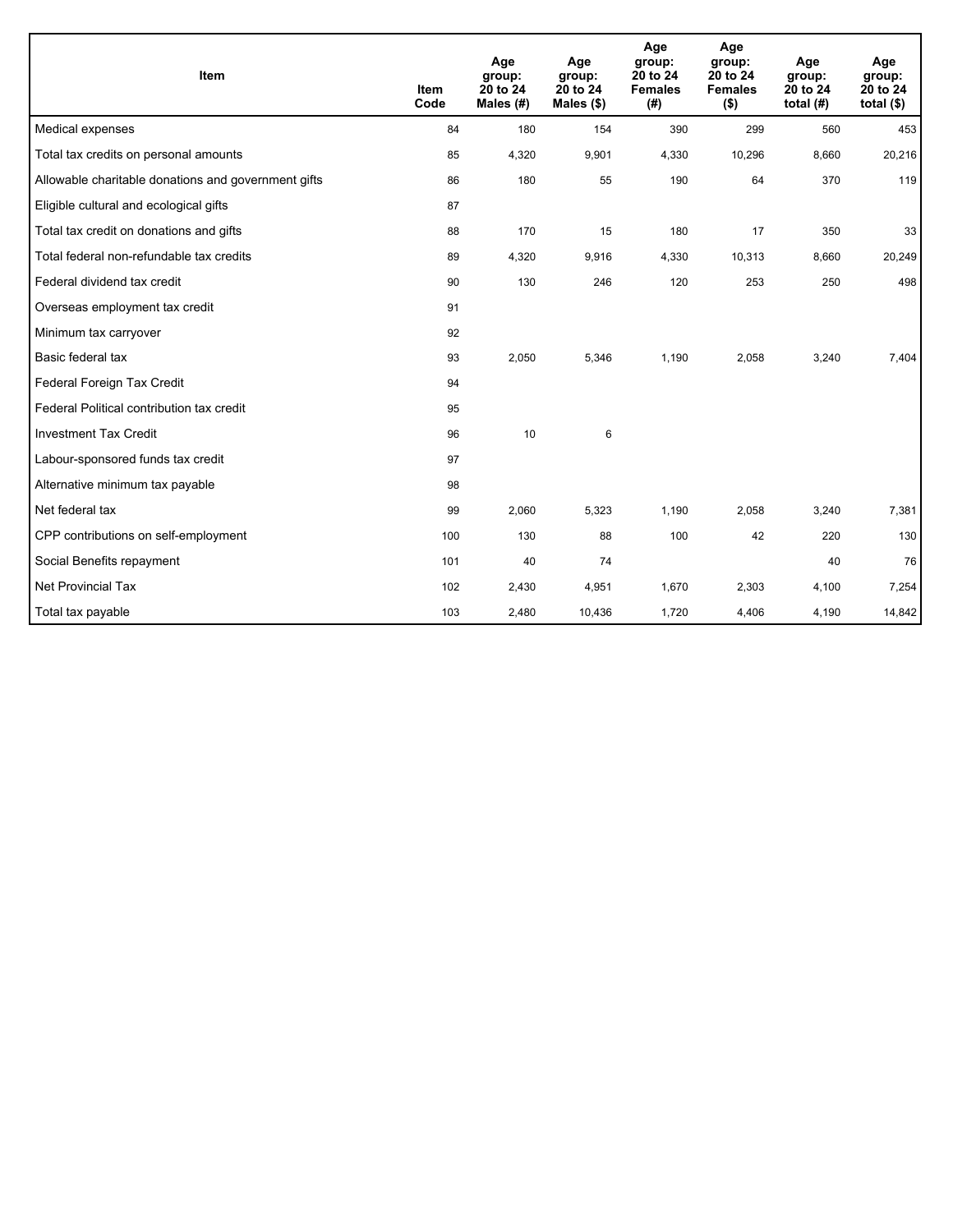| <b>Item</b>                                                                                    | Item<br>Code            | Age<br>group:<br>25 to 29<br>Males (#) | Age<br>group:<br>25 to 29<br>Males (\$) | Age<br>group:<br>25 to 29<br><b>Females</b><br>(#) | Age<br>group:<br>25 to 29<br><b>Females</b><br>$($ \$) | Age<br>group:<br>25 to 29<br>total $(#)$ | Age<br>group:<br>25 to 29<br>total $($)$ |
|------------------------------------------------------------------------------------------------|-------------------------|----------------------------------------|-----------------------------------------|----------------------------------------------------|--------------------------------------------------------|------------------------------------------|------------------------------------------|
| Number of taxable returns                                                                      | $\mathbf{1}$            | 2,870                                  |                                         | 2,640                                              |                                                        | 5,510                                    |                                          |
| Number of non-taxable returns                                                                  | $\overline{\mathbf{c}}$ | 750                                    |                                         | 1,240                                              |                                                        | 1,990                                    |                                          |
| Total number of returns                                                                        | 3                       | 3,620                                  |                                         | 3,880                                              |                                                        | 7,500                                    |                                          |
| Employment income                                                                              | 4                       | 3,350                                  | 105,297                                 | 3,460                                              | 85,776                                                 | 6,810                                    | 191,073                                  |
| Commissions (from employment)                                                                  | 5                       | 80                                     | 635                                     | 70                                                 | 282                                                    | 150                                      | 917                                      |
| Other employment income                                                                        | 6                       | 190                                    | 1,308                                   | 190                                                | 725                                                    | 380                                      | 2,032                                    |
| Old Age Security pension (OASP)                                                                | $\overline{7}$          |                                        |                                         |                                                    |                                                        |                                          |                                          |
| CPP or QPP benefits                                                                            | 8                       | 20                                     | 71                                      | 30                                                 | 60                                                     | 50                                       | 131                                      |
| Other pensions or superannuation                                                               | 9                       |                                        |                                         |                                                    |                                                        |                                          |                                          |
| Elected split-pension amount                                                                   | 10                      |                                        |                                         |                                                    |                                                        |                                          |                                          |
| Universal Child Care Benefit (UCCB)                                                            | 11                      | 140                                    | 188                                     | 1,120                                              | 1,674                                                  | 1,260                                    | 1,862                                    |
| Employment Insurance and other benefits                                                        | 12                      | 1,210                                  | 10,019                                  | 1,290                                              | 10,761                                                 | 2,500                                    | 20,780                                   |
| Taxable amount of dividends from taxable Canadian corporations                                 | 13                      | 160                                    | 1,272                                   | 110                                                | 1,135                                                  | 270                                      | 2,407                                    |
| Interest and other investment income                                                           | 14                      | 240                                    | 80                                      | 210                                                | 71                                                     | 450                                      | 151                                      |
| Net partnership income (Limited or non-active partners only)                                   | 15                      |                                        |                                         |                                                    |                                                        |                                          |                                          |
| Net rental income                                                                              | 16                      | 60                                     | 117                                     | 30                                                 | 51                                                     | 90                                       | 168                                      |
| Taxable capital gains                                                                          | 17                      | 70                                     | 474                                     |                                                    |                                                        | 110                                      | 549                                      |
| Registered retirement savings plan income (RRSP)                                               | 18                      | 150                                    | 396                                     | 100                                                | 227                                                    | 250                                      | 623                                      |
| Other income                                                                                   | 19                      | 260                                    | 643                                     | 200                                                | 604                                                    | 470                                      | 1,247                                    |
| Net business income                                                                            | 20                      | 160                                    | 1,598                                   | 170                                                | 1,071                                                  | 330                                      | 2,669                                    |
| Net professional income                                                                        | 21                      | 20                                     | 220                                     | 20                                                 | 585                                                    | 40                                       | 806                                      |
| Net commission income                                                                          | 22                      | 20                                     | 222                                     | 30                                                 | 89                                                     | 50                                       | 311                                      |
| Net farming income                                                                             | 23                      | 50                                     | -81                                     |                                                    |                                                        | 60                                       | $-105$                                   |
| Net fishing income                                                                             | 24                      | 100                                    | 960                                     | 40                                                 | 246                                                    | 130                                      | 1,206                                    |
| Workers' compensation benefits                                                                 | 25                      | 40                                     | 257                                     | 30                                                 | 169                                                    | 70                                       | 426                                      |
| Social assistance payments                                                                     | 26                      | 150                                    | 701                                     | 270                                                | 1,783                                                  | 420                                      | 2,484                                    |
| Net federal supplements                                                                        | 27                      |                                        |                                         |                                                    |                                                        |                                          |                                          |
| Total income assessed                                                                          | 28                      | 3,600                                  | 124,389                                 | 3,860                                              | 105,384                                                | 7,460                                    | 229,773                                  |
| Registered pension plan contributions (RPP)                                                    | 29                      | 410                                    | 962                                     | 840                                                | 2,295                                                  | 1,250                                    | 3,257                                    |
| RRSP deduction                                                                                 | 30                      | 650                                    | 2,291                                   | 600                                                | 1,326                                                  | 1,250                                    | 3,617                                    |
| Deduction for elected split-pension amount                                                     | 31                      |                                        |                                         |                                                    |                                                        |                                          |                                          |
| Annual union, professional, or like dues                                                       | 32                      | 620                                    | 348                                     | 1,160                                              | 558                                                    | 1,770                                    | 906                                      |
| Child care expenses                                                                            | 33                      | 120                                    | 439                                     | 550                                                | 1,654                                                  | 670                                      | 2,093                                    |
| <b>Business investment loss</b>                                                                | 34                      |                                        |                                         |                                                    |                                                        |                                          |                                          |
| Moving expenses                                                                                | 35                      | 40                                     | 91                                      | 50                                                 | 92                                                     | 90                                       | 183                                      |
| Support payments made                                                                          | 36                      |                                        |                                         |                                                    |                                                        |                                          |                                          |
| Carrying charges and interest expenses                                                         | 37                      | 30                                     | 38                                      | 20                                                 | 23                                                     | 50                                       | 61                                       |
| Deductions for CPP/QPP contributions on self-employment and other<br>earnings                  | 38                      | 200                                    | 119                                     | 140                                                | 69                                                     | 340                                      | 188                                      |
| Deductions for provincial parental insurance plan (PPIP) premiums on<br>self-employment income | 39                      |                                        |                                         |                                                    |                                                        |                                          |                                          |
| Exploration and development expenses                                                           | 40                      |                                        |                                         |                                                    |                                                        |                                          |                                          |
| Other employment expenses                                                                      | 41                      | 120                                    | 426                                     | 50                                                 | 62                                                     | 170                                      | 488                                      |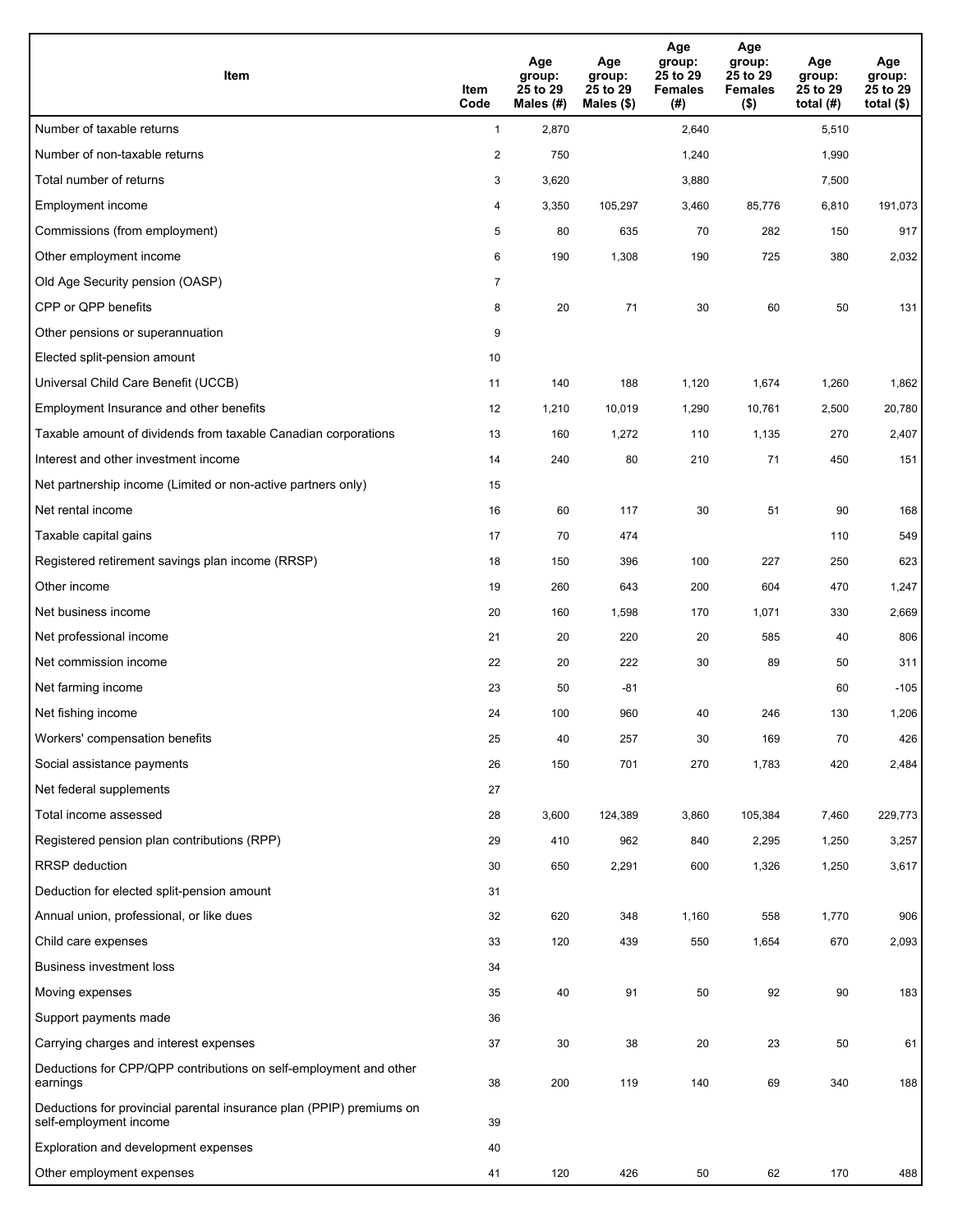| Item                                                              | Item<br>Code | Age<br>group:<br>25 to 29<br>Males (#) | Age<br>group:<br>25 to 29<br>Males (\$) | Age<br>group:<br>25 to 29<br><b>Females</b><br>(#) | Age<br>group:<br>25 to 29<br><b>Females</b><br>$($ \$) | Age<br>group:<br>25 to 29<br>total $(H)$ | Age<br>group:<br>25 to 29<br>total $($)$ |
|-------------------------------------------------------------------|--------------|----------------------------------------|-----------------------------------------|----------------------------------------------------|--------------------------------------------------------|------------------------------------------|------------------------------------------|
| Clergy residence deduction                                        | 42           |                                        |                                         |                                                    |                                                        |                                          |                                          |
| Other deductions                                                  | 43           | 160                                    | 112                                     | 230                                                | 116                                                    | 390                                      | 229                                      |
| Total deductions before adjustments                               | 44           | 1,630                                  | 4,883                                   | 2,160                                              | 6,208                                                  | 3,790                                    | 11,091                                   |
| Social benefits repayment                                         | 45           | 90                                     | 158                                     |                                                    |                                                        | 100                                      | 159                                      |
| Net income after adjustments                                      | 46           | 3,590                                  | 119,409                                 | 3,850                                              | 99,251                                                 | 7,440                                    | 218,660                                  |
| Canadian Forces personnel and police deduction                    | 47           |                                        |                                         |                                                    |                                                        |                                          |                                          |
| Security options deductions                                       | 48           |                                        |                                         |                                                    |                                                        |                                          |                                          |
| Other payments deductions                                         | 49           | 180                                    | 958                                     | 300                                                | 1,952                                                  | 480                                      | 2,910                                    |
| Non-capital losses of other years                                 | 50           |                                        |                                         |                                                    |                                                        |                                          |                                          |
| Net capital losses of other years                                 | 51           |                                        |                                         |                                                    |                                                        | 10                                       | 11                                       |
| Capital gains deduction                                           | 52           |                                        |                                         |                                                    |                                                        |                                          |                                          |
| Northern residents deductions                                     | 53           |                                        |                                         |                                                    |                                                        |                                          |                                          |
| Additional deductions                                             | 54           | 20                                     | 94                                      | 30                                                 | 135                                                    | 50                                       | 229                                      |
| Farming/fishing losses of prior years                             | 55           |                                        |                                         |                                                    |                                                        |                                          |                                          |
| Total deductions from net income                                  | 56           | 220                                    | 1,533                                   | 330                                                | 2,150                                                  | 550                                      | 3,683                                    |
| Taxable income assessed                                           | 57           | 3,530                                  | 117,879                                 | 3,790                                              | 97,104                                                 | 7,320                                    | 214,983                                  |
| Basic personal amount                                             | 58           | 3,620                                  | 39,782                                  | 3,880                                              | 42,631                                                 | 7,500                                    | 82,461                                   |
| Age amount                                                        | 59           |                                        |                                         |                                                    |                                                        |                                          |                                          |
| Spouse or common-law partner amount                               | 60           | 230                                    | 1,632                                   | 100                                                | 714                                                    | 340                                      | 2,346                                    |
| Amount for eligible dependant                                     | 61           | 70                                     | 737                                     | 550                                                | 5,866                                                  | 620                                      | 6,604                                    |
| Amount for children 17 and under                                  | 62           | 470                                    | 1,711                                   | 930                                                | 3,166                                                  | 1,400                                    | 4,877                                    |
| Amount for infirm dependants age 18 or older                      | 63           |                                        |                                         |                                                    |                                                        |                                          |                                          |
| CPP or QPP contributions through employment                       | 64           | 3,140                                  | 4,094                                   | 3,140                                              | 3,431                                                  | 6,290                                    | 7,525                                    |
| CPP or QPP contributions on self-employment and other<br>earnings | 65           | 200                                    | 119                                     | 140                                                | 69                                                     | 340                                      | 188                                      |
| Employment Insurance premiums                                     | 66           | 3,180                                  | 1,712                                   | 3,240                                              | 1,485                                                  | 6,410                                    | 3,197                                    |
| PPIP premiums paid                                                | 67           |                                        |                                         |                                                    |                                                        |                                          |                                          |
| PPIP premiums payable on employment income                        | 68           |                                        |                                         |                                                    |                                                        |                                          |                                          |
| PPIP premiums payable on self-employment income                   | 69           |                                        |                                         |                                                    |                                                        |                                          |                                          |
| Volunteer firefighters' amount                                    | 70           | 50                                     | 162                                     |                                                    |                                                        | 60                                       | 186                                      |
| Canada employment amount                                          | 71           | 3,280                                  | 3,637                                   | 3,400                                              | 3,733                                                  | 6,680                                    | 7,370                                    |
| Public transit amount                                             | 72           | 40                                     | 10                                      | 40                                                 | 9                                                      | 80                                       | 19                                       |
| Children's fitness amount                                         | 73           | 90                                     | 30                                      | 200                                                | 69                                                     | 290                                      | 99                                       |
| Children's arts amount                                            | 74           | 20                                     | 5                                       | 50                                                 | 15                                                     | 60                                       | 20                                       |
| Home buyers' amount                                               | 75           | 120                                    | 567                                     | 70                                                 | 339                                                    | 200                                      | 906                                      |
| Pension income amount                                             | 76           |                                        |                                         |                                                    |                                                        |                                          |                                          |
| Caregiver amount                                                  | 77           |                                        |                                         |                                                    |                                                        |                                          |                                          |
| Disability amount                                                 | 78           | 80                                     | 583                                     | 50                                                 | 371                                                    | 130                                      | 955                                      |
| Disability amount transferred from a dependant                    | 79           | 20                                     | 258                                     | 20                                                 | 211                                                    | 40                                       | 469                                      |
| Interest paid on student loans                                    | 80           | 490                                    | 300                                     | 850                                                | 637                                                    | 1,340                                    | 937                                      |
| Tuition, education, and textbook amounts                          | 81           | 600                                    | 4,228                                   | 840                                                | 5,668                                                  | 1,430                                    | 9,896                                    |
| Tuition, education, and textbook amounts transferred from a child | 82           |                                        |                                         |                                                    |                                                        |                                          |                                          |
| Amounts transferred from spouse or common-law partner             | 83           | 90                                     | 318                                     | 50                                                 | 165                                                    | 130                                      | 483                                      |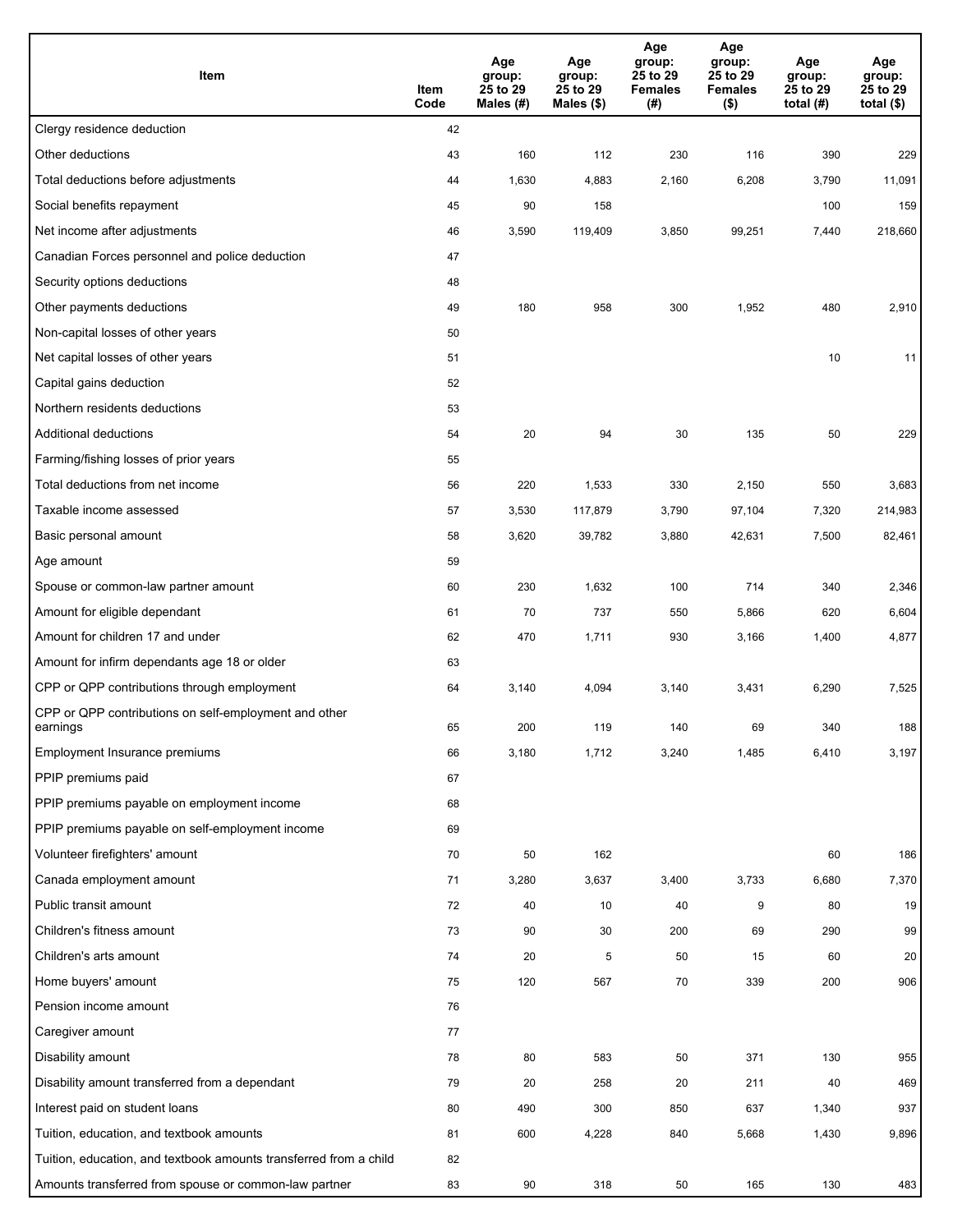| Item                                                | <b>Item</b><br>Code | Age<br>group:<br>25 to 29<br>Males $(H)$ | Age<br>group:<br>25 to 29<br>Males $(\$)$ | Age<br>group:<br>25 to 29<br><b>Females</b><br>(#) | Age<br>group:<br>25 to 29<br><b>Females</b><br>$($ \$) | Age<br>group:<br>25 to 29<br>total $(H)$ | Age<br>group:<br>25 to 29<br>total $($)$ |
|-----------------------------------------------------|---------------------|------------------------------------------|-------------------------------------------|----------------------------------------------------|--------------------------------------------------------|------------------------------------------|------------------------------------------|
| Medical expenses                                    | 84                  | 320                                      | 378                                       | 620                                                | 658                                                    | 940                                      | 1,036                                    |
| Total tax credits on personal amounts               | 85                  | 3,620                                    | 9,043                                     | 3,880                                              | 10,395                                                 | 7,500                                    | 19,445                                   |
| Allowable charitable donations and government gifts | 86                  | 350                                      | 282                                       | 440                                                | 129                                                    | 790                                      | 411                                      |
| Eligible cultural and ecological gifts              | 87                  |                                          |                                           |                                                    |                                                        |                                          |                                          |
| Total tax credit on donations and gifts             | 88                  | 350                                      | 78                                        | 430                                                | 32                                                     | 780                                      | 110                                      |
| Total federal non-refundable tax credits            | 89                  | 3,620                                    | 9,121                                     | 3,880                                              | 10,427                                                 | 7,500                                    | 19,555                                   |
| Federal dividend tax credit                         | 90                  | 160                                      | 148                                       | 100                                                | 137                                                    | 260                                      | 285                                      |
| Overseas employment tax credit                      | 91                  |                                          |                                           |                                                    |                                                        |                                          |                                          |
| Minimum tax carryover                               | 92                  |                                          |                                           |                                                    |                                                        |                                          |                                          |
| Basic federal tax                                   | 93                  | 2,600                                    | 10,662                                    | 2,150                                              | 6,352                                                  | 4,750                                    | 17,013                                   |
| Federal Foreign Tax Credit                          | 94                  |                                          |                                           | 20                                                 | 23                                                     |                                          |                                          |
| Federal Political contribution tax credit           | 95                  |                                          |                                           |                                                    |                                                        | 20                                       | 3                                        |
| <b>Investment Tax Credit</b>                        | 96                  | 20                                       | 14                                        |                                                    |                                                        | 20                                       | 15                                       |
| Labour-sponsored funds tax credit                   | 97                  |                                          |                                           |                                                    |                                                        |                                          |                                          |
| Alternative minimum tax payable                     | 98                  |                                          |                                           |                                                    |                                                        |                                          |                                          |
| Net federal tax                                     | 99                  | 2,600                                    | 10,542                                    | 2.150                                              | 6,328                                                  | 4.750                                    | 16,870                                   |
| CPP contributions on self-employment                | 100                 | 200                                      | 239                                       | 140                                                | 138                                                    | 340                                      | 376                                      |
| Social Benefits repayment                           | 101                 | 90                                       | 158                                       |                                                    |                                                        | 100                                      | 159                                      |
| Net Provincial Tax                                  | 102                 | 2,830                                    | 9,137                                     | 2,610                                              | 5,959                                                  | 5,440                                    | 15,096                                   |
| Total tax payable                                   | 103                 | 2,870                                    | 20,076                                    | 2,640                                              | 12,426                                                 | 5,510                                    | 32,502                                   |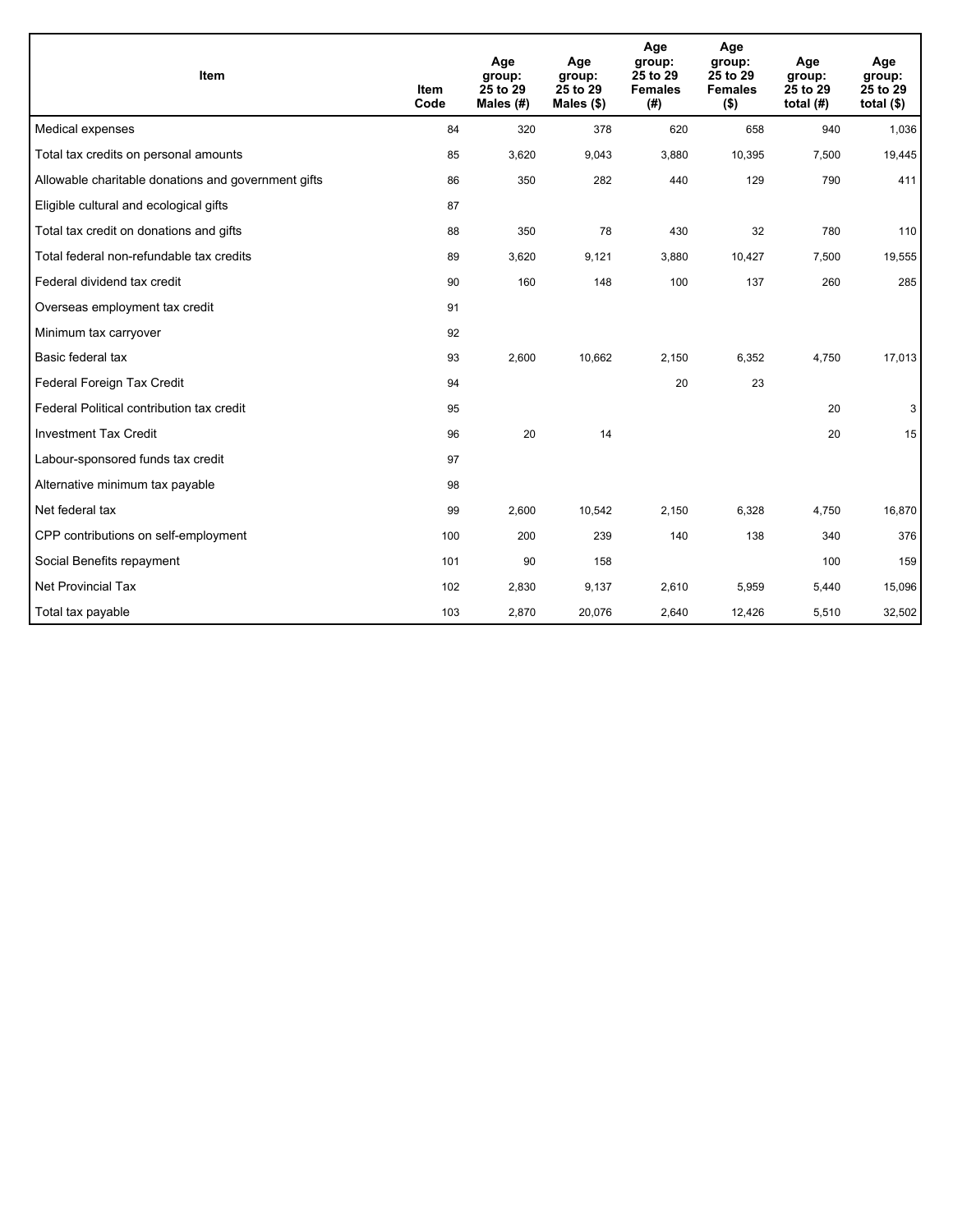| Item                                                                                           | Item<br>Code   | Age<br>group:<br>30 to 34<br>Males (#) | Age<br>group:<br>30 to 34<br>Males (\$) | Age<br>group:<br>30 to 34<br><b>Females</b><br>(#) | Age<br>group:<br>30 to 34<br><b>Females</b><br>$($ \$) | Age<br>group:<br>30 to 34<br>total $(#)$ | Age<br>group:<br>30 to 34<br>total $($ |
|------------------------------------------------------------------------------------------------|----------------|----------------------------------------|-----------------------------------------|----------------------------------------------------|--------------------------------------------------------|------------------------------------------|----------------------------------------|
| Number of taxable returns                                                                      | $\mathbf{1}$   | 3,070                                  |                                         | 3,000                                              |                                                        | 6,080                                    |                                        |
| Number of non-taxable returns                                                                  | $\overline{2}$ | 430                                    |                                         | 940                                                |                                                        | 1,360                                    |                                        |
| Total number of returns                                                                        | 3              | 3,500                                  |                                         | 3,940                                              |                                                        | 7,440                                    |                                        |
| Employment income                                                                              | 4              | 3,170                                  | 127,812                                 | 3,380                                              | 100,609                                                | 6,560                                    | 228,426                                |
| Commissions (from employment)                                                                  | 5              | 70                                     | 1,661                                   | 50                                                 | 407                                                    | 120                                      | 2,068                                  |
| Other employment income                                                                        | 6              | 180                                    | 1,086                                   | 160                                                | 552                                                    | 340                                      | 1,638                                  |
| Old Age Security pension (OASP)                                                                | $\overline{7}$ |                                        |                                         |                                                    |                                                        |                                          |                                        |
| CPP or QPP benefits                                                                            | 8              | 20                                     | 162                                     | 40                                                 | 246                                                    | 60                                       | 408                                    |
| Other pensions or superannuation                                                               | 9              |                                        |                                         |                                                    |                                                        |                                          |                                        |
| Elected split-pension amount                                                                   | 10             |                                        |                                         |                                                    |                                                        |                                          |                                        |
| Universal Child Care Benefit (UCCB)                                                            | 11             | 350                                    | 512                                     | 1,510                                              | 2,381                                                  | 1,860                                    | 2,895                                  |
| Employment Insurance and other benefits                                                        | 12             | 1,080                                  | 9,609                                   | 1,460                                              | 13,368                                                 | 2,540                                    | 22,976                                 |
| Taxable amount of dividends from taxable Canadian corporations                                 | 13             | 190                                    | 2,520                                   | 130                                                | 1,685                                                  | 320                                      | 4,205                                  |
| Interest and other investment income                                                           | 14             | 250                                    | 145                                     | 260                                                | 74                                                     | 510                                      | 219                                    |
| Net partnership income (Limited or non-active partners only)                                   | 15             |                                        |                                         |                                                    |                                                        |                                          |                                        |
| Net rental income                                                                              | 16             | 100                                    | 66                                      | 80                                                 | 61                                                     | 180                                      | 126                                    |
| Taxable capital gains                                                                          | 17             |                                        |                                         | 60                                                 | 92                                                     |                                          |                                        |
| Registered retirement savings plan income (RRSP)                                               | 18             | 280                                    | 634                                     | 230                                                | 539                                                    | 510                                      | 1,174                                  |
| Other income                                                                                   | 19             | 220                                    | 743                                     | 160                                                | 663                                                    | 380                                      | 1,407                                  |
| Net business income                                                                            | 20             | 240                                    | 3,386                                   | 260                                                | 2,149                                                  | 500                                      | 5,536                                  |
| Net professional income                                                                        | 21             | 30                                     | 322                                     | 40                                                 | 519                                                    | 60                                       | 841                                    |
| Net commission income                                                                          | 22             | 20                                     | 243                                     | 30                                                 | 200                                                    | 50                                       | 443                                    |
| Net farming income                                                                             | 23             | 50                                     | 194                                     | 10                                                 | 12                                                     | 60                                       | 206                                    |
| Net fishing income                                                                             | 24             | 140                                    | 866                                     | 60                                                 | 683                                                    | 200                                      | 1,549                                  |
| Workers' compensation benefits                                                                 | 25             | 50                                     | 317                                     | 30                                                 | 163                                                    | 70                                       | 480                                    |
| Social assistance payments                                                                     | 26             | 150                                    | 862                                     | 250                                                | 1,968                                                  | 400                                      | 2,830                                  |
| Net federal supplements                                                                        | 27             |                                        |                                         |                                                    |                                                        |                                          |                                        |
| Total income assessed                                                                          | 28             | 3,500                                  | 151,928                                 | 3,920                                              | 126,419                                                | 7,420                                    | 278,353                                |
| Registered pension plan contributions (RPP)                                                    | 29             | 630                                    | 2,019                                   | 1,180                                              | 3,733                                                  | 1,820                                    | 5,752                                  |
| <b>RRSP</b> deduction                                                                          | 30             | 850                                    | 3,710                                   | 780                                                | 1,878                                                  | 1,630                                    | 5,588                                  |
| Deduction for elected split-pension amount                                                     | 31             |                                        |                                         |                                                    |                                                        |                                          |                                        |
| Annual union, professional, or like dues                                                       | 32             | 720                                    | 472                                     | 1,350                                              | 748                                                    | 2,060                                    | 1,220                                  |
| Child care expenses                                                                            | 33             | 300                                    | 1,352                                   | 960                                                | 3,646                                                  | 1,250                                    | 4,999                                  |
| <b>Business investment loss</b>                                                                | 34             |                                        |                                         |                                                    |                                                        |                                          |                                        |
| Moving expenses                                                                                | 35             | 40                                     | 170                                     | 30                                                 | 73                                                     | 60                                       | 243                                    |
| Support payments made                                                                          | 36             |                                        |                                         |                                                    |                                                        |                                          |                                        |
| Carrying charges and interest expenses                                                         | 37             | 50                                     | 108                                     | 30                                                 | 27                                                     | 80                                       | 135                                    |
| Deductions for CPP/QPP contributions on self-employment and other<br>earnings                  | 38             | 260                                    | 225                                     | 240                                                | 128                                                    | 490                                      | 354                                    |
| Deductions for provincial parental insurance plan (PPIP) premiums on<br>self-employment income | 39             |                                        |                                         |                                                    |                                                        |                                          |                                        |
| Exploration and development expenses                                                           | 40             |                                        |                                         |                                                    |                                                        |                                          |                                        |
| Other employment expenses                                                                      | 41             | 120                                    | 546                                     | 50                                                 | 100                                                    | 170                                      | 646                                    |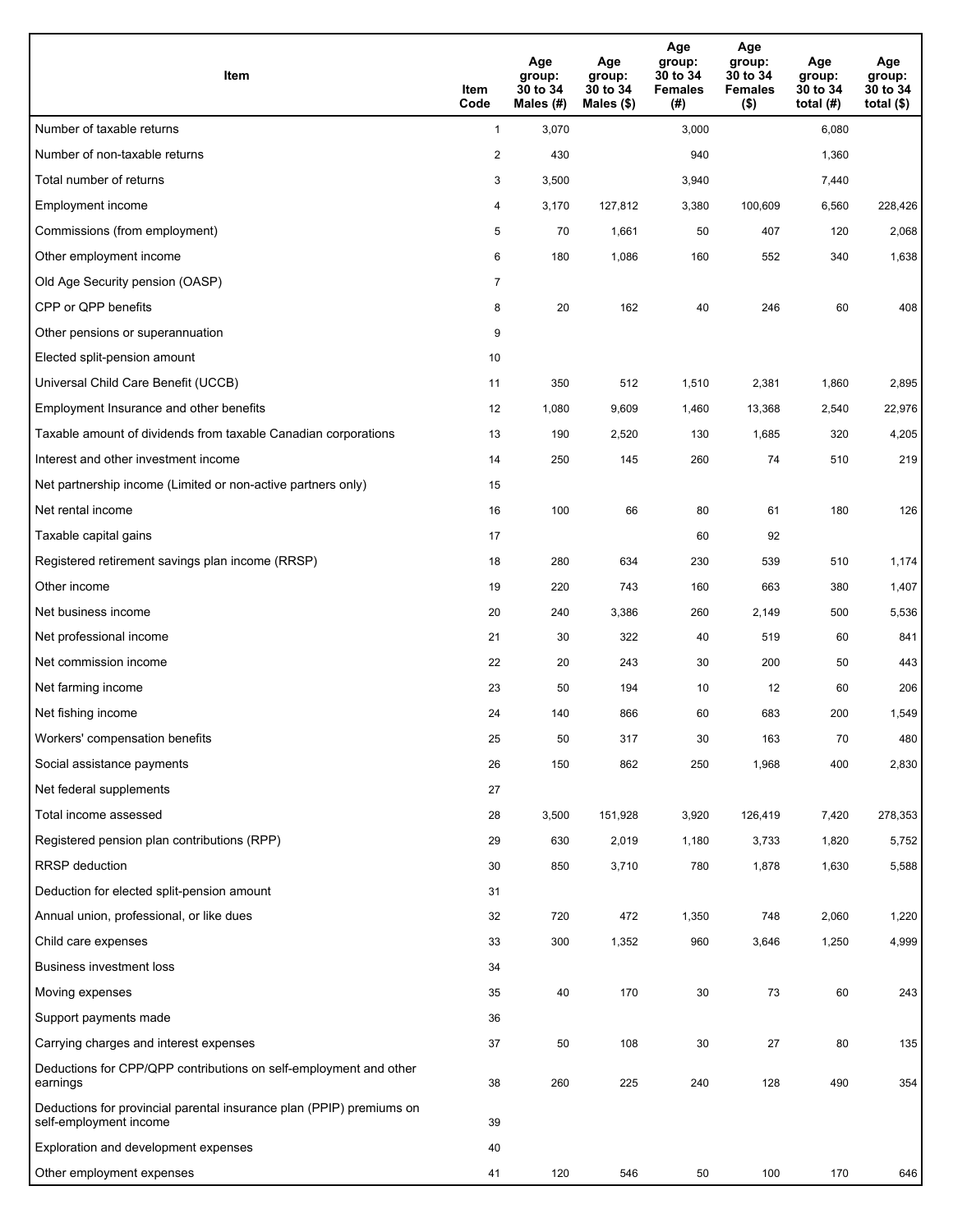| Item                                                              | Item<br>Code | Age<br>group:<br>30 to 34<br>Males (#) | Age<br>group:<br>30 to 34<br>Males (\$) | Age<br>group:<br>30 to 34<br><b>Females</b><br>(# ) | Age<br>group:<br>30 to 34<br><b>Females</b><br>$($ \$) | Age<br>group:<br>30 to 34<br>total $(#)$ | Age<br>group:<br>30 to 34<br>total $($)$ |
|-------------------------------------------------------------------|--------------|----------------------------------------|-----------------------------------------|-----------------------------------------------------|--------------------------------------------------------|------------------------------------------|------------------------------------------|
| Clergy residence deduction                                        | 42           | 10                                     | 111                                     |                                                     |                                                        | 20                                       | 139                                      |
| Other deductions                                                  | 43           | 180                                    | 125                                     | 240                                                 | 190                                                    | 420                                      | 315                                      |
| Total deductions before adjustments                               | 44           | 1,990                                  | 8,850                                   | 2,550                                               | 10,574                                                 | 4,550                                    | 19,424                                   |
| Social benefits repayment                                         | 45           | 100                                    | 160                                     |                                                     |                                                        | 100                                      | 165                                      |
| Net income after adjustments                                      | 46           | 3,490                                  | 143,283                                 | 3,910                                               | 115,901                                                | 7,390                                    | 259,190                                  |
| Canadian Forces personnel and police deduction                    | 47           |                                        |                                         |                                                     |                                                        |                                          |                                          |
| Security options deductions                                       | 48           |                                        |                                         |                                                     |                                                        |                                          |                                          |
| Other payments deductions                                         | 49           | 190                                    | 1,179                                   | 280                                                 | 2,130                                                  | 470                                      | 3,309                                    |
| Non-capital losses of other years                                 | 50           |                                        |                                         |                                                     |                                                        |                                          |                                          |
| Net capital losses of other years                                 | 51           | 10                                     | 5                                       |                                                     |                                                        | 20                                       | 11                                       |
| Capital gains deduction                                           | 52           |                                        |                                         |                                                     |                                                        |                                          |                                          |
| Northern residents deductions                                     | 53           |                                        |                                         |                                                     |                                                        | 10                                       | 30                                       |
| Additional deductions                                             | 54           | 20                                     | 62                                      | 20                                                  | 89                                                     | 40                                       | 151                                      |
| Farming/fishing losses of prior years                             | 55           |                                        |                                         |                                                     |                                                        |                                          |                                          |
| Total deductions from net income                                  | 56           | 240                                    | 1,747                                   | 310                                                 | 2,270                                                  | 550                                      | 4,017                                    |
| Taxable income assessed                                           | 57           | 3,420                                  | 141,537                                 | 3,830                                               | 113,631                                                | 7,250                                    | 255,173                                  |
| Basic personal amount                                             | 58           | 3,500                                  | 38,380                                  | 3,940                                               | 43,038                                                 | 7,440                                    | 81,428                                   |
| Age amount                                                        | 59           |                                        |                                         |                                                     |                                                        |                                          |                                          |
| Spouse or common-law partner amount                               | 60           | 400                                    | 2,931                                   | 140                                                 | 1,053                                                  | 540                                      | 3,991                                    |
| Amount for eligible dependant                                     | 61           | 110                                    | 1,143                                   | 590                                                 | 6,355                                                  | 700                                      | 7,498                                    |
| Amount for children 17 and under                                  | 62           | 1,050                                  | 4,364                                   | 1,380                                               | 5,708                                                  | 2,440                                    | 10,073                                   |
| Amount for infirm dependants age 18 or older                      | 63           |                                        |                                         |                                                     |                                                        |                                          |                                          |
| CPP or QPP contributions through employment                       | 64           | 3,040                                  | 4,697                                   | 3,130                                               | 3,953                                                  | 6,170                                    | 8,651                                    |
| CPP or QPP contributions on self-employment and other<br>earnings | 65           | 260                                    | 225                                     | 240                                                 | 128                                                    | 490                                      | 354                                      |
| Employment Insurance premiums                                     | 66           | 3,040                                  | 1,896                                   | 3,180                                               | 1,643                                                  | 6,220                                    | 3,538                                    |
| PPIP premiums paid                                                | 67           |                                        |                                         |                                                     |                                                        |                                          |                                          |
| PPIP premiums payable on employment income                        | 68           |                                        |                                         |                                                     |                                                        |                                          |                                          |
| PPIP premiums payable on self-employment income                   | 69           |                                        |                                         |                                                     |                                                        |                                          |                                          |
| Volunteer firefighters' amount                                    | 70           | 90                                     | 261                                     |                                                     |                                                        | 90                                       | 276                                      |
| Canada employment amount                                          | 71           | 3,120                                  | 3,457                                   | 3,310                                               | 3,646                                                  | 6,430                                    | 7,104                                    |
| Public transit amount                                             | 72           | 30                                     | 10                                      | 30                                                  | 10                                                     | 50                                       | 20                                       |
| Children's fitness amount                                         | 73           | 440                                    | 180                                     | 560                                                 | 259                                                    | 1,000                                    | 439                                      |
| Children's arts amount                                            | 74           | 100                                    | 34                                      | 120                                                 | 45                                                     | 220                                      | 79                                       |
| Home buyers' amount                                               | 75           | 80                                     | 348                                     | 50                                                  | 224                                                    | 120                                      | 572                                      |
| Pension income amount                                             | 76           |                                        |                                         |                                                     |                                                        |                                          |                                          |
| Caregiver amount                                                  | 77           |                                        |                                         |                                                     |                                                        |                                          |                                          |
| Disability amount                                                 | 78           | 70                                     | 543                                     | 50                                                  | 385                                                    | 120                                      | 928                                      |
| Disability amount transferred from a dependant                    | 79           | 50                                     | 529                                     | 60                                                  | 661                                                    | 100                                      | 1,190                                    |
| Interest paid on student loans                                    | 80           | 380                                    | 197                                     | 750                                                 | 471                                                    | 1,130                                    | 668                                      |
| Tuition, education, and textbook amounts                          | 81           | 280                                    | 1,635                                   | 430                                                 | 2,253                                                  | 710                                      | 3,888                                    |
| Tuition, education, and textbook amounts transferred from a child | 82           |                                        |                                         |                                                     |                                                        |                                          |                                          |
| Amounts transferred from spouse or common-law partner             | 83           | 110                                    | 518                                     | 70                                                  | 266                                                    | 180                                      | 785                                      |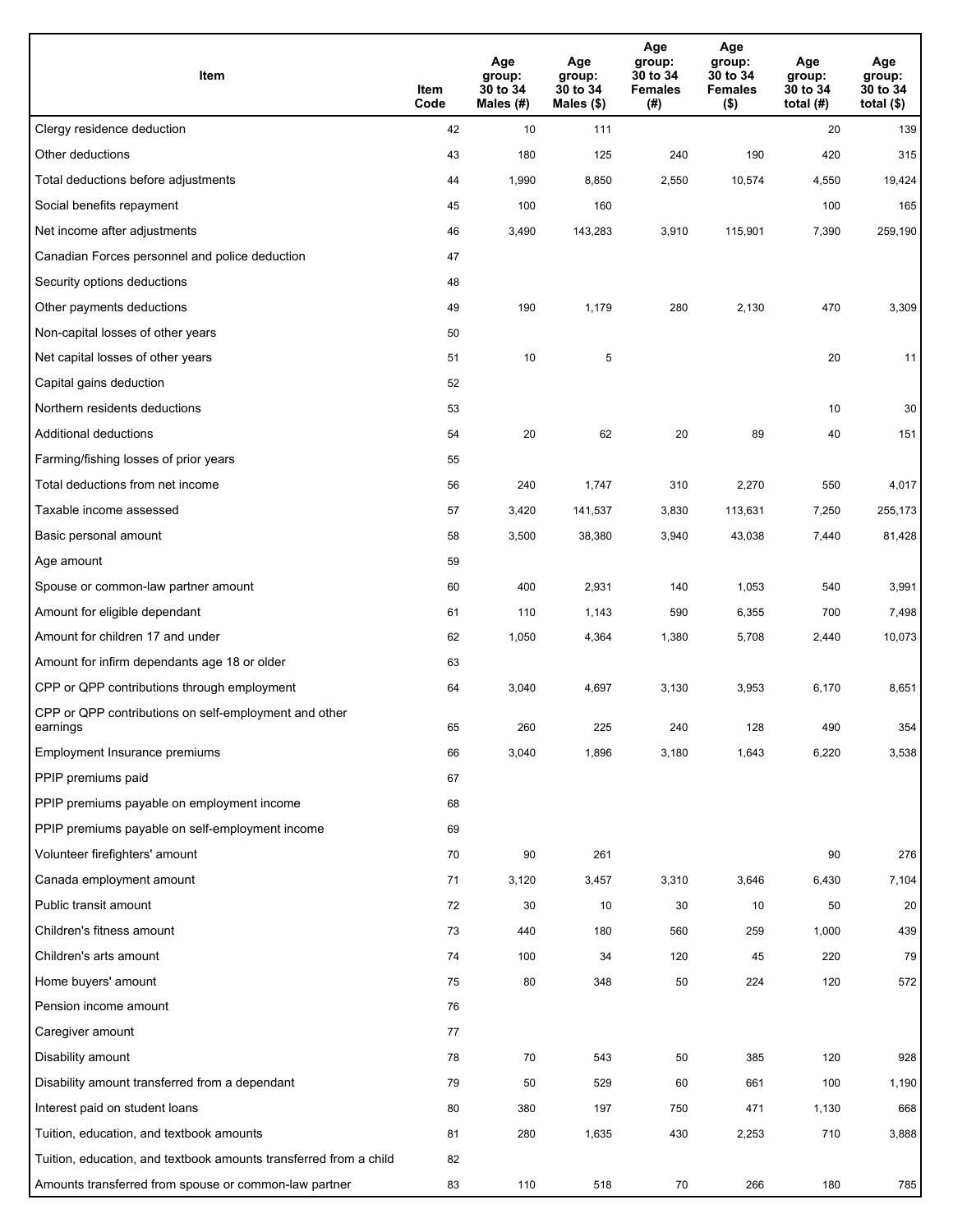| Item                                                | <b>Item</b><br>Code | Age<br>group:<br>30 to 34<br>Males (#) | Age<br>group:<br>30 to 34<br>Males $(\$)$ | Age<br>group:<br>30 to 34<br><b>Females</b><br>(# ) | Age<br>group:<br>30 to 34<br><b>Females</b><br>$($ \$) | Age<br>group:<br>30 to 34<br>total $(H)$ | Age<br>group:<br>30 to 34<br>total $($)$ |
|-----------------------------------------------------|---------------------|----------------------------------------|-------------------------------------------|-----------------------------------------------------|--------------------------------------------------------|------------------------------------------|------------------------------------------|
| Medical expenses                                    | 84                  | 470                                    | 601                                       | 950                                                 | 1,243                                                  | 1,410                                    | 1,844                                    |
| Total tax credits on personal amounts               | 85                  | 3,500                                  | 9,303                                     | 3,940                                               | 10,713                                                 | 7,440                                    | 20,019                                   |
| Allowable charitable donations and government gifts | 86                  | 530                                    | 394                                       | 560                                                 | 179                                                    | 1,090                                    | 572                                      |
| Eligible cultural and ecological gifts              | 87                  |                                        |                                           |                                                     |                                                        |                                          |                                          |
| Total tax credit on donations and gifts             | 88                  | 520                                    | 106                                       | 540                                                 | 44                                                     | 1,060                                    | 150                                      |
| Total federal non-refundable tax credits            | 89                  | 3,500                                  | 9,409                                     | 3,940                                               | 10,758                                                 | 7,440                                    | 20,169                                   |
| Federal dividend tax credit                         | 90                  | 180                                    | 324                                       | 120                                                 | 219                                                    | 300                                      | 542                                      |
| Overseas employment tax credit                      | 91                  |                                        |                                           |                                                     |                                                        |                                          |                                          |
| Minimum tax carryover                               | 92                  | 10                                     | 32                                        |                                                     |                                                        | 10                                       | 33                                       |
| Basic federal tax                                   | 93                  | 2,850                                  | 14,628                                    | 2,540                                               | 8,882                                                  | 5,390                                    | 23,510                                   |
| Federal Foreign Tax Credit                          | 94                  | 40                                     | 108                                       | 20                                                  | 16                                                     | 60                                       | 123                                      |
| Federal Political contribution tax credit           | 95                  | 20                                     | $\overline{2}$                            | 10                                                  | $\mathbf{1}$                                           |                                          |                                          |
| <b>Investment Tax Credit</b>                        | 96                  | 30                                     | 37                                        |                                                     |                                                        | 40                                       | 39                                       |
| Labour-sponsored funds tax credit                   | 97                  |                                        |                                           |                                                     |                                                        |                                          |                                          |
| Alternative minimum tax payable                     | 98                  |                                        |                                           |                                                     |                                                        |                                          |                                          |
| Net federal tax                                     | 99                  | 2,840                                  | 14,481                                    | 2,540                                               | 8,863                                                  | 5,380                                    | 23,344                                   |
| CPP contributions on self-employment                | 100                 | 260                                    | 451                                       | 240                                                 | 256                                                    | 490                                      | 707                                      |
| Social Benefits repayment                           | 101                 | 100                                    | 160                                       |                                                     |                                                        | 100                                      | 165                                      |
| Net Provincial Tax                                  | 102                 | 3,030                                  | 12,327                                    | 2,950                                               | 8,005                                                  | 5,980                                    | 20,332                                   |
| Total tax payable                                   | 103                 | 3,070                                  | 27,419                                    | 3,000                                               | 17,131                                                 | 6,080                                    | 44,551                                   |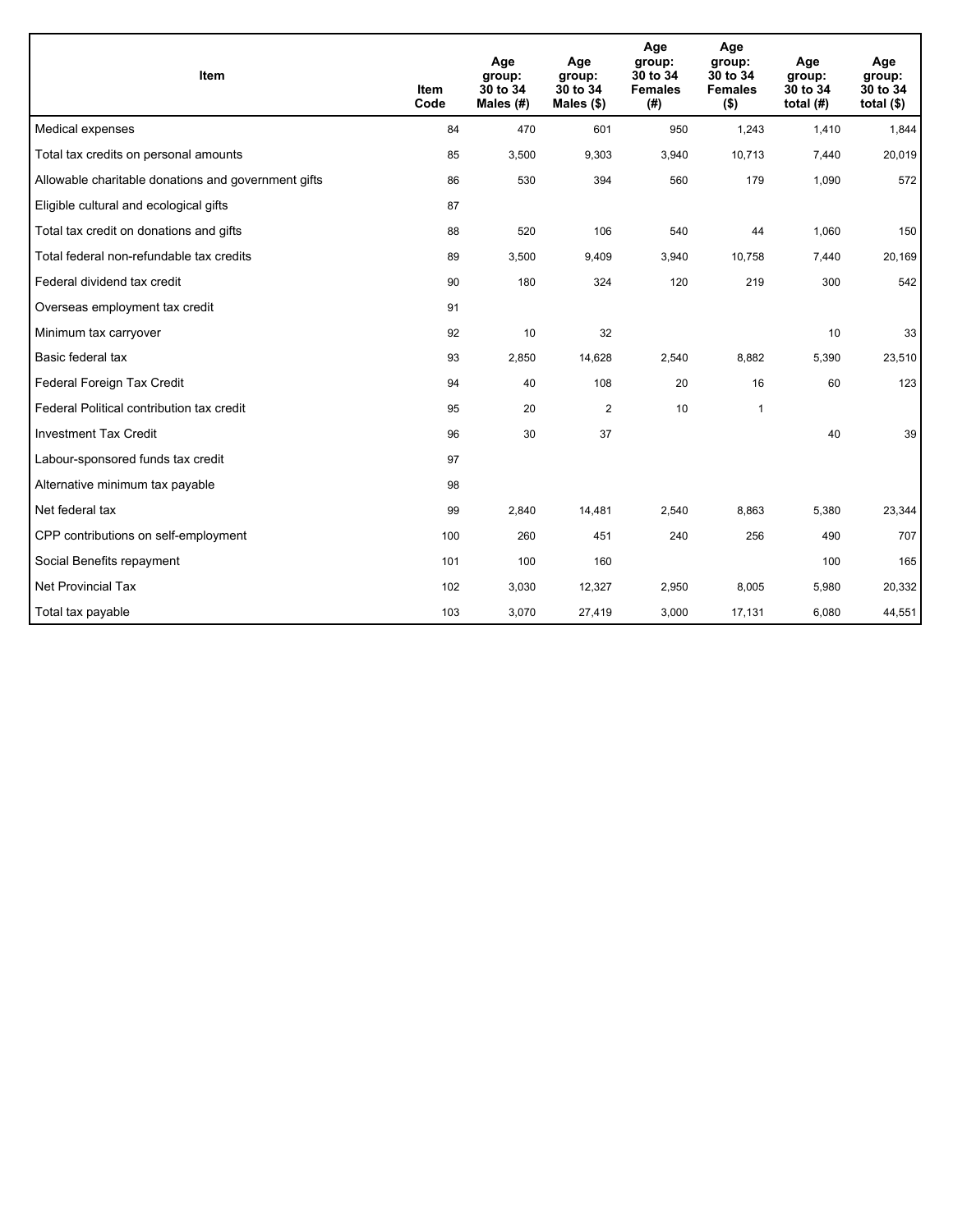| <b>Item</b>                                                                                    | Item<br>Code            | Age<br>group:<br>35 to 39<br>Males (#) | Age<br>group:<br>35 to 39<br>Males (\$) | Age<br>group:<br>35 to 39<br><b>Females</b><br>(#) | Age<br>group:<br>35 to 39<br><b>Females</b><br>$($ \$) | Age<br>group:<br>35 to 39<br>total $(#)$ | Age<br>group:<br>35 to 39<br>total $($)$ |
|------------------------------------------------------------------------------------------------|-------------------------|----------------------------------------|-----------------------------------------|----------------------------------------------------|--------------------------------------------------------|------------------------------------------|------------------------------------------|
| Number of taxable returns                                                                      | $\mathbf{1}$            | 3,390                                  |                                         | 3,400                                              |                                                        | 6,780                                    |                                          |
| Number of non-taxable returns                                                                  | $\overline{\mathbf{c}}$ | 360                                    |                                         | 840                                                |                                                        | 1,210                                    |                                          |
| Total number of returns                                                                        | 3                       | 3,750                                  |                                         | 4,230                                              |                                                        | 7,990                                    |                                          |
| Employment income                                                                              | 4                       | 3,320                                  | 149.309                                 | 3,670                                              | 130,254                                                | 6,990                                    | 279,563                                  |
| Commissions (from employment)                                                                  | 5                       | 80                                     | 3,085                                   | 60                                                 | 534                                                    | 140                                      | 3,620                                    |
| Other employment income                                                                        | 6                       | 190                                    | 1,599                                   | 170                                                | 729                                                    | 360                                      | 2,328                                    |
| Old Age Security pension (OASP)                                                                | $\overline{7}$          |                                        |                                         |                                                    |                                                        |                                          |                                          |
| CPP or QPP benefits                                                                            | 8                       | 30                                     | 260                                     | 80                                                 | 522                                                    | 110                                      | 782                                      |
| Other pensions or superannuation                                                               | 9                       |                                        |                                         |                                                    |                                                        |                                          |                                          |
| Elected split-pension amount                                                                   | 10                      |                                        |                                         |                                                    |                                                        |                                          |                                          |
| Universal Child Care Benefit (UCCB)                                                            | 11                      | 460                                    | 689                                     | 1,210                                              | 1,807                                                  | 1,660                                    | 2,499                                    |
| Employment Insurance and other benefits                                                        | 12                      | 1,140                                  | 10,814                                  | 1,220                                              | 10,432                                                 | 2,350                                    | 21,246                                   |
| Taxable amount of dividends from taxable Canadian corporations                                 | 13                      | 280                                    | 4,610                                   | 240                                                | 4,024                                                  | 520                                      | 8,634                                    |
| Interest and other investment income                                                           | 14                      | 330                                    | 202                                     | 390                                                | 252                                                    | 710                                      | 453                                      |
| Net partnership income (Limited or non-active partners only)                                   | 15                      |                                        |                                         |                                                    |                                                        |                                          |                                          |
| Net rental income                                                                              | 16                      | 110                                    | 101                                     | 100                                                | 72                                                     | 200                                      | 173                                      |
| Taxable capital gains                                                                          | 17                      | 120                                    | 1,191                                   |                                                    |                                                        | 250                                      | 2,446                                    |
| Registered retirement savings plan income (RRSP)                                               | 18                      | 410                                    | 1,417                                   | 400                                                | 770                                                    | 810                                      | 2,186                                    |
| Other income                                                                                   | 19                      | 250                                    | 824                                     | 220                                                | 1,001                                                  | 460                                      | 1,825                                    |
| Net business income                                                                            | 20                      | 290                                    | 3,983                                   | 310                                                | 2,937                                                  | 600                                      | 6,919                                    |
| Net professional income                                                                        | 21                      | 40                                     | 1,498                                   | 40                                                 | 844                                                    | 70                                       | 2,342                                    |
| Net commission income                                                                          | 22                      | 30                                     | 607                                     | 20                                                 | 108                                                    | 50                                       | 715                                      |
| Net farming income                                                                             | 23                      | 50                                     | 321                                     | 20                                                 | $-11$                                                  | 70                                       | 310                                      |
| Net fishing income                                                                             | 24                      | 200                                    | 2,423                                   | 80                                                 | 890                                                    | 280                                      | 3,313                                    |
| Workers' compensation benefits                                                                 | 25                      | 60                                     | 368                                     | 50                                                 | 369                                                    | 100                                      | 737                                      |
| Social assistance payments                                                                     | 26                      | 150                                    | 780                                     | 220                                                | 1,767                                                  | 360                                      | 2,547                                    |
| Net federal supplements                                                                        | 27                      |                                        |                                         |                                                    |                                                        |                                          |                                          |
| Total income assessed                                                                          | 28                      | 3,730                                  | 184,112                                 | 4,220                                              | 158,690                                                | 7,960                                    | 342,805                                  |
| Registered pension plan contributions (RPP)                                                    | 29                      | 880                                    | 3,286                                   | 1,450                                              | 5,443                                                  | 2,320                                    | 8,729                                    |
| RRSP deduction                                                                                 | 30                      | 1,030                                  | 4,574                                   | 960                                                | 2,946                                                  | 1,990                                    | 7,520                                    |
| Deduction for elected split-pension amount                                                     | 31                      |                                        |                                         |                                                    |                                                        |                                          |                                          |
| Annual union, professional, or like dues                                                       | 32                      | 840                                    | 563                                     | 1,530                                              | 937                                                    | 2,370                                    | 1,500                                    |
| Child care expenses                                                                            | 33                      | 520                                    | 2,356                                   | 1,060                                              | 4,405                                                  | 1,580                                    | 6,761                                    |
| <b>Business investment loss</b>                                                                | 34                      |                                        |                                         |                                                    |                                                        |                                          |                                          |
| Moving expenses                                                                                | 35                      | 20                                     | 213                                     | 20                                                 | 88                                                     | 40                                       | 301                                      |
| Support payments made                                                                          | 36                      |                                        |                                         |                                                    |                                                        |                                          |                                          |
| Carrying charges and interest expenses                                                         | 37                      | 110                                    | 201                                     | 80                                                 | 80                                                     | 190                                      | 281                                      |
| Deductions for CPP/QPP contributions on self-employment and other<br>earnings                  | 38                      | 350                                    | 288                                     | 270                                                | 159                                                    | 620                                      | 447                                      |
| Deductions for provincial parental insurance plan (PPIP) premiums on<br>self-employment income | 39                      |                                        |                                         |                                                    |                                                        |                                          |                                          |
| Exploration and development expenses                                                           | 40                      |                                        |                                         |                                                    |                                                        |                                          |                                          |
| Other employment expenses                                                                      | 41                      | 160                                    | 797                                     | 70                                                 | 153                                                    | 230                                      | 950                                      |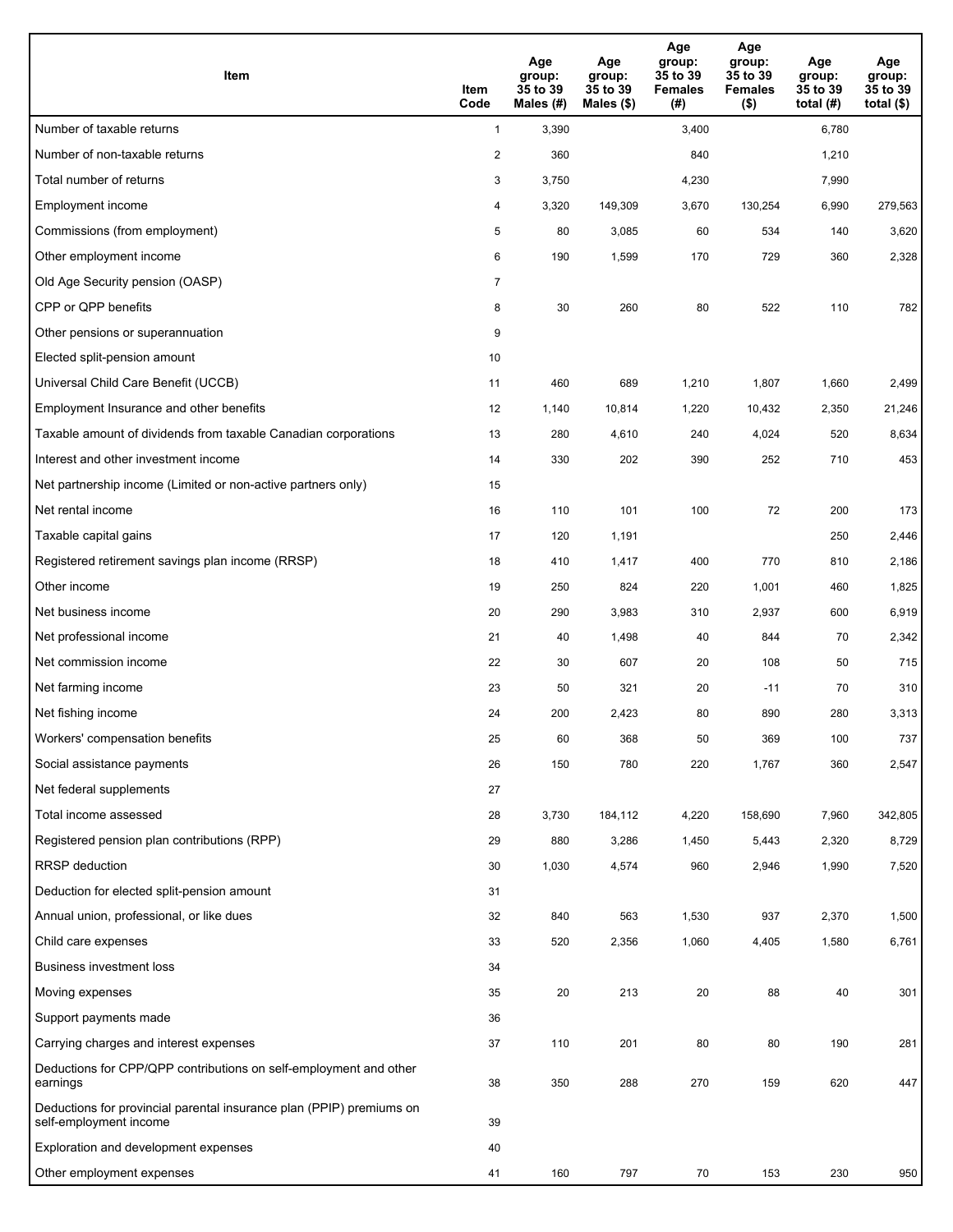| Item                                                              | Item<br>Code | Age<br>group:<br>35 to 39<br>Males (#) | Age<br>group:<br>35 to 39<br>Males $(\$)$ | Age<br>group:<br>35 to 39<br><b>Females</b><br>(# ) | Age<br>group:<br>35 to 39<br>Females<br>$($ \$) | Age<br>group:<br>35 to 39<br>total $(H)$ | Age<br>group:<br>35 to 39<br>total $($)$ |
|-------------------------------------------------------------------|--------------|----------------------------------------|-------------------------------------------|-----------------------------------------------------|-------------------------------------------------|------------------------------------------|------------------------------------------|
| Clergy residence deduction                                        | 42           | 20                                     | 201                                       |                                                     |                                                 | 20                                       | 201                                      |
| Other deductions                                                  | 43           | 210                                    | 159                                       | 210                                                 | 126                                             | 410                                      | 285                                      |
| Total deductions before adjustments                               | 44           | 2,450                                  | 12,646                                    | 2,880                                               | 14,343                                          | 5,330                                    | 26,989                                   |
| Social benefits repayment                                         | 45           | 100                                    | 171                                       |                                                     |                                                 | 100                                      | 180                                      |
| Net income after adjustments                                      | 46           | 3,720                                  | 171,402                                   | 4,210                                               | 144,419                                         | 7,930                                    | 315,823                                  |
| Canadian Forces personnel and police deduction                    | 47           |                                        |                                           |                                                     |                                                 |                                          |                                          |
| Security options deductions                                       | 48           |                                        |                                           |                                                     |                                                 |                                          |                                          |
| Other payments deductions                                         | 49           | 200                                    | 1,148                                     | 260                                                 | 2,136                                           | 460                                      | 3,284                                    |
| Non-capital losses of other years                                 | 50           |                                        |                                           |                                                     |                                                 |                                          |                                          |
| Net capital losses of other years                                 | 51           | 30                                     | 26                                        |                                                     |                                                 |                                          |                                          |
| Capital gains deduction                                           | 52           | 10                                     | 728                                       |                                                     |                                                 | 20                                       | 1,562                                    |
| Northern residents deductions                                     | 53           |                                        |                                           |                                                     |                                                 |                                          |                                          |
| Additional deductions                                             | 54           |                                        |                                           | 20                                                  | 62                                              | 30                                       | 134                                      |
| Farming/fishing losses of prior years                             | 55           |                                        |                                           |                                                     |                                                 |                                          |                                          |
| Total deductions from net income                                  | 56           | 260                                    | 2,027                                     | 310                                                 | 3,199                                           | 570                                      | 5,226                                    |
| Taxable income assessed                                           | 57           | 3,660                                  | 169,379                                   | 4,130                                               | 141,220                                         | 7,790                                    | 310,601                                  |
| Basic personal amount                                             | 58           | 3,750                                  | 41,048                                    | 4,230                                               | 46,332                                          | 7,990                                    | 87,430                                   |
| Age amount                                                        | 59           |                                        |                                           |                                                     |                                                 |                                          |                                          |
| Spouse or common-law partner amount                               | 60           | 410                                    | 2,888                                     | 150                                                 | 1,029                                           | 560                                      | 3,928                                    |
| Amount for eligible dependant                                     | 61           | 190                                    | 1,997                                     | 700                                                 | 7,344                                           | 880                                      | 9,341                                    |
| Amount for children 17 and under                                  | 62           | 1,510                                  | 7,071                                     | 1,690                                               | 7,291                                           | 3,210                                    | 14,364                                   |
| Amount for infirm dependants age 18 or older                      | 63           |                                        |                                           |                                                     |                                                 |                                          |                                          |
| CPP or QPP contributions through employment                       | 64           | 3,190                                  | 5,278                                     | 3,450                                               | 4,945                                           | 6,640                                    | 10,223                                   |
| CPP or QPP contributions on self-employment and other<br>earnings | 65           | 350                                    | 288                                       | 270                                                 | 159                                             | 620                                      | 447                                      |
| Employment Insurance premiums                                     | 66           | 3,160                                  | 2,099                                     | 3,470                                               | 2,010                                           | 6,630                                    | 4,109                                    |
| PPIP premiums paid                                                | 67           |                                        |                                           |                                                     |                                                 |                                          |                                          |
| PPIP premiums payable on employment income                        | 68           |                                        |                                           |                                                     |                                                 |                                          |                                          |
| PPIP premiums payable on self-employment income                   | 69           |                                        |                                           |                                                     |                                                 |                                          |                                          |
| Volunteer firefighters' amount                                    | 70           | 110                                    | 321                                       | 10                                                  | 39                                              | 120                                      | 360                                      |
| Canada employment amount                                          | 71           | 3,300                                  | 3,638                                     | 3,600                                               | 3,980                                           | 6,900                                    | 7,617                                    |
| Public transit amount                                             | 72           | 10                                     | 4                                         | 10                                                  | 3                                               | 30                                       | 7 <sup>1</sup>                           |
| Children's fitness amount                                         | 73           | 880                                    | 517                                       | 950                                                 | 541                                             | 1,830                                    | 1,058                                    |
| Children's arts amount                                            | 74           | 250                                    | 106                                       | 300                                                 | 125                                             | 550                                      | 232                                      |
| Home buyers' amount                                               | 75           | 50                                     | 244                                       | 40                                                  | 146                                             | 90                                       | 390                                      |
| Pension income amount                                             | 76           |                                        |                                           | 20                                                  | 29                                              | 20                                       | 40                                       |
| Caregiver amount                                                  | 77           |                                        |                                           | 20                                                  | 129                                             | 30                                       | 171                                      |
| Disability amount                                                 | 78           | 90                                     | 718                                       | 80                                                  | 644                                             | 180                                      | 1,362                                    |
| Disability amount transferred from a dependant                    | 79           | 90                                     | 1,154                                     | 120                                                 | 1,421                                           | 220                                      | 2,575                                    |
| Interest paid on student loans                                    | 80           | 180                                    | 96                                        | 390                                                 | 195                                             | 580                                      | 291                                      |
| Tuition, education, and textbook amounts                          | 81           | 200                                    | 1,037                                     | 300                                                 | 1,451                                           | 500                                      | 2,489                                    |
| Tuition, education, and textbook amounts transferred from a child | 82           | 20                                     | 73                                        | 30                                                  | 139                                             | 50                                       | 211                                      |
| Amounts transferred from spouse or common-law partner             | 83           | 90                                     | 363                                       | 80                                                  | 347                                             | 170                                      | 710                                      |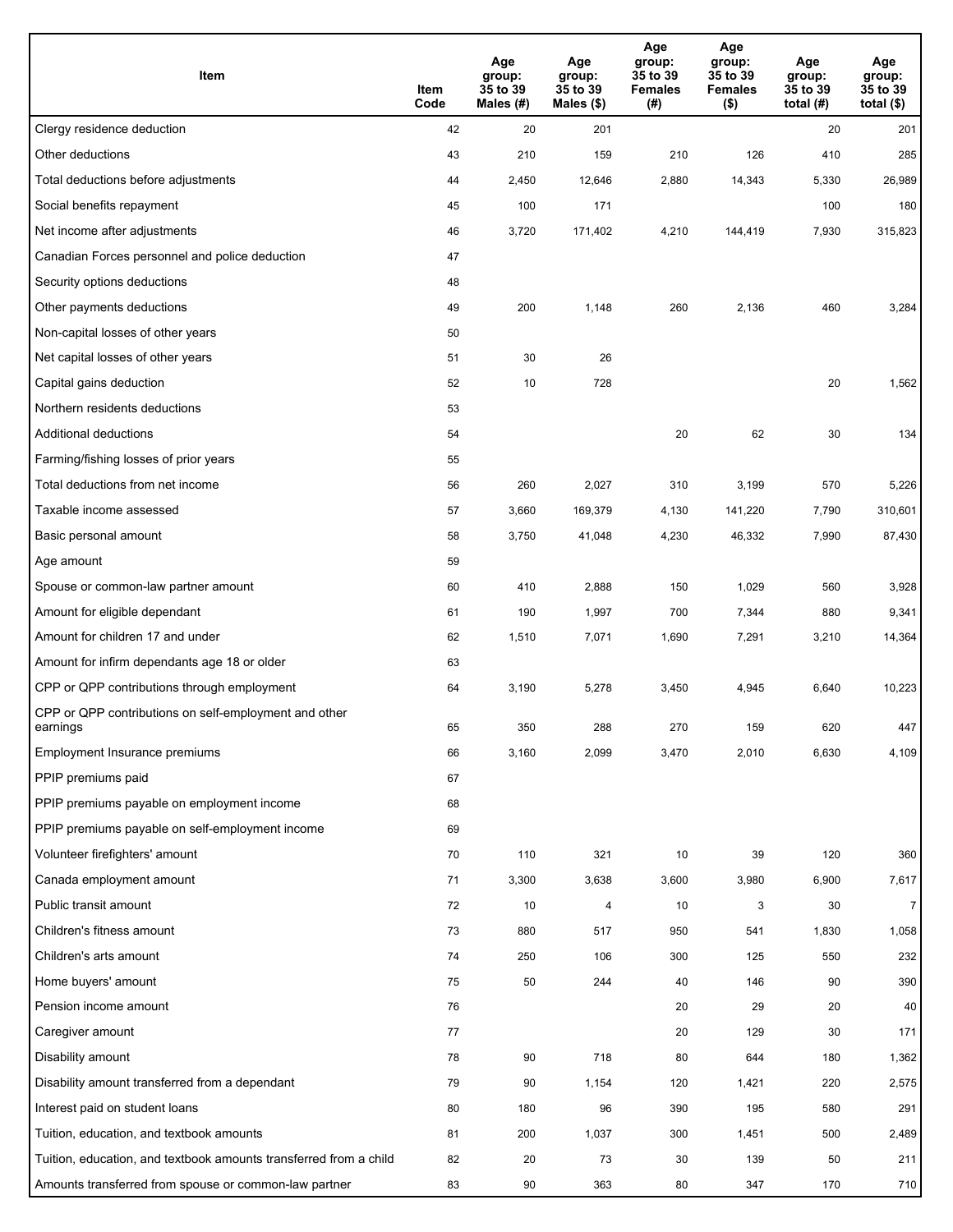| Item                                                | <b>Item</b><br>Code | Age<br>group:<br>35 to 39<br>Males (#) | Age<br>group:<br>35 to 39<br>Males $(\$)$ | Age<br>group:<br>35 to 39<br><b>Females</b><br>(# ) | Age<br>group:<br>35 to 39<br><b>Females</b><br>$($ \$) | Age<br>group:<br>35 to 39<br>total $(H)$ | Age<br>group:<br>35 to 39<br>total $($)$ |
|-----------------------------------------------------|---------------------|----------------------------------------|-------------------------------------------|-----------------------------------------------------|--------------------------------------------------------|------------------------------------------|------------------------------------------|
| Medical expenses                                    | 84                  | 630                                    | 832                                       | 1,110                                               | 1,649                                                  | 1,750                                    | 2,481                                    |
| Total tax credits on personal amounts               | 85                  | 3,750                                  | 10,474                                    | 4,230                                               | 11,995                                                 | 7,990                                    | 22,478                                   |
| Allowable charitable donations and government gifts | 86                  | 730                                    | 591                                       | 820                                                 | 562                                                    | 1,550                                    | 1,153                                    |
| Eligible cultural and ecological gifts              | 87                  |                                        |                                           |                                                     |                                                        |                                          |                                          |
| Total tax credit on donations and gifts             | 88                  | 720                                    | 159                                       | 800                                                 | 149                                                    | 1,520                                    | 308                                      |
| Total federal non-refundable tax credits            | 89                  | 3,750                                  | 10,633                                    | 4,230                                               | 12,144                                                 | 7,990                                    | 22,786                                   |
| Federal dividend tax credit                         | 90                  | 270                                    | 601                                       | 230                                                 | 502                                                    | 500                                      | 1,103                                    |
| Overseas employment tax credit                      | 91                  |                                        |                                           |                                                     |                                                        |                                          |                                          |
| Minimum tax carryover                               | 92                  | 10                                     | 33                                        |                                                     |                                                        | 10                                       | 51                                       |
| Basic federal tax                                   | 93                  | 3,160                                  | 18,633                                    | 2,910                                               | 12,192                                                 | 6,070                                    | 30,825                                   |
| Federal Foreign Tax Credit                          | 94                  | 60                                     | 130                                       | 40                                                  | 6                                                      | 100                                      | 136                                      |
| Federal Political contribution tax credit           | 95                  | 20                                     | 3                                         |                                                     |                                                        | 30                                       | 5                                        |
| <b>Investment Tax Credit</b>                        | 96                  | 60                                     | 44                                        |                                                     |                                                        | 70                                       | 46                                       |
| Labour-sponsored funds tax credit                   | 97                  |                                        |                                           |                                                     |                                                        |                                          |                                          |
| Alternative minimum tax payable                     | 98                  |                                        |                                           |                                                     |                                                        |                                          |                                          |
| Net federal tax                                     | 99                  | 3,150                                  | 18,459                                    | 2,910                                               | 12,182                                                 | 6,070                                    | 30,641                                   |
| CPP contributions on self-employment                | 100                 | 350                                    | 576                                       | 270                                                 | 318                                                    | 620                                      | 894                                      |
| Social Benefits repayment                           | 101                 | 100                                    | 171                                       |                                                     |                                                        | 100                                      | 180                                      |
| Net Provincial Tax                                  | 102                 | 3,340                                  | 15,601                                    | 3,330                                               | 10,932                                                 | 6,670                                    | 26,533                                   |
| Total tax payable                                   | 103                 | 3,390                                  | 34,808                                    | 3,400                                               | 23,441                                                 | 6,780                                    | 58,249                                   |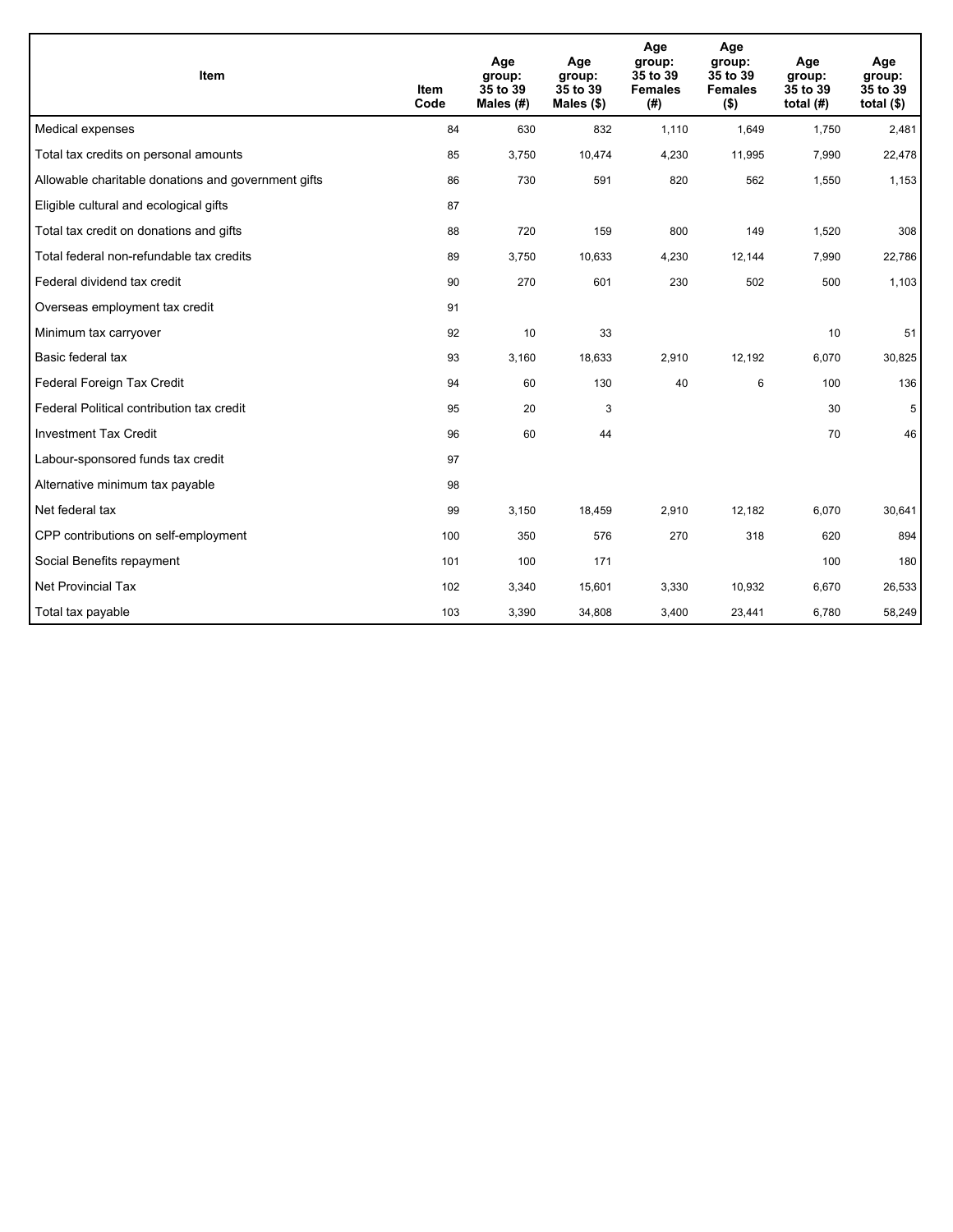| Item                                                                                           | Item<br>Code   | Age<br>group:<br>40 to 44<br>Males (#) | Age<br>group:<br>40 to 44<br>Males (\$) | Age<br>group:<br>40 to 44<br><b>Females</b><br>(# ) | Age<br>group:<br>40 to 44<br><b>Females</b><br>$($ \$) | Age<br>group:<br>40 to 44<br>total $(#)$ | Age<br>group:<br>40 to 44<br>total $($)$ |
|------------------------------------------------------------------------------------------------|----------------|----------------------------------------|-----------------------------------------|-----------------------------------------------------|--------------------------------------------------------|------------------------------------------|------------------------------------------|
| Number of taxable returns                                                                      | $\mathbf{1}$   | 3,840                                  |                                         | 3,840                                               |                                                        | 7,680                                    |                                          |
| Number of non-taxable returns                                                                  | $\overline{2}$ | 410                                    |                                         | 710                                                 |                                                        | 1,130                                    |                                          |
| Total number of returns                                                                        | 3              | 4,250                                  |                                         | 4,550                                               |                                                        | 8,810                                    |                                          |
| Employment income                                                                              | 4              | 3,620                                  | 182,190                                 | 3,950                                               | 156,301                                                | 7,570                                    | 338,491                                  |
| Commissions (from employment)                                                                  | 5              | 90                                     | 3,545                                   | 60                                                  | 816                                                    | 140                                      | 4,361                                    |
| Other employment income                                                                        | 6              | 270                                    | 2,094                                   | 150                                                 | 1,187                                                  | 420                                      | 3,280                                    |
| Old Age Security pension (OASP)                                                                | $\overline{7}$ |                                        |                                         |                                                     |                                                        |                                          |                                          |
| CPP or QPP benefits                                                                            | 8              | 90                                     | 643                                     | 120                                                 | 869                                                    | 200                                      | 1,511                                    |
| Other pensions or superannuation                                                               | 9              | 30                                     | 351                                     | 10                                                  | 110                                                    | 40                                       | 461                                      |
| Elected split-pension amount                                                                   | 10             |                                        |                                         | 30                                                  | 227                                                    | 30                                       | 233                                      |
| Universal Child Care Benefit (UCCB)                                                            | 11             | 320                                    | 423                                     | 550                                                 | 701                                                    | 880                                      | 1,124                                    |
| Employment Insurance and other benefits                                                        | 12             | 1,150                                  | 11,154                                  | 1,060                                               | 8,196                                                  | 2,210                                    | 19,350                                   |
| Taxable amount of dividends from taxable Canadian corporations                                 | 13             | 460                                    | 7,027                                   | 370                                                 | 5,181                                                  | 830                                      | 12,208                                   |
| Interest and other investment income                                                           | 14             | 480                                    | 715                                     | 480                                                 | 529                                                    | 960                                      | 1,243                                    |
| Net partnership income (Limited or non-active partners only)                                   | 15             |                                        |                                         |                                                     |                                                        |                                          |                                          |
| Net rental income                                                                              | 16             | 180                                    | 133                                     | 140                                                 | 25                                                     | 320                                      | 158                                      |
| Taxable capital gains                                                                          | 17             | 210                                    | 1,516                                   | 150                                                 | 1,205                                                  | 350                                      | 2,721                                    |
| Registered retirement savings plan income (RRSP)                                               | 18             | 560                                    | 1,826                                   | 490                                                 | 1,536                                                  | 1,050                                    | 3,362                                    |
| Other income                                                                                   | 19             | 310                                    | 1,541                                   | 270                                                 | 1,416                                                  | 580                                      | 2,957                                    |
| Net business income                                                                            | 20             | 370                                    | 5,845                                   | 350                                                 | 3,364                                                  | 720                                      | 9,209                                    |
| Net professional income                                                                        | 21             | 40                                     | 1,790                                   | 60                                                  | 2,072                                                  | 100                                      | 3,862                                    |
| Net commission income                                                                          | 22             | 20                                     | 801                                     | 40                                                  | 257                                                    | 60                                       | 1,058                                    |
| Net farming income                                                                             | 23             | 110                                    | 969                                     | 20                                                  | 56                                                     | 130                                      | 1,024                                    |
| Net fishing income                                                                             | 24             | 230                                    | 3,168                                   | 90                                                  | 901                                                    | 320                                      | 4,068                                    |
| Workers' compensation benefits                                                                 | 25             | 90                                     | 1,006                                   | 60                                                  | 517                                                    | 150                                      | 1,523                                    |
| Social assistance payments                                                                     | 26             | 140                                    | 979                                     | 210                                                 | 1,616                                                  | 350                                      | 2,595                                    |
| Net federal supplements                                                                        | 27             |                                        |                                         |                                                     |                                                        |                                          |                                          |
| Total income assessed                                                                          | 28             | 4,240                                  | 227,747                                 | 4,530                                               | 187,140                                                | 8,770                                    | 414,888                                  |
| Registered pension plan contributions (RPP)                                                    | 29             | 1,090                                  | 4,586                                   | 1,760                                               | 7,266                                                  | 2,850                                    | 11,852                                   |
| <b>RRSP</b> deduction                                                                          | 30             | 1,220                                  | 7,217                                   | 1,150                                               | 4,432                                                  | 2,370                                    | 11,649                                   |
| Deduction for elected split-pension amount                                                     | 31             |                                        |                                         |                                                     |                                                        |                                          |                                          |
| Annual union, professional, or like dues                                                       | 32             | 1,070                                  | 749                                     | 1,780                                               | 1,171                                                  | 2,850                                    | 1,920                                    |
| Child care expenses                                                                            | 33             | 430                                    | 1,663                                   | 730                                                 | 2,184                                                  | 1,160                                    | 3,847                                    |
| <b>Business investment loss</b>                                                                | 34             |                                        |                                         |                                                     |                                                        |                                          |                                          |
| Moving expenses                                                                                | 35             | 10                                     | 150                                     | 20                                                  | 75                                                     | 30                                       | 225                                      |
| Support payments made                                                                          | 36             |                                        |                                         |                                                     |                                                        | 10                                       | 50                                       |
| Carrying charges and interest expenses                                                         | 37             | 190                                    | 330                                     | 120                                                 | 155                                                    | 310                                      | 486                                      |
| Deductions for CPP/QPP contributions on self-employment and other<br>earnings                  | 38             | 440                                    | 418                                     | 350                                                 | 227                                                    | 790                                      | 646                                      |
| Deductions for provincial parental insurance plan (PPIP) premiums on<br>self-employment income | 39             |                                        |                                         |                                                     |                                                        |                                          |                                          |
| Exploration and development expenses                                                           | 40             |                                        |                                         |                                                     |                                                        |                                          |                                          |
| Other employment expenses                                                                      | 41             | 230                                    | 1,186                                   | 70                                                  | 191                                                    | 300                                      | 1,377                                    |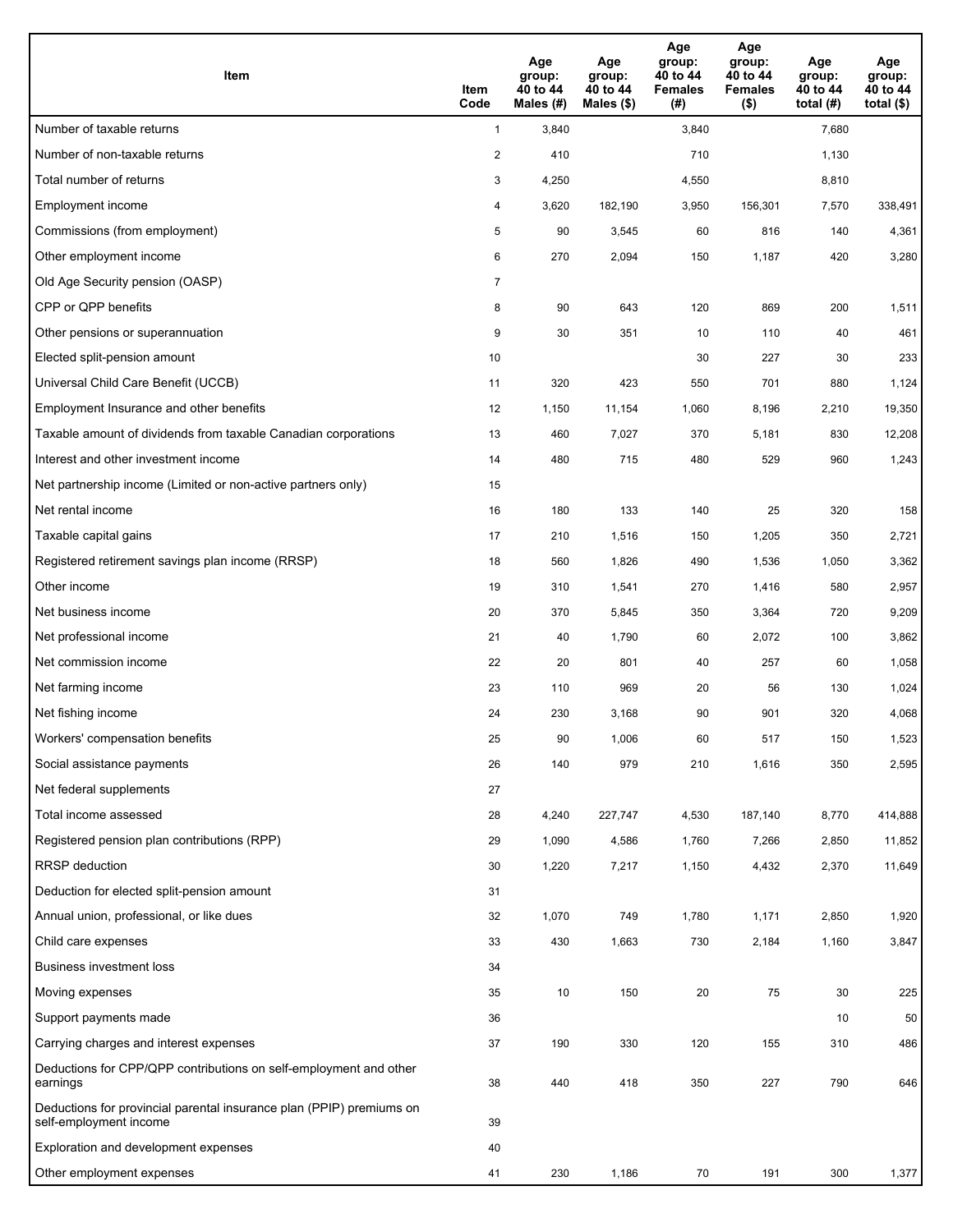| Item                                                              | Item<br>Code | Age<br>group:<br>40 to 44<br>Males (#) | Age<br>group:<br>40 to 44<br>Males $(\$)$ | Age<br>group:<br>40 to 44<br><b>Females</b><br>(# ) | Age<br>group:<br>40 to 44<br>Females<br>$($ \$) | Age<br>group:<br>40 to 44<br>total $(H)$ | Age<br>group:<br>40 to 44<br>total $($)$ |
|-------------------------------------------------------------------|--------------|----------------------------------------|-------------------------------------------|-----------------------------------------------------|-------------------------------------------------|------------------------------------------|------------------------------------------|
| Clergy residence deduction                                        | 42           | 10                                     | 170                                       |                                                     |                                                 | 20                                       | 188                                      |
| Other deductions                                                  | 43           | 160                                    | 164                                       | 210                                                 | 134                                             | 370                                      | 298                                      |
| Total deductions before adjustments                               | 44           | 2,810                                  | 16,813                                    | 3,160                                               | 15,868                                          | 5,970                                    | 32,681                                   |
| Social benefits repayment                                         | 45           | 100                                    | 198                                       |                                                     |                                                 | 110                                      | 206                                      |
| Net income after adjustments                                      | 46           | 4,220                                  | 210,948                                   | 4,530                                               | 171,328                                         | 8,750                                    | 382,277                                  |
| Canadian Forces personnel and police deduction                    | 47           |                                        |                                           |                                                     |                                                 |                                          |                                          |
| Security options deductions                                       | 48           |                                        |                                           |                                                     |                                                 |                                          |                                          |
| Other payments deductions                                         | 49           | 230                                    | 1,985                                     | 260                                                 | 2,133                                           | 500                                      | 4,118                                    |
| Non-capital losses of other years                                 | 50           |                                        |                                           |                                                     |                                                 |                                          |                                          |
| Net capital losses of other years                                 | 51           | 40                                     | 90                                        | 20                                                  | 14                                              | 60                                       | 103                                      |
| Capital gains deduction                                           | 52           | 20                                     | 1,220                                     |                                                     |                                                 | 30                                       | 2,020                                    |
| Northern residents deductions                                     | 53           | 10                                     | 47                                        |                                                     |                                                 | 10                                       | 49                                       |
| Additional deductions                                             | 54           |                                        |                                           | 20                                                  | 72                                              | 20                                       | 99                                       |
| Farming/fishing losses of prior years                             | 55           |                                        |                                           |                                                     |                                                 |                                          |                                          |
| Total deductions from net income                                  | 56           | 320                                    | 3,542                                     | 320                                                 | 3,034                                           | 630                                      | 6,576                                    |
| Taxable income assessed                                           | 57           | 4,140                                  | 207,410                                   | 4,450                                               | 168,294                                         | 8,600                                    | 375,706                                  |
| Basic personal amount                                             | 58           | 4,250                                  | 46,416                                    | 4,550                                               | 49,884                                          | 8,810                                    | 96,373                                   |
| Age amount                                                        | 59           |                                        |                                           |                                                     |                                                 |                                          |                                          |
| Spouse or common-law partner amount                               | 60           | 470                                    | 3,348                                     | 190                                                 | 1,320                                           | 660                                      | 4,668                                    |
| Amount for eligible dependant                                     | 61           | 170                                    | 1,799                                     | 670                                                 | 6,927                                           | 840                                      | 8,725                                    |
| Amount for children 17 and under                                  | 62           | 1,700                                  | 7,571                                     | 1,630                                               | 6,410                                           | 3,340                                    | 13,982                                   |
| Amount for infirm dependants age 18 or older                      | 63           |                                        |                                           |                                                     |                                                 |                                          |                                          |
| CPP or QPP contributions through employment                       | 64           | 3,480                                  | 6,066                                     | 3,720                                               | 5,731                                           | 7,200                                    | 11,797                                   |
| CPP or QPP contributions on self-employment and other<br>earnings | 65           | 440                                    | 418                                       | 350                                                 | 227                                             | 790                                      | 646                                      |
| Employment Insurance premiums                                     | 66           | 3,420                                  | 2,367                                     | 3,710                                               | 2,291                                           | 7,130                                    | 4,659                                    |
| PPIP premiums paid                                                | 67           |                                        |                                           |                                                     |                                                 |                                          |                                          |
| PPIP premiums payable on employment income                        | 68           |                                        |                                           |                                                     |                                                 |                                          |                                          |
| PPIP premiums payable on self-employment income                   | 69           |                                        |                                           |                                                     |                                                 |                                          |                                          |
| Volunteer firefighters' amount                                    | 70           | 120                                    | 363                                       |                                                     |                                                 | 130                                      | 387                                      |
| Canada employment amount                                          | 71           | 3,590                                  | 3,967                                     | 3,870                                               | 4,284                                           | 7,460                                    | 8,250                                    |
| Public transit amount                                             | 72           | 20                                     | $\overline{7}$                            | 20                                                  | 9                                               | 40                                       | 16                                       |
| Children's fitness amount                                         | 73           | 1,050                                  | 701                                       | 970                                                 | 615                                             | 2,020                                    | 1,316                                    |
| Children's arts amount                                            | 74           | 360                                    | 181                                       | 330                                                 | 155                                             | 690                                      | 336                                      |
| Home buyers' amount                                               | 75           | 30                                     | 127                                       | 20                                                  | 74                                              | 50                                       | 201                                      |
| Pension income amount                                             | 76           | 30                                     | 47                                        | 40                                                  | 81                                              | 70                                       | 129                                      |
| Caregiver amount                                                  | 77           | 40                                     | 188                                       | 40                                                  | 224                                             | 80                                       | 412                                      |
| Disability amount                                                 | 78           | 100                                    | 800                                       | 90                                                  | 717                                             | 200                                      | 1,517                                    |
| Disability amount transferred from a dependant                    | 79           | 130                                    | 1,511                                     | 140                                                 | 1,525                                           | 270                                      | 3,036                                    |
| Interest paid on student loans                                    | 80           | 100                                    | 34                                        | 180                                                 | 86                                              | 280                                      | 119                                      |
| Tuition, education, and textbook amounts                          | 81           | 140                                    | 545                                       | 280                                                 | 1,242                                           | 430                                      | 1,787                                    |
| Tuition, education, and textbook amounts transferred from a child | 82           | 120                                    | 584                                       | 210                                                 | 932                                             | 330                                      | 1,516                                    |
| Amounts transferred from spouse or common-law partner             | 83           | 80                                     | 346                                       | 90                                                  | 432                                             | 170                                      | 789                                      |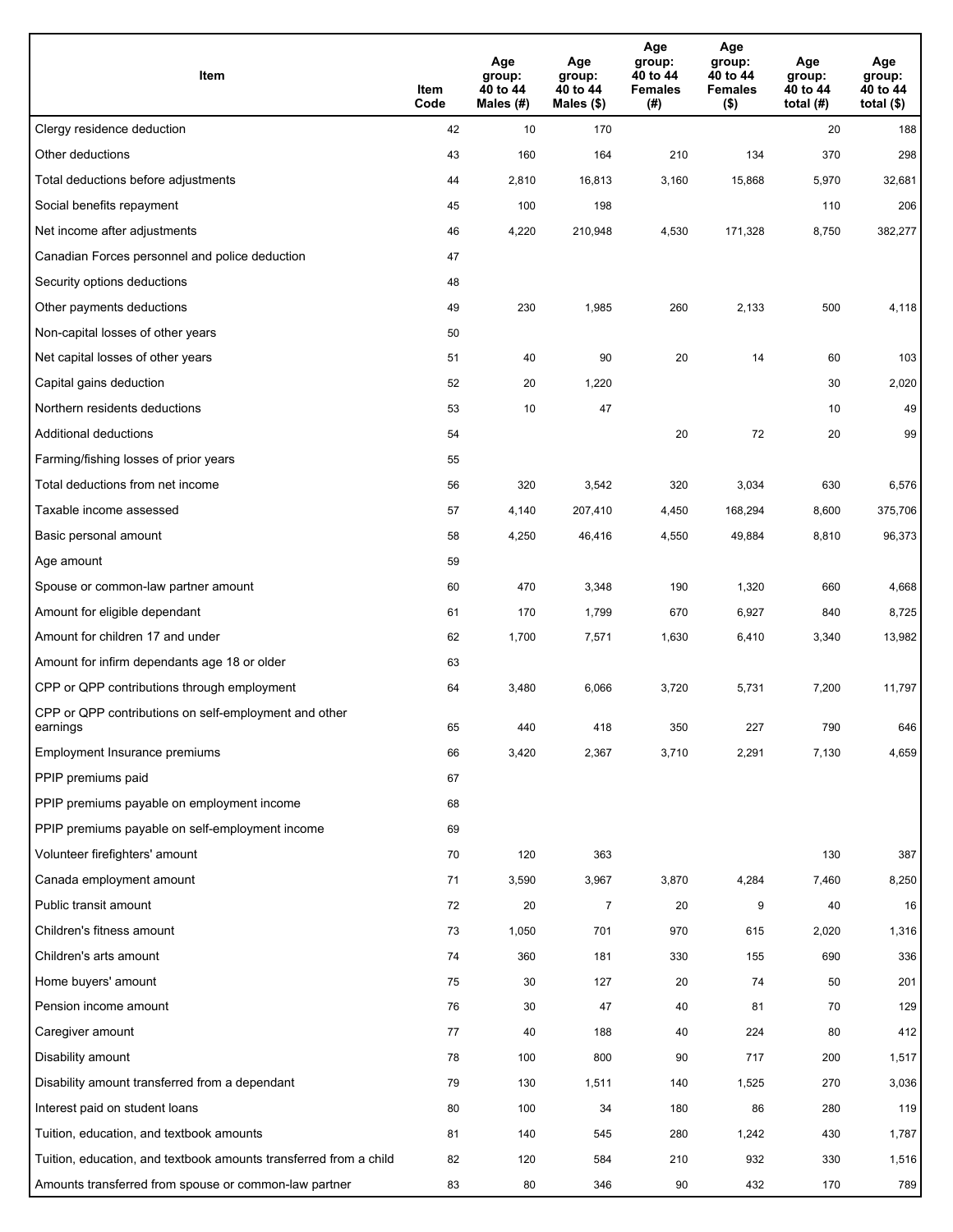| Item                                                | <b>Item</b><br>Code | Age<br>group:<br>40 to 44<br>Males (#) | Age<br>group:<br>40 to 44<br>Males $(\$)$ | Age<br>group:<br>40 to 44<br><b>Females</b><br>(#) | Age<br>group:<br>40 to 44<br><b>Females</b><br>$($ \$) | Age<br>group:<br>40 to 44<br>total $(H)$ | Age<br>group:<br>40 to 44<br>total $($)$ |
|-----------------------------------------------------|---------------------|----------------------------------------|-------------------------------------------|----------------------------------------------------|--------------------------------------------------------|------------------------------------------|------------------------------------------|
| Medical expenses                                    | 84                  | 750                                    | 1,344                                     | 1,320                                              | 2,114                                                  | 2,070                                    | 3,458                                    |
| Total tax credits on personal amounts               | 85                  | 4,250                                  | 11,814                                    | 4,550                                              | 12,803                                                 | 8,810                                    | 24,629                                   |
| Allowable charitable donations and government gifts | 86                  | 1,030                                  | 891                                       | 970                                                | 674                                                    | 2,000                                    | 1,565                                    |
| Eligible cultural and ecological gifts              | 87                  |                                        |                                           |                                                    |                                                        |                                          |                                          |
| Total tax credit on donations and gifts             | 88                  | 1,020                                  | 240                                       | 960                                                | 178                                                    | 1,980                                    | 418                                      |
| Total federal non-refundable tax credits            | 89                  | 4,250                                  | 12,054                                    | 4,550                                              | 12,981                                                 | 8,810                                    | 25,047                                   |
| Federal dividend tax credit                         | 90                  | 450                                    | 910                                       | 330                                                | 687                                                    | 780                                      | 1,597                                    |
| Overseas employment tax credit                      | 91                  |                                        |                                           |                                                    |                                                        |                                          |                                          |
| Minimum tax carryover                               | 92                  |                                        |                                           |                                                    |                                                        | 10                                       | 46                                       |
| Basic federal tax                                   | 93                  | 3,600                                  | 24,488                                    | 3,340                                              | 15,970                                                 | 6,940                                    | 40,458                                   |
| Federal Foreign Tax Credit                          | 94                  | 100                                    | 180                                       |                                                    |                                                        | 160                                      | 196                                      |
| Federal Political contribution tax credit           | 95                  | 40                                     | 5                                         | 20                                                 | $\overline{2}$                                         | 60                                       | $\overline{7}$                           |
| <b>Investment Tax Credit</b>                        | 96                  | 90                                     | 140                                       |                                                    |                                                        | 100                                      | 142                                      |
| Labour-sponsored funds tax credit                   | 97                  |                                        |                                           |                                                    |                                                        |                                          |                                          |
| Alternative minimum tax payable                     | 98                  | 10                                     | 60                                        |                                                    |                                                        | 10                                       | 112                                      |
| Net federal tax                                     | 99                  | 3,590                                  | 24,161                                    | 3,340                                              | 15,951                                                 | 6,930                                    | 40,113                                   |
| CPP contributions on self-employment                | 100                 | 440                                    | 837                                       | 350                                                | 455                                                    | 790                                      | 1,292                                    |
| Social Benefits repayment                           | 101                 | 100                                    | 198                                       |                                                    |                                                        | 110                                      | 206                                      |
| Net Provincial Tax                                  | 102                 | 3,780                                  | 20,106                                    | 3,750                                              | 13,953                                                 | 7,530                                    | 34,058                                   |
| Total tax payable                                   | 103                 | 3,840                                  | 45,302                                    | 3,840                                              | 30,369                                                 | 7,680                                    | 75,671                                   |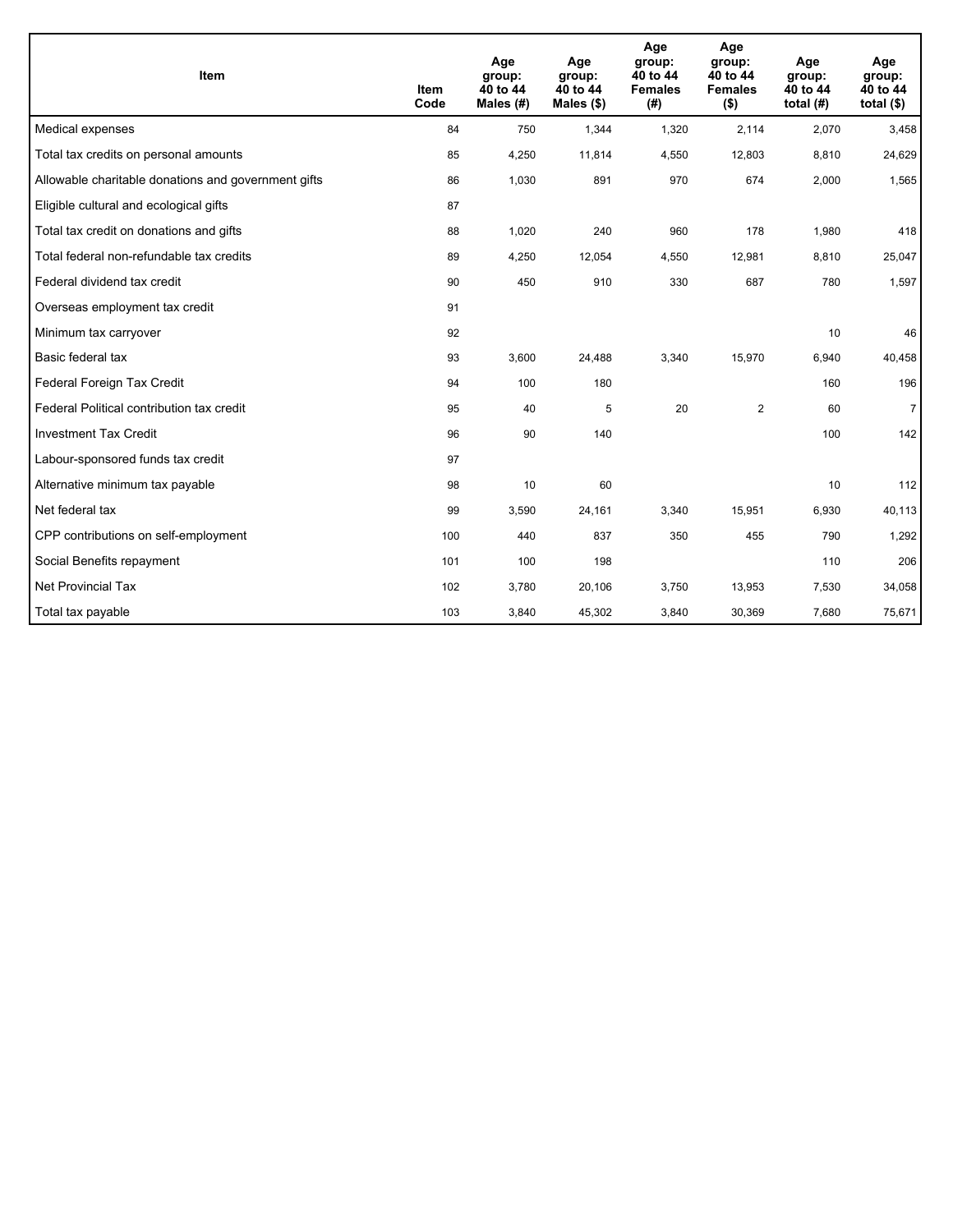| Item                                                                                           | Item<br>Code   | Age<br>group:<br>45 to 49<br>Males (#) | Age<br>group:<br>45 to 49<br>Males $(\$)$ | Age<br>group:<br>45 to 49<br><b>Females</b><br>(# ) | Age<br>group:<br>45 to 49<br><b>Females</b><br>$($ \$) | Age<br>group:<br>45 to 49<br>total $(#)$ | Age<br>group:<br>45 to 49<br>total $($)$ |
|------------------------------------------------------------------------------------------------|----------------|----------------------------------------|-------------------------------------------|-----------------------------------------------------|--------------------------------------------------------|------------------------------------------|------------------------------------------|
| Number of taxable returns                                                                      | $\mathbf{1}$   | 4,280                                  |                                           | 4,230                                               |                                                        | 8,520                                    |                                          |
| Number of non-taxable returns                                                                  | $\overline{2}$ | 500                                    |                                           | 750                                                 |                                                        | 1,260                                    |                                          |
| Total number of returns                                                                        | 3              | 4,790                                  |                                           | 4,990                                               |                                                        | 9,780                                    |                                          |
| <b>Employment income</b>                                                                       | 4              | 3,940                                  | 195,341                                   | 4,300                                               | 165,055                                                | 8,230                                    | 360,396                                  |
| Commissions (from employment)                                                                  | 5              | 90                                     | 3,856                                     | 50                                                  | 433                                                    | 130                                      | 4,289                                    |
| Other employment income                                                                        | 6              | 300                                    | 2,441                                     | 210                                                 | 1,867                                                  | 510                                      | 4,308                                    |
| Old Age Security pension (OASP)                                                                | $\overline{7}$ |                                        |                                           |                                                     |                                                        |                                          |                                          |
| CPP or QPP benefits                                                                            | 8              | 170                                    | 1,355                                     | 260                                                 | 1,690                                                  | 430                                      | 3,045                                    |
| Other pensions or superannuation                                                               | 9              | 50                                     | 1,263                                     | 40                                                  | 666                                                    | 100                                      | 1,928                                    |
| Elected split-pension amount                                                                   | 10             | 20                                     | 81                                        | 70                                                  | 664                                                    | 90                                       | 744                                      |
| Universal Child Care Benefit (UCCB)                                                            | 11             | 110                                    | 137                                       | 110                                                 | 121                                                    | 220                                      | 258                                      |
| Employment Insurance and other benefits                                                        | 12             | 1,340                                  | 13,114                                    | 1,160                                               | 8,850                                                  | 2,500                                    | 21,964                                   |
| Taxable amount of dividends from taxable Canadian corporations                                 | 13             | 610                                    | 12,056                                    | 580                                                 | 5,942                                                  | 1,200                                    | 17,998                                   |
| Interest and other investment income                                                           | 14             | 660                                    | 1,069                                     | 740                                                 | 883                                                    | 1,400                                    | 1,962                                    |
| Net partnership income (Limited or non-active partners only)                                   | 15             |                                        |                                           |                                                     |                                                        |                                          |                                          |
| Net rental income                                                                              | 16             | 220                                    | 266                                       | 180                                                 | 207                                                    | 400                                      | 473                                      |
| Taxable capital gains                                                                          | 17             | 240                                    | 1,749                                     | 260                                                 | 728                                                    | 500                                      | 2,477                                    |
| Registered retirement savings plan income (RRSP)                                               | 18             | 480                                    | 2,902                                     | 430                                                 | 2,533                                                  | 910                                      | 5,435                                    |
| Other income                                                                                   | 19             | 390                                    | 1,515                                     | 380                                                 | 1,367                                                  | 770                                      | 2,882                                    |
| Net business income                                                                            | 20             | 510                                    | 9,426                                     | 380                                                 | 3,292                                                  | 890                                      | 12,718                                   |
| Net professional income                                                                        | 21             | 40                                     | 2,820                                     | 40                                                  | 958                                                    | 80                                       | 3,778                                    |
| Net commission income                                                                          | 22             | 30                                     | 649                                       | 40                                                  | 336                                                    | 70                                       | 985                                      |
| Net farming income                                                                             | 23             | 140                                    | 963                                       | 40                                                  | 339                                                    | 190                                      | 1,302                                    |
| Net fishing income                                                                             | 24             | 290                                    | 4,463                                     | 110                                                 | 1,689                                                  | 400                                      | 6,152                                    |
| Workers' compensation benefits                                                                 | 25             | 120                                    | 1,230                                     | 120                                                 | 1,056                                                  | 230                                      | 2,285                                    |
| Social assistance payments                                                                     | 26             | 180                                    | 1,240                                     | 210                                                 | 1,552                                                  | 390                                      | 2,791                                    |
| Net federal supplements                                                                        | 27             |                                        |                                           |                                                     |                                                        |                                          |                                          |
| Total income assessed                                                                          | 28             | 4,770                                  | 257,938                                   | 4,970                                               | 200,517                                                | 9,740                                    | 458,465                                  |
| Registered pension plan contributions (RPP)                                                    | 29             | 1,170                                  | 5,048                                     | 1,930                                               | 7,713                                                  | 3,100                                    | 12,761                                   |
| <b>RRSP</b> deduction                                                                          | 30             | 1,390                                  | 8,960                                     | 1,240                                               | 5,236                                                  | 2,630                                    | 14,196                                   |
| Deduction for elected split-pension amount                                                     | 31             | 30                                     | 256                                       | 10                                                  | 44                                                     | 40                                       | 300                                      |
| Annual union, professional, or like dues                                                       | 32             | 1,230                                  | 893                                       | 1,980                                               | 1,253                                                  | 3,200                                    | 2,146                                    |
| Child care expenses                                                                            | 33             | 220                                    | 606                                       | 280                                                 | 551                                                    | 500                                      | 1,157                                    |
| <b>Business investment loss</b>                                                                | 34             |                                        |                                           |                                                     |                                                        |                                          |                                          |
| Moving expenses                                                                                | 35             | 20                                     | 200                                       | 20                                                  | 83                                                     | 40                                       | 283                                      |
| Support payments made                                                                          | 36             | 20                                     | 228                                       |                                                     |                                                        | 20                                       | 228                                      |
| Carrying charges and interest expenses                                                         | 37             | 250                                    | 446                                       | 200                                                 | 374                                                    | 460                                      | 821                                      |
| Deductions for CPP/QPP contributions on self-employment and other<br>earnings                  | 38             | 610                                    | 612                                       | 350                                                 | 234                                                    | 950                                      | 846                                      |
| Deductions for provincial parental insurance plan (PPIP) premiums on<br>self-employment income | 39             |                                        |                                           |                                                     |                                                        |                                          |                                          |
| Exploration and development expenses                                                           | 40             |                                        |                                           |                                                     |                                                        |                                          |                                          |
| Other employment expenses                                                                      | 41             | 260                                    | 1,342                                     | 70                                                  | 183                                                    | 320                                      | 1,525                                    |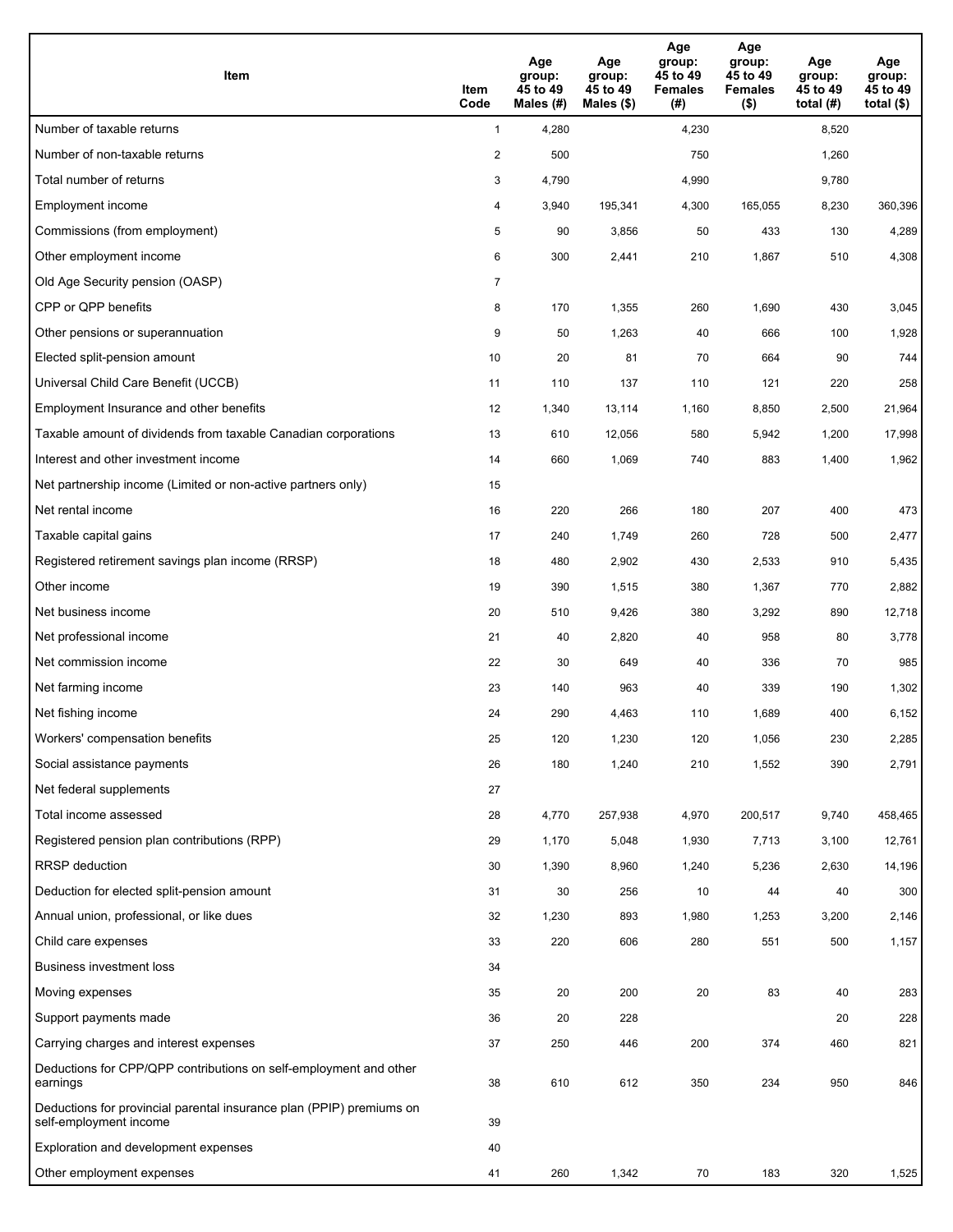| Item                                                              | Item<br>Code | Age<br>group:<br>45 to 49<br>Males (#) | Age<br>group:<br>45 to 49<br>Males (\$) | Age<br>group:<br>45 to 49<br><b>Females</b><br>(#) | Age<br>group:<br>45 to 49<br><b>Females</b><br>$($ \$) | Age<br>group:<br>45 to 49<br>total $(H)$ | Age<br>group:<br>45 to 49<br>total $($)$ |
|-------------------------------------------------------------------|--------------|----------------------------------------|-----------------------------------------|----------------------------------------------------|--------------------------------------------------------|------------------------------------------|------------------------------------------|
| Clergy residence deduction                                        | 42           |                                        |                                         |                                                    |                                                        |                                          |                                          |
| Other deductions                                                  | 43           | 210                                    | 223                                     | 230                                                | 160                                                    | 440                                      | 383                                      |
| Total deductions before adjustments                               | 44           | 3,170                                  | 18,882                                  | 3,300                                              | 15,853                                                 | 6,460                                    | 34,735                                   |
| Social benefits repayment                                         | 45           | 130                                    | 249                                     | 10                                                 | 28                                                     | 150                                      | 277                                      |
| Net income after adjustments                                      | 46           | 4,740                                  | 239,190                                 | 4,940                                              | 184,806                                                | 9,690                                    | 424,006                                  |
| Canadian Forces personnel and police deduction                    | 47           |                                        |                                         |                                                    |                                                        |                                          |                                          |
| Security options deductions                                       | 48           |                                        |                                         |                                                    |                                                        |                                          |                                          |
| Other payments deductions                                         | 49           | 290                                    | 2,469                                   | 320                                                | 2,607                                                  | 610                                      | 5,077                                    |
| Non-capital losses of other years                                 | 50           |                                        |                                         |                                                    |                                                        | 10                                       | 145                                      |
| Net capital losses of other years                                 | 51           | 50                                     | 77                                      | 50                                                 | 64                                                     | 110                                      | 141                                      |
| Capital gains deduction                                           | 52           | 30                                     | 1,245                                   |                                                    |                                                        | 40                                       | 2,068                                    |
| Northern residents deductions                                     | 53           |                                        |                                         |                                                    |                                                        |                                          |                                          |
| Additional deductions                                             | 54           | 10                                     | 27                                      | 30                                                 | 104                                                    | 40                                       | 131                                      |
| Farming/fishing losses of prior years                             | 55           |                                        |                                         |                                                    |                                                        | 10                                       | 208                                      |
| Total deductions from net income                                  | 56           | 410                                    | 4,144                                   | 410                                                | 3,729                                                  | 820                                      | 7,873                                    |
| Taxable income assessed                                           | 57           | 4,650                                  | 235,051                                 | 4,830                                              | 181,084                                                | 9,480                                    | 416,145                                  |
| Basic personal amount                                             | 58           | 4,790                                  | 52,517                                  | 4,990                                              | 54,742                                                 | 9,780                                    | 107,281                                  |
| Age amount                                                        | 59           |                                        |                                         |                                                    |                                                        |                                          |                                          |
| Spouse or common-law partner amount                               | 60           | 450                                    | 3,182                                   | 200                                                | 1,342                                                  | 640                                      | 4,523                                    |
| Amount for eligible dependant                                     | 61           | 160                                    | 1,649                                   | 500                                                | 5,044                                                  | 660                                      | 6,704                                    |
| Amount for children 17 and under                                  | 62           | 1,410                                  | 5,544                                   | 1,180                                              | 3,964                                                  | 2,590                                    | 9,513                                    |
| Amount for infirm dependants age 18 or older                      | 63           |                                        |                                         |                                                    |                                                        | 20                                       | 90                                       |
| CPP or QPP contributions through employment                       | 64           | 3,750                                  | 6,439                                   | 4,030                                              | 6,110                                                  | 7,780                                    | 12,549                                   |
| CPP or QPP contributions on self-employment and other<br>earnings | 65           | 610                                    | 612                                     | 350                                                | 234                                                    | 950                                      | 846                                      |
| Employment Insurance premiums                                     | 66           | 3,680                                  | 2,495                                   | 4,000                                              | 2,452                                                  | 7,680                                    | 4,947                                    |
| PPIP premiums paid                                                | 67           |                                        |                                         |                                                    |                                                        |                                          |                                          |
| PPIP premiums payable on employment income                        | 68           |                                        |                                         |                                                    |                                                        |                                          |                                          |
| PPIP premiums payable on self-employment income                   | 69           |                                        |                                         |                                                    |                                                        |                                          |                                          |
| Volunteer firefighters' amount                                    | 70           | 130                                    | 375                                     |                                                    |                                                        | 130                                      | 396                                      |
| Canada employment amount                                          | 71           | 3,880                                  | 4,294                                   | 4,210                                              | 4,652                                                  | 8,090                                    | 8,946                                    |
| Public transit amount                                             | 72           | 20                                     | 3                                       | 20                                                 | 9                                                      | 40                                       | 11                                       |
| Children's fitness amount                                         | 73           | 730                                    | 464                                     | 630                                                | 353                                                    | 1,360                                    | 816                                      |
| Children's arts amount                                            | 74           | 240                                    | 116                                     | 200                                                | 86                                                     | 430                                      | 202                                      |
| Home buyers' amount                                               | 75           | 20                                     | 58                                      | 20                                                 | 86                                                     | 40                                       | 143                                      |
| Pension income amount                                             | 76           | 60                                     | 123                                     | 110                                                | 211                                                    | 180                                      | 334                                      |
| Caregiver amount                                                  | 77           | 70                                     | 352                                     | 60                                                 | 296                                                    | 120                                      | 648                                      |
| Disability amount                                                 | 78           | 130                                    | 1,005                                   | 140                                                | 1,062                                                  | 270                                      | 2,067                                    |
| Disability amount transferred from a dependant                    | 79           | 130                                    | 1,459                                   | 140                                                | 1,394                                                  | 270                                      | 2,853                                    |
| Interest paid on student loans                                    | 80           | 50                                     | 25                                      | 80                                                 | 31                                                     | 140                                      | 55                                       |
| Tuition, education, and textbook amounts                          | 81           | 80                                     | 308                                     | 220                                                | 911                                                    | 300                                      | 1,219                                    |
| Tuition, education, and textbook amounts transferred from a child | 82           | 380                                    | 2,073                                   | 410                                                | 2,091                                                  | 800                                      | 4,164                                    |
| Amounts transferred from spouse or common-law partner             | 83           | 110                                    | 628                                     | 110                                                | 593                                                    | 220                                      | 1,222                                    |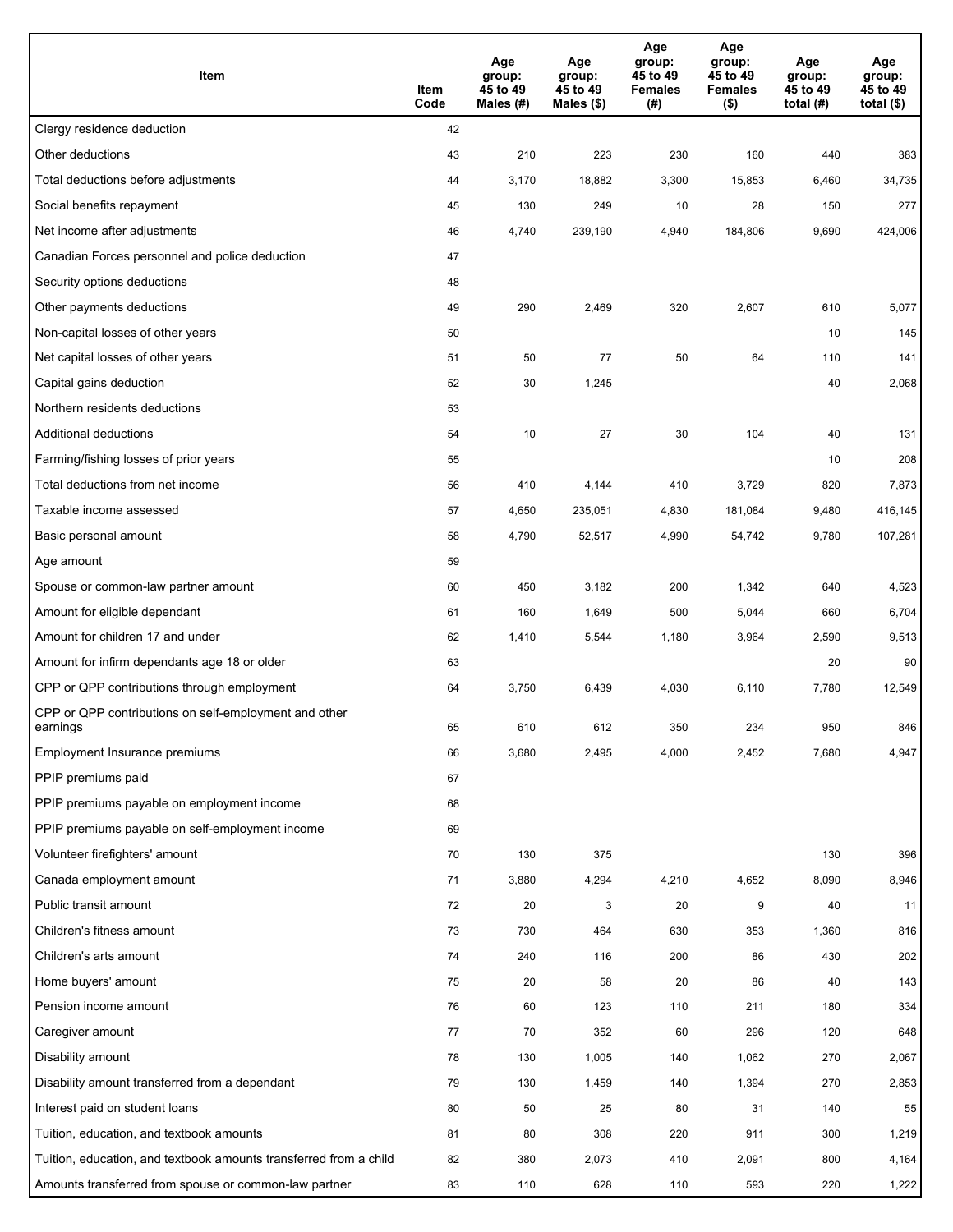| Item                                                | <b>Item</b><br>Code | Age<br>group:<br>45 to 49<br>Males $(H)$ | Age<br>group:<br>45 to 49<br>Males $(\$)$ | Age<br>group:<br>45 to 49<br><b>Females</b><br>(# ) | Age<br>group:<br>45 to 49<br><b>Females</b><br>$($ \$) | Age<br>group:<br>45 to 49<br>total $(H)$ | Age<br>group:<br>45 to 49<br>total $($)$ |
|-----------------------------------------------------|---------------------|------------------------------------------|-------------------------------------------|-----------------------------------------------------|--------------------------------------------------------|------------------------------------------|------------------------------------------|
| Medical expenses                                    | 84                  | 880                                      | 1.674                                     | 1,530                                               | 2,512                                                  | 2.410                                    | 4,186                                    |
| Total tax credits on personal amounts               | 85                  | 4,790                                    | 12,817                                    | 4,990                                               | 13,237                                                 | 9,780                                    | 26,059                                   |
| Allowable charitable donations and government gifts | 86                  | 1,160                                    | 1,274                                     | 1,210                                               | 794                                                    | 2,370                                    | 2,069                                    |
| Eligible cultural and ecological gifts              | 87                  |                                          |                                           |                                                     |                                                        |                                          |                                          |
| Total tax credit on donations and gifts             | 88                  | 1,150                                    | 347                                       | 1,210                                               | 206                                                    | 2,360                                    | 553                                      |
| Total federal non-refundable tax credits            | 89                  | 4,790                                    | 13,163                                    | 4,990                                               | 13,443                                                 | 9,780                                    | 26,612                                   |
| Federal dividend tax credit                         | 90                  | 580                                      | 1,622                                     | 530                                                 | 782                                                    | 1,120                                    | 2,404                                    |
| Overseas employment tax credit                      | 91                  |                                          |                                           |                                                     |                                                        |                                          |                                          |
| Minimum tax carryover                               | 92                  | 10                                       | 34                                        |                                                     |                                                        | 20                                       | 45                                       |
| Basic federal tax                                   | 93                  | 4,010                                    | 28,209                                    | 3,790                                               | 17,115                                                 | 7,810                                    | 45,324                                   |
| Federal Foreign Tax Credit                          | 94                  | 130                                      | 311                                       | 110                                                 | 57                                                     | 240                                      | 368                                      |
| Federal Political contribution tax credit           | 95                  | 40                                       | 6                                         | 30                                                  | 5                                                      | 70                                       | 11                                       |
| <b>Investment Tax Credit</b>                        | 96                  | 140                                      | 167                                       | 20                                                  | 12                                                     | 160                                      | 179                                      |
| Labour-sponsored funds tax credit                   | 97                  |                                          |                                           |                                                     |                                                        |                                          |                                          |
| Alternative minimum tax payable                     | 98                  |                                          |                                           |                                                     |                                                        | 10                                       | 46                                       |
| Net federal tax                                     | 99                  | 4,000                                    | 27,728                                    | 3,790                                               | 17,041                                                 | 7,790                                    | 44,768                                   |
| CPP contributions on self-employment                | 100                 | 610                                      | 1,223                                     | 350                                                 | 468                                                    | 950                                      | 1,691                                    |
| Social Benefits repayment                           | 101                 | 130                                      | 249                                       | 10                                                  | 28                                                     | 150                                      | 277                                      |
| <b>Net Provincial Tax</b>                           | 102                 | 4,210                                    | 22,723                                    | 4,170                                               | 14,751                                                 | 8,380                                    | 37,474                                   |
| Total tax payable                                   | 103                 | 4,280                                    | 51,923                                    | 4,230                                               | 32,288                                                 | 8,520                                    | 84,211                                   |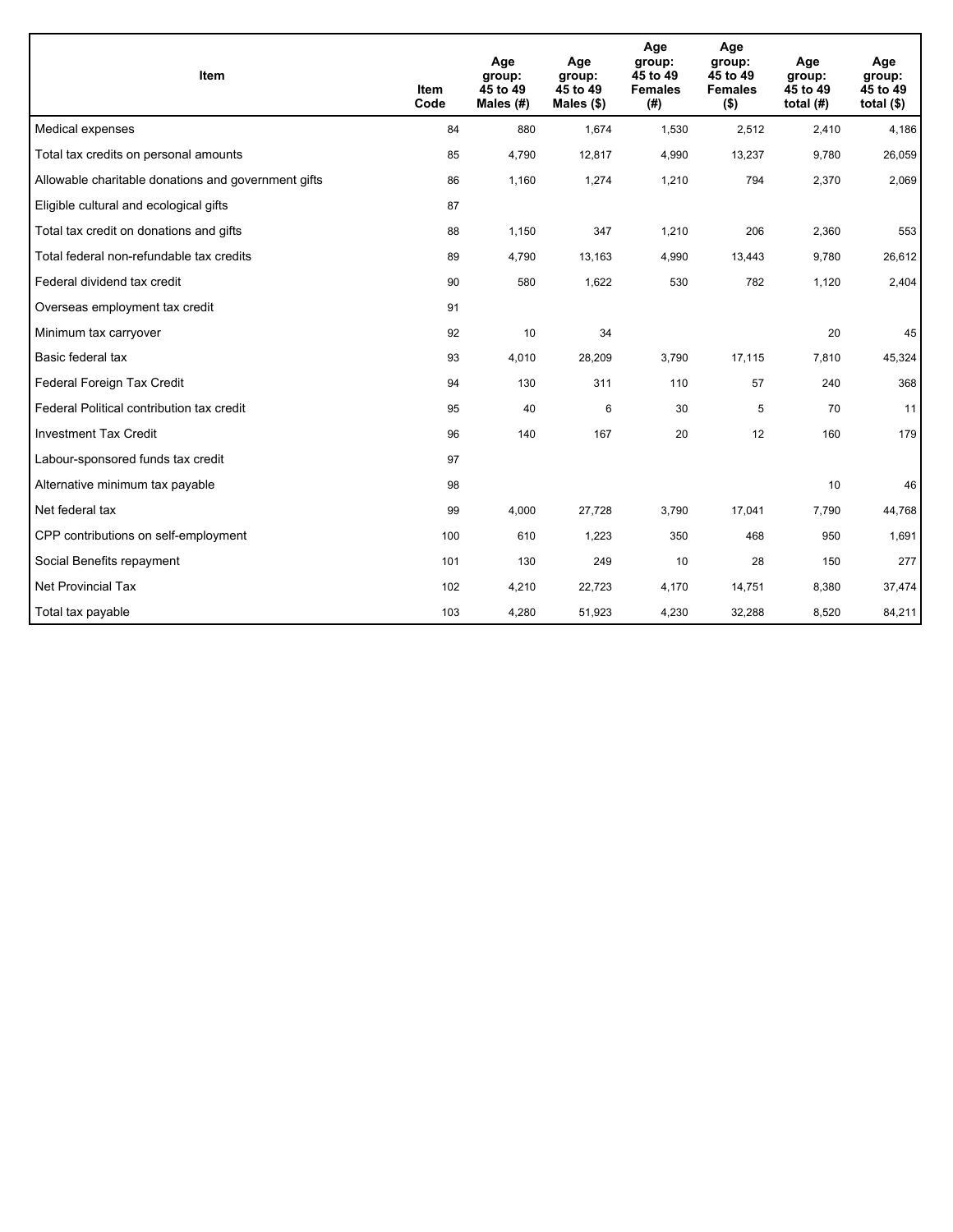| <b>Item</b>                                                                                    | Item<br>Code            | Age<br>group:<br>50 to 54<br>Males (#) | Age<br>group:<br>50 to 54<br>Males $(\$)$ | Age<br>group:<br>50 to 54<br><b>Females</b><br>(#) | Age<br>group:<br>50 to 54<br><b>Females</b><br>$($ \$) | Age<br>group:<br>50 to 54<br>total $(H)$ | Age<br>group:<br>50 to 54<br>total $($)$ |
|------------------------------------------------------------------------------------------------|-------------------------|----------------------------------------|-------------------------------------------|----------------------------------------------------|--------------------------------------------------------|------------------------------------------|------------------------------------------|
| Number of taxable returns                                                                      | $\mathbf{1}$            | 4,660                                  |                                           | 4,820                                              |                                                        | 9,480                                    |                                          |
| Number of non-taxable returns                                                                  | $\overline{\mathbf{c}}$ | 630                                    |                                           | 870                                                |                                                        | 1,500                                    |                                          |
| Total number of returns                                                                        | 3                       | 5,290                                  |                                           | 5,690                                              |                                                        | 10,980                                   |                                          |
| Employment income                                                                              | 4                       | 4,220                                  | 205,789                                   | 4,740                                              | 184,470                                                | 8,960                                    | 390,259                                  |
| Commissions (from employment)                                                                  | 5                       | 80                                     | 3,178                                     | 50                                                 | 1,619                                                  | 120                                      | 4,797                                    |
| Other employment income                                                                        | 6                       | 320                                    | 3,216                                     | 250                                                | 2,100                                                  | 560                                      | 5,316                                    |
| Old Age Security pension (OASP)                                                                | $\overline{7}$          |                                        |                                           |                                                    |                                                        |                                          |                                          |
| CPP or QPP benefits                                                                            | 8                       | 310                                    | 2,632                                     | 510                                                | 3,613                                                  | 820                                      | 6,244                                    |
| Other pensions or superannuation                                                               | 9                       | 130                                    | 2,833                                     | 100                                                | 1,364                                                  | 220                                      | 4,197                                    |
| Elected split-pension amount                                                                   | 10                      | 30                                     | 216                                       | 200                                                | 2,231                                                  | 230                                      | 2,447                                    |
| Universal Child Care Benefit (UCCB)                                                            | 11                      | 40                                     | 47                                        | 20                                                 | 24                                                     | 60                                       | 72                                       |
| Employment Insurance and other benefits                                                        | 12                      | 1,480                                  | 14,526                                    | 1,310                                              | 9,898                                                  | 2,790                                    | 24,424                                   |
| Taxable amount of dividends from taxable Canadian corporations                                 | 13                      | 810                                    | 10,396                                    | 790                                                | 7,949                                                  | 1,610                                    | 18,345                                   |
| Interest and other investment income                                                           | 14                      | 950                                    | 1,802                                     | 1,120                                              | 1,444                                                  | 2,070                                    | 3,246                                    |
| Net partnership income (Limited or non-active partners only)                                   | 15                      |                                        |                                           |                                                    |                                                        |                                          |                                          |
| Net rental income                                                                              | 16                      | 280                                    | 500                                       | 230                                                | 208                                                    | 510                                      | 708                                      |
| Taxable capital gains                                                                          | 17                      | 360                                    | 7,989                                     | 390                                                | 2,626                                                  | 750                                      | 10,615                                   |
| Registered retirement savings plan income (RRSP)                                               | 18                      | 430                                    | 2,737                                     | 480                                                | 3,108                                                  | 900                                      | 5,845                                    |
| Other income                                                                                   | 19                      | 530                                    | 2,383                                     | 490                                                | 2,721                                                  | 1,020                                    | 5,104                                    |
| Net business income                                                                            | 20                      | 520                                    | 8,513                                     | 460                                                | 3,560                                                  | 980                                      | 12,073                                   |
| Net professional income                                                                        | 21                      | 50                                     | 3,335                                     | 50                                                 | 1,063                                                  | 100                                      | 4,398                                    |
| Net commission income                                                                          | 22                      | 50                                     | 1,413                                     | 30                                                 | 54                                                     | 80                                       | 1,466                                    |
| Net farming income                                                                             | 23                      | 210                                    | 2,387                                     | 50                                                 | 518                                                    | 260                                      | 2,905                                    |
| Net fishing income                                                                             | 24                      | 300                                    | 4,885                                     | 120                                                | 1,631                                                  | 420                                      | 6,516                                    |
| Workers' compensation benefits                                                                 | 25                      | 190                                    | 2,094                                     | 140                                                | 1,228                                                  | 330                                      | 3,322                                    |
| Social assistance payments                                                                     | 26                      | 210                                    | 1,363                                     | 240                                                | 1,698                                                  | 440                                      | 3,061                                    |
| Net federal supplements                                                                        | 27                      |                                        |                                           |                                                    |                                                        |                                          |                                          |
| Total income assessed                                                                          | 28                      | 5,270                                  | 282,267                                   | 5,660                                              | 233,627                                                | 10,930                                   | 515,894                                  |
| Registered pension plan contributions (RPP)                                                    | 29                      | 1,330                                  | 5,741                                     | 2,200                                              | 8,655                                                  | 3,520                                    | 14,396                                   |
| RRSP deduction                                                                                 | 30                      | 1,560                                  | 10,763                                    | 1,490                                              | 6,803                                                  | 3,050                                    | 17,566                                   |
| Deduction for elected split-pension amount                                                     | 31                      | 70                                     | 776                                       | 20                                                 | 84                                                     | 90                                       | 860                                      |
| Annual union, professional, or like dues                                                       | 32                      | 1,410                                  | 957                                       | 2,140                                              | 1,317                                                  | 3,550                                    | 2,274                                    |
| Child care expenses                                                                            | 33                      | 100                                    | 267                                       | 70                                                 | 123                                                    | 170                                      | 390                                      |
| <b>Business investment loss</b>                                                                | 34                      |                                        |                                           |                                                    |                                                        |                                          |                                          |
| Moving expenses                                                                                | 35                      | 20                                     | 214                                       | 20                                                 | 88                                                     | 30                                       | 301                                      |
| Support payments made                                                                          | 36                      | 30                                     | 324                                       |                                                    |                                                        | 30                                       | 348                                      |
| Carrying charges and interest expenses                                                         | 37                      | 340                                    | 705                                       | 330                                                | 591                                                    | 670                                      | 1,295                                    |
| Deductions for CPP/QPP contributions on self-employment and other<br>earnings                  | 38                      | 690                                    | 664                                       | 420                                                | 251                                                    | 1,110                                    | 915                                      |
| Deductions for provincial parental insurance plan (PPIP) premiums on<br>self-employment income | 39                      |                                        |                                           |                                                    |                                                        |                                          |                                          |
| Exploration and development expenses                                                           | 40                      |                                        |                                           |                                                    |                                                        |                                          |                                          |
| Other employment expenses                                                                      | 41                      | 230                                    | 1,292                                     | 80                                                 | 320                                                    | 310                                      | 1,612                                    |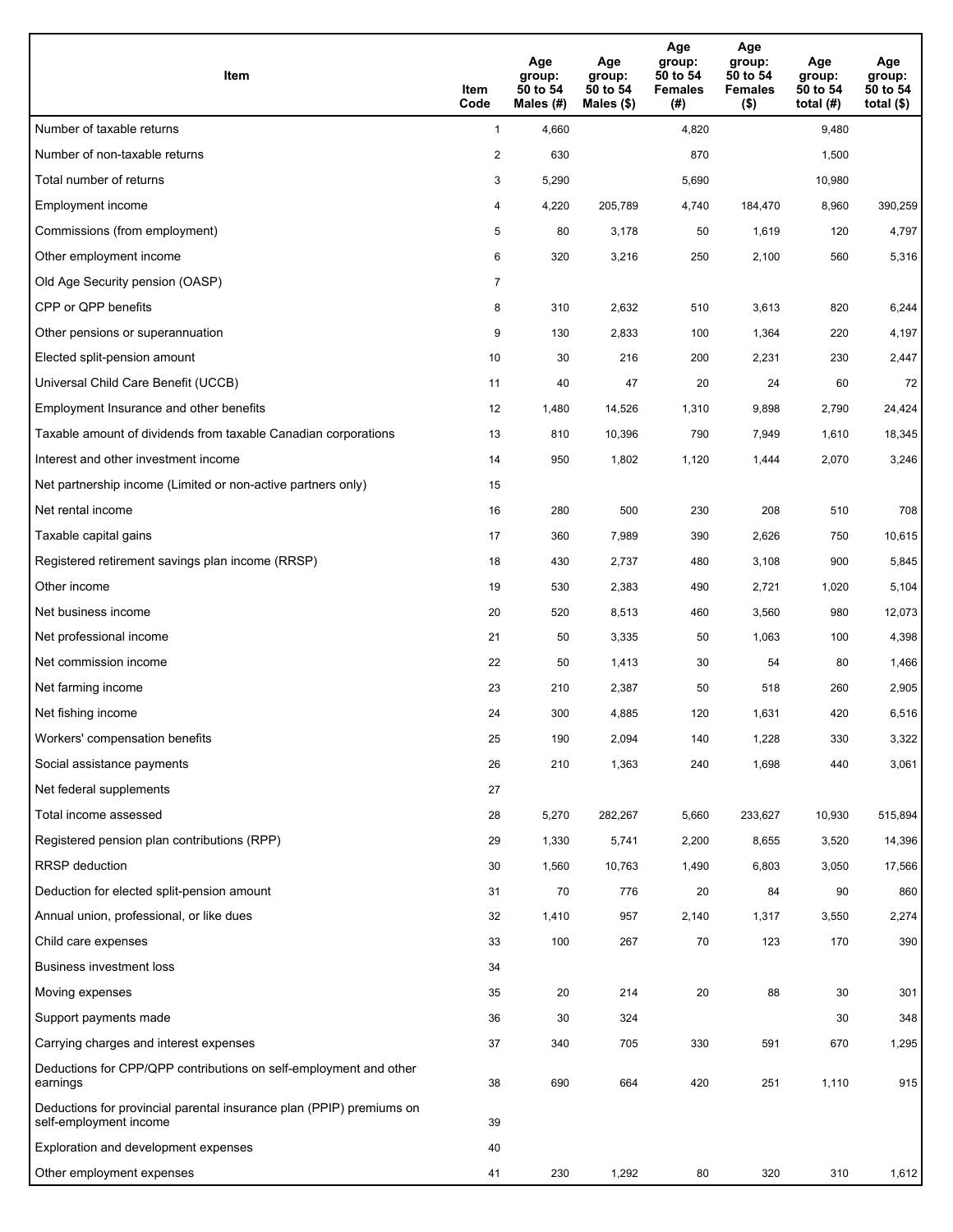| Item                                                              | Item<br>Code | Age<br>group:<br>50 to 54<br>Males (#) | Age<br>group:<br>50 to 54<br>Males $(\$)$ | Age<br>group:<br>50 to 54<br><b>Females</b><br>(# ) | Age<br>group:<br>50 to 54<br>Females<br>$($ \$) | Age<br>group:<br>50 to 54<br>total $(H)$ | Age<br>group:<br>50 to 54<br>total $($)$ |
|-------------------------------------------------------------------|--------------|----------------------------------------|-------------------------------------------|-----------------------------------------------------|-------------------------------------------------|------------------------------------------|------------------------------------------|
| Clergy residence deduction                                        | 42           | 10                                     | 143                                       |                                                     |                                                 | 20                                       | 218                                      |
| Other deductions                                                  | 43           | 210                                    | 231                                       | 220                                                 | 255                                             | 430                                      | 486                                      |
| Total deductions before adjustments                               | 44           | 3,510                                  | 22,778                                    | 3,750                                               | 18,607                                          | 7,260                                    | 41,385                                   |
| Social benefits repayment                                         | 45           | 120                                    | 223                                       |                                                     |                                                 | 130                                      | 232                                      |
| Net income after adjustments                                      | 46           | 5,240                                  | 260,363                                   | 5,640                                               | 215,119                                         | 10,880                                   | 475,482                                  |
| Canadian Forces personnel and police deduction                    | 47           |                                        |                                           |                                                     |                                                 |                                          |                                          |
| Security options deductions                                       | 48           |                                        |                                           |                                                     |                                                 |                                          |                                          |
| Other payments deductions                                         | 49           | 390                                    | 3,457                                     | 380                                                 | 2,926                                           | 770                                      | 6,383                                    |
| Non-capital losses of other years                                 | 50           | 10                                     | 72                                        |                                                     |                                                 | 20                                       | 98                                       |
| Net capital losses of other years                                 | 51           | 90                                     | 140                                       | 90                                                  | 140                                             | 180                                      | 279                                      |
| Capital gains deduction                                           | 52           | 40                                     | 3,995                                     | 20                                                  | 2,047                                           | 60                                       | 6,042                                    |
| Northern residents deductions                                     | 53           |                                        |                                           |                                                     |                                                 |                                          |                                          |
| Additional deductions                                             | 54           | 10                                     | 60                                        | 30                                                  | 115                                             | 40                                       | 175                                      |
| Farming/fishing losses of prior years                             | 55           | 10                                     | 213                                       |                                                     |                                                 | 10                                       | 221                                      |
| Total deductions from net income                                  | 56           | 560                                    | 8,023                                     | 510                                                 | 5,262                                           | 1,070                                    | 13,285                                   |
| Taxable income assessed                                           | 57           | 5,120                                  | 252,368                                   | 5,510                                               | 209,865                                         | 10,630                                   | 462,233                                  |
| Basic personal amount                                             | 58           | 5,290                                  | 58,088                                    | 5,690                                               | 62,475                                          | 10,980                                   | 120,596                                  |
| Age amount                                                        | 59           |                                        |                                           |                                                     |                                                 |                                          |                                          |
| Spouse or common-law partner amount                               | 60           | 520                                    | 3,806                                     | 260                                                 | 1,543                                           | 780                                      | 5,349                                    |
| Amount for eligible dependant                                     | 61           | 80                                     | 794                                       | 240                                                 | 2,214                                           | 320                                      | 3,008                                    |
| Amount for children 17 and under                                  | 62           | 750                                    | 2,544                                     | 550                                                 | 1,692                                           | 1,300                                    | 4,237                                    |
| Amount for infirm dependants age 18 or older                      | 63           | 10                                     | 61                                        |                                                     |                                                 | 20                                       | 102                                      |
| CPP or QPP contributions through employment                       | 64           | 4,020                                  | 6,691                                     | 4,440                                               | 6,635                                           | 8,460                                    | 13,325                                   |
| CPP or QPP contributions on self-employment and other<br>earnings | 65           | 690                                    | 664                                       | 420                                                 | 251                                             | 1.110                                    | 915                                      |
| Employment Insurance premiums                                     | 66           | 3,920                                  | 2,589                                     | 4,380                                               | 2,634                                           | 8,290                                    | 5,223                                    |
| PPIP premiums paid                                                | 67           |                                        |                                           |                                                     |                                                 |                                          |                                          |
| PPIP premiums payable on employment income                        | 68           |                                        |                                           |                                                     |                                                 |                                          |                                          |
| PPIP premiums payable on self-employment income                   | 69           |                                        |                                           |                                                     |                                                 |                                          |                                          |
| Volunteer firefighters' amount                                    | 70           | 110                                    | 330                                       |                                                     |                                                 | 110                                      | 342                                      |
| Canada employment amount                                          | 71           | 4,180                                  | 4,624                                     | 4,630                                               | 5,124                                           | 8,820                                    | 9,748                                    |
| Public transit amount                                             | 72           | 20                                     | 8                                         | 20                                                  | 11                                              | 50                                       | 19                                       |
| Children's fitness amount                                         | 73           | 360                                    | 217                                       | 220                                                 | 103                                             | 580                                      | 320                                      |
| Children's arts amount                                            | 74           | 120                                    | 59                                        | 80                                                  | 33                                              | 200                                      | 92                                       |
| Home buyers' amount                                               | 75           | 10                                     | 51                                        | 20                                                  | 62                                              | 30                                       | 113                                      |
| Pension income amount                                             | 76           | 160                                    | 306                                       | 280                                                 | 548                                             | 440                                      | 854                                      |
| Caregiver amount                                                  | 77           | 90                                     | 458                                       | 90                                                  | 442                                             | 180                                      | 899                                      |
| Disability amount                                                 | 78           | 220                                    | 1,686                                     | 200                                                 | 1,550                                           | 420                                      | 3,236                                    |
| Disability amount transferred from a dependant                    | 79           | 140                                    | 1,350                                     | 130                                                 | 1,113                                           | 260                                      | 2,462                                    |
| Interest paid on student loans                                    | 80           | 30                                     | 12                                        | 70                                                  | 19                                              | 100                                      | 31                                       |
| Tuition, education, and textbook amounts                          | 81           | 70                                     | 226                                       | 150                                                 | 611                                             | 220                                      | 838                                      |
| Tuition, education, and textbook amounts transferred from a child | 82           | 550                                    | 3,148                                     | 470                                                 | 2,553                                           | 1,020                                    | 5,701                                    |
| Amounts transferred from spouse or common-law partner             | 83           | 100                                    | 520                                       | 150                                                 | 862                                             | 250                                      | 1,383                                    |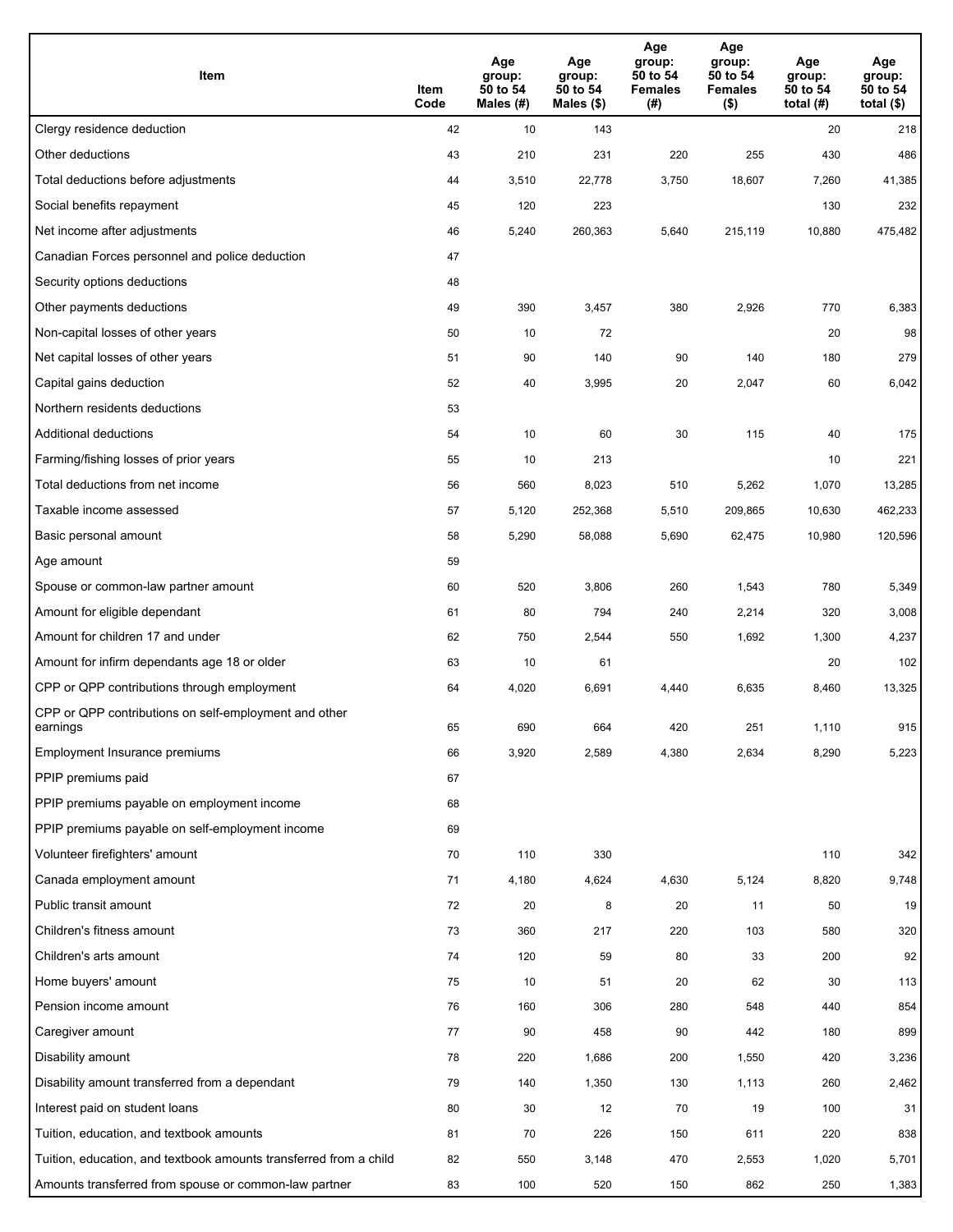| Item                                                | <b>Item</b><br>Code | Age<br>group:<br>50 to 54<br>Males (#) | Age<br>group:<br>50 to 54<br>Males $(\$)$ | Age<br>group:<br>50 to 54<br><b>Females</b><br>(#) | Age<br>group:<br>50 to 54<br><b>Females</b><br>$($ \$) | Age<br>group:<br>50 to 54<br>total $(H)$ | Age<br>group:<br>50 to 54<br>total $($)$ |
|-----------------------------------------------------|---------------------|----------------------------------------|-------------------------------------------|----------------------------------------------------|--------------------------------------------------------|------------------------------------------|------------------------------------------|
| Medical expenses                                    | 84                  | 1,080                                  | 1,820                                     | 1,810                                              | 2,994                                                  | 2,900                                    | 4,813                                    |
| Total tax credits on personal amounts               | 85                  | 5,290                                  | 13,508                                    | 5,690                                              | 14,029                                                 | 10,980                                   | 27,541                                   |
| Allowable charitable donations and government gifts | 86                  | 1,470                                  | 2,084                                     | 1.500                                              | 1,349                                                  | 2,960                                    | 3,433                                    |
| Eligible cultural and ecological gifts              | 87                  |                                        |                                           |                                                    |                                                        |                                          |                                          |
| Total tax credit on donations and gifts             | 88                  | 1,450                                  | 575                                       | 1,480                                              | 362                                                    | 2,940                                    | 937                                      |
| Total federal non-refundable tax credits            | 89                  | 5,290                                  | 14,083                                    | 5,690                                              | 14,391                                                 | 10,980                                   | 28,479                                   |
| Federal dividend tax credit                         | 90                  | 770                                    | 1,358                                     | 730                                                | 1,035                                                  | 1,500                                    | 2,392                                    |
| Overseas employment tax credit                      | 91                  |                                        |                                           |                                                    |                                                        |                                          |                                          |
| Minimum tax carryover                               | 92                  | 20                                     | 35                                        |                                                    |                                                        | 30                                       | 52                                       |
| Basic federal tax                                   | 93                  | 4,330                                  | 30,994                                    | 4,390                                              | 21,677                                                 | 8,720                                    | 52,671                                   |
| Federal Foreign Tax Credit                          | 94                  | 180                                    | 194                                       |                                                    |                                                        | 330                                      | 239                                      |
| Federal Political contribution tax credit           | 95                  | 70                                     | 11                                        | 40                                                 | 5                                                      | 110                                      | 17                                       |
| <b>Investment Tax Credit</b>                        | 96                  | 160                                    | 169                                       | 20                                                 | 35                                                     | 180                                      | 204                                      |
| Labour-sponsored funds tax credit                   | 97                  |                                        |                                           |                                                    |                                                        |                                          |                                          |
| Alternative minimum tax payable                     | 98                  | 20                                     | 99                                        | 20                                                 | 91                                                     | 40                                       | 191                                      |
| Net federal tax                                     | 99                  | 4,320                                  | 30,616                                    | 4,390                                              | 21,594                                                 | 8,710                                    | 52,210                                   |
| CPP contributions on self-employment                | 100                 | 690                                    | 1,328                                     | 420                                                | 503                                                    | 1,110                                    | 1,830                                    |
| Social Benefits repayment                           | 101                 | 120                                    | 223                                       |                                                    |                                                        | 130                                      | 232                                      |
| Net Provincial Tax                                  | 102                 | 4,570                                  | 24,414                                    | 4,740                                              | 17,827                                                 | 9,310                                    | 42,241                                   |
| Total tax payable                                   | 103                 | 4,660                                  | 56,582                                    | 4,820                                              | 39,932                                                 | 9,480                                    | 96,514                                   |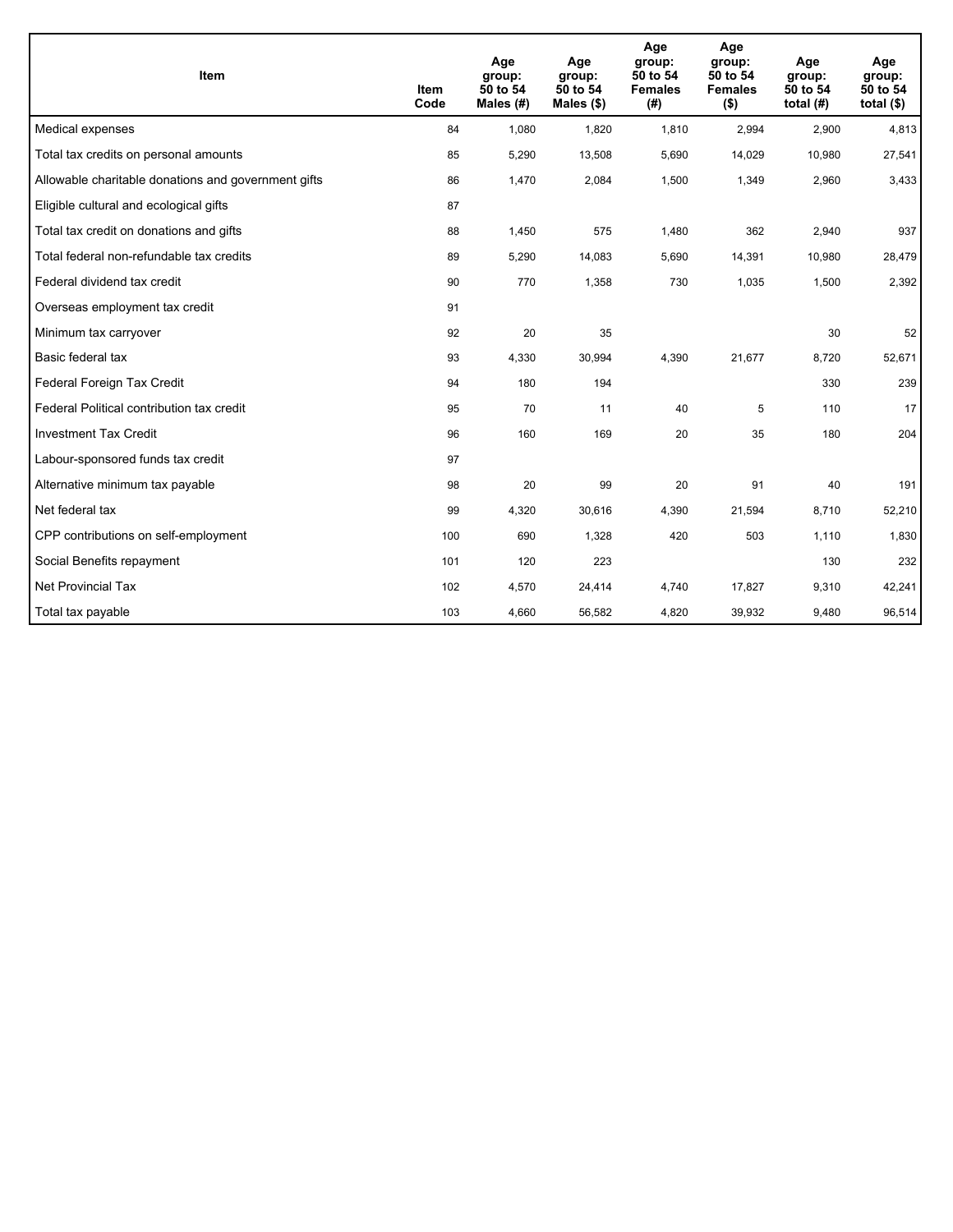| <b>Item</b>                                                                                    | Item<br>Code            | Age<br>group:<br>55 to 59<br>Males (#) | Age<br>group:<br>55 to 59<br>Males $(\$)$ | Age<br>group:<br>55 to 59<br><b>Females</b><br>(#) | Age<br>group:<br>55 to 59<br><b>Females</b><br>$($ \$) | Age<br>group:<br>55 to 59<br>total (#) | Age<br>group:<br>55 to 59<br>total $($)$ |
|------------------------------------------------------------------------------------------------|-------------------------|----------------------------------------|-------------------------------------------|----------------------------------------------------|--------------------------------------------------------|----------------------------------------|------------------------------------------|
| Number of taxable returns                                                                      | $\mathbf{1}$            | 4,440                                  |                                           | 4,580                                              |                                                        | 9,030                                  |                                          |
| Number of non-taxable returns                                                                  | $\overline{\mathbf{c}}$ | 620                                    |                                           | 860                                                |                                                        | 1,480                                  |                                          |
| Total number of returns                                                                        | 3                       | 5,070                                  |                                           | 5,440                                              |                                                        | 10,510                                 |                                          |
| Employment income                                                                              | 4                       | 3,830                                  | 176,823                                   | 4,200                                              | 146,952                                                | 8,030                                  | 323,775                                  |
| Commissions (from employment)                                                                  | 5                       | 60                                     | 1,986                                     | 40                                                 | 188                                                    | 100                                    | 2,174                                    |
| Other employment income                                                                        | 6                       | 370                                    | 3,516                                     | 340                                                | 2,820                                                  | 710                                    | 6,336                                    |
| Old Age Security pension (OASP)                                                                | $\overline{7}$          |                                        |                                           |                                                    |                                                        |                                        |                                          |
| CPP or QPP benefits                                                                            | 8                       | 480                                    | 4,187                                     | 730                                                | 5,387                                                  | 1,200                                  | 9,573                                    |
| Other pensions or superannuation                                                               | 9                       | 510                                    | 14,981                                    | 570                                                | 13,013                                                 | 1,080                                  | 27,994                                   |
| Elected split-pension amount                                                                   | 10                      | 110                                    | 873                                       | 490                                                | 5,859                                                  | 610                                    | 6,733                                    |
| Universal Child Care Benefit (UCCB)                                                            | 11                      |                                        |                                           |                                                    |                                                        | 10                                     | 19                                       |
| Employment Insurance and other benefits                                                        | 12                      | 1,430                                  | 13,615                                    | 1,190                                              | 8,686                                                  | 2,620                                  | 22,301                                   |
| Taxable amount of dividends from taxable Canadian corporations                                 | 13                      | 950                                    | 12,976                                    | 870                                                | 6,214                                                  | 1,830                                  | 19,191                                   |
| Interest and other investment income                                                           | 14                      | 1,190                                  | 1,906                                     | 1,320                                              | 1,530                                                  | 2,510                                  | 3,439                                    |
| Net partnership income (Limited or non-active partners only)                                   | 15                      |                                        |                                           |                                                    |                                                        | 10                                     | -6                                       |
| Net rental income                                                                              | 16                      | 300                                    | 581                                       | 210                                                | 310                                                    | 520                                    | 889                                      |
| Taxable capital gains                                                                          | 17                      | 430                                    | 10,410                                    | 470                                                | 2,044                                                  | 900                                    | 12,453                                   |
| Registered retirement savings plan income (RRSP)                                               | 18                      | 460                                    | 3,953                                     | 600                                                | 5,126                                                  | 1,050                                  | 9,079                                    |
| Other income                                                                                   | 19                      | 690                                    | 6,912                                     | 810                                                | 8,525                                                  | 1,500                                  | 15,437                                   |
| Net business income                                                                            | 20                      | 490                                    | 7,296                                     | 370                                                | 2,067                                                  | 860                                    | 9,380                                    |
| Net professional income                                                                        | 21                      | 50                                     | 2,353                                     | 60                                                 | 1,028                                                  | 110                                    | 3,381                                    |
| Net commission income                                                                          | 22                      | 30                                     | 779                                       | 20                                                 | 357                                                    | 50                                     | 1,135                                    |
| Net farming income                                                                             | 23                      | 230                                    | 1,641                                     | 50                                                 | 566                                                    | 270                                    | 2,206                                    |
| Net fishing income                                                                             | 24                      | 250                                    | 3,679                                     | 100                                                | 1,331                                                  | 350                                    | 5,010                                    |
| Workers' compensation benefits                                                                 | 25                      | 200                                    | 2,094                                     | 130                                                | 1,202                                                  | 320                                    | 3,295                                    |
| Social assistance payments                                                                     | 26                      | 220                                    | 1,605                                     | 190                                                | 1,450                                                  | 410                                    | 3,055                                    |
| Net federal supplements                                                                        | 27                      |                                        |                                           |                                                    |                                                        |                                        |                                          |
| Total income assessed                                                                          | 28                      | 5,050                                  | 272,184                                   | 5,410                                              | 214,844                                                | 10,460                                 | 487,048                                  |
| Registered pension plan contributions (RPP)                                                    | 29                      | 1,190                                  | 5,008                                     | 1,880                                              | 7,155                                                  | 3,060                                  | 12,163                                   |
| RRSP deduction                                                                                 | 30                      | 1,500                                  | 11,819                                    | 1,400                                              | 10,066                                                 | 2,900                                  | 21,885                                   |
| Deduction for elected split-pension amount                                                     | 31                      | 290                                    | 3,401                                     | 170                                                | 1,148                                                  | 460                                    | 4,549                                    |
| Annual union, professional, or like dues                                                       | 32                      | 1,300                                  | 840                                       | 1,850                                              | 1,087                                                  | 3,150                                  | 1,927                                    |
| Child care expenses                                                                            | 33                      | 30                                     | 39                                        | 20                                                 | 32                                                     | 40                                     | 71                                       |
| <b>Business investment loss</b>                                                                | 34                      |                                        |                                           |                                                    |                                                        |                                        |                                          |
| Moving expenses                                                                                | 35                      | 20                                     | 206                                       | 20                                                 | 106                                                    | 40                                     | 312                                      |
| Support payments made                                                                          | 36                      | 30                                     | 466                                       |                                                    |                                                        | 30                                     | 480                                      |
| Carrying charges and interest expenses                                                         | 37                      | 430                                    | 926                                       | 390                                                | 654                                                    | 820                                    | 1,581                                    |
| Deductions for CPP/QPP contributions on self-employment and other<br>earnings                  | 38                      | 590                                    | 523                                       | 330                                                | 195                                                    | 920                                    | 719                                      |
| Deductions for provincial parental insurance plan (PPIP) premiums on<br>self-employment income | 39                      |                                        |                                           |                                                    |                                                        |                                        |                                          |
| Exploration and development expenses                                                           | 40                      |                                        |                                           |                                                    |                                                        |                                        |                                          |
| Other employment expenses                                                                      | 41                      | 200                                    | 957                                       | 70                                                 | 229                                                    | 270                                    | 1,186                                    |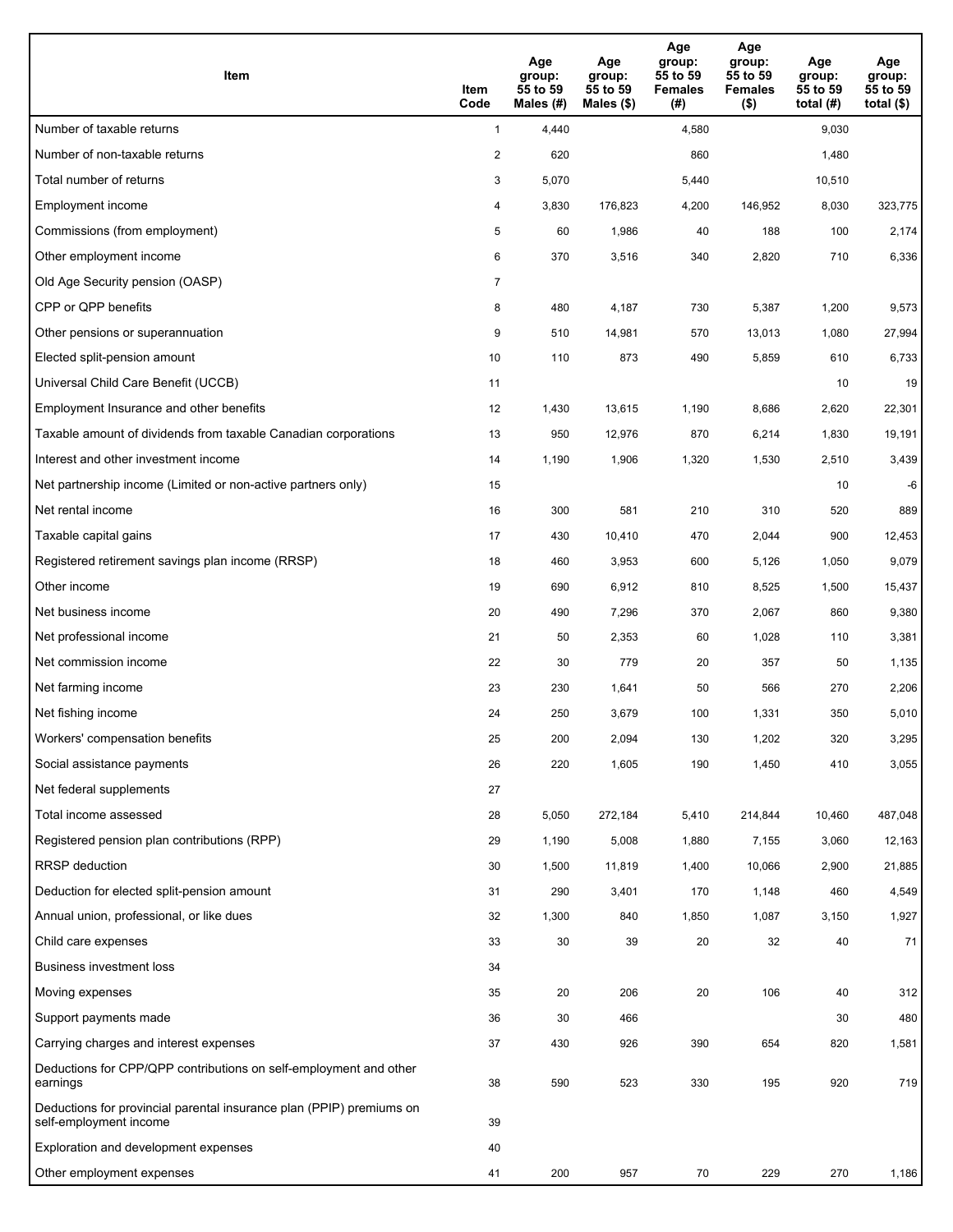| Item                                                              | Item<br>Code | Age<br>group:<br>55 to 59<br>Males (#) | Age<br>group:<br>55 to 59<br>Males (\$) | Age<br>group:<br>55 to 59<br><b>Females</b><br>(#) | Age<br>group:<br>55 to 59<br>Females<br>$($ \$) | Age<br>group:<br>55 to 59<br>total $(H)$ | Age<br>group:<br>55 to 59<br>total $($)$ |
|-------------------------------------------------------------------|--------------|----------------------------------------|-----------------------------------------|----------------------------------------------------|-------------------------------------------------|------------------------------------------|------------------------------------------|
| Clergy residence deduction                                        | 42           | 20                                     | 235                                     |                                                    |                                                 | 20                                       | 255                                      |
| Other deductions                                                  | 43           | 210                                    | 300                                     | 220                                                | 192                                             | 430                                      | 492                                      |
| Total deductions before adjustments                               | 44           | 3,360                                  | 24,853                                  | 3,390                                              | 21,013                                          | 6,750                                    | 45,867                                   |
| Social benefits repayment                                         | 45           | 100                                    | 183                                     | 20                                                 | 26                                              | 110                                      | 209                                      |
| Net income after adjustments                                      | 46           | 5,020                                  | 247,422                                 | 5,390                                              | 194,209                                         | 10,420                                   | 441,652                                  |
| Canadian Forces personnel and police deduction                    | 47           |                                        |                                         |                                                    |                                                 |                                          |                                          |
| Security options deductions                                       | 48           |                                        |                                         |                                                    |                                                 |                                          |                                          |
| Other payments deductions                                         | 49           | 410                                    | 3,698                                   | 310                                                | 2,651                                           | 720                                      | 6,350                                    |
| Non-capital losses of other years                                 | 50           |                                        |                                         |                                                    |                                                 | 20                                       | 92                                       |
| Net capital losses of other years                                 | 51           | 120                                    | 415                                     | 110                                                | 223                                             | 230                                      | 638                                      |
| Capital gains deduction                                           | 52           | 50                                     | 3,740                                   | 20                                                 | 1,294                                           | 70                                       | 5,035                                    |
| Northern residents deductions                                     | 53           |                                        |                                         |                                                    |                                                 |                                          |                                          |
| Additional deductions                                             | 54           |                                        |                                         | 10                                                 | 58                                              | 20                                       | 113                                      |
| Farming/fishing losses of prior years                             | 55           | 20                                     | 603                                     |                                                    |                                                 | 20                                       | 614                                      |
| Total deductions from net income                                  | 56           | 600                                    | 8,580                                   | 460                                                | 4,291                                           | 1,060                                    | 12,871                                   |
| Taxable income assessed                                           | 57           | 4,880                                  | 238,850                                 | 5,280                                              | 189,918                                         | 10,170                                   | 428,789                                  |
| Basic personal amount                                             | 58           | 5,070                                  | 55,795                                  | 5,440                                              | 59,827                                          | 10,510                                   | 115,658                                  |
| Age amount                                                        | 59           |                                        |                                         |                                                    |                                                 |                                          |                                          |
| Spouse or common-law partner amount                               | 60           | 560                                    | 3,827                                   | 230                                                | 1,329                                           | 780                                      | 5,156                                    |
| Amount for eligible dependant                                     | 61           | 40                                     | 432                                     | 60                                                 | 510                                             | 100                                      | 942                                      |
| Amount for children 17 and under                                  | 62           | 280                                    | 930                                     | 90                                                 | 250                                             | 370                                      | 1,182                                    |
| Amount for infirm dependants age 18 or older                      | 63           | 20                                     | 81                                      | 10                                                 | 70                                              | 30                                       | 151                                      |
| CPP or QPP contributions through employment                       | 64           | 3,600                                  | 5,809                                   | 3,840                                              | 5,478                                           | 7,440                                    | 11,287                                   |
| CPP or QPP contributions on self-employment and other<br>earnings | 65           | 590                                    | 523                                     | 330                                                | 195                                             | 920                                      | 719                                      |
| Employment Insurance premiums                                     | 66           | 3,510                                  | 2,229                                   | 3,820                                              | 2,192                                           | 7,330                                    | 4,421                                    |
| PPIP premiums paid                                                | 67           |                                        |                                         |                                                    |                                                 |                                          |                                          |
| PPIP premiums payable on employment income                        | 68           |                                        |                                         |                                                    |                                                 |                                          |                                          |
| PPIP premiums payable on self-employment income                   | 69           |                                        |                                         |                                                    |                                                 |                                          |                                          |
| Volunteer firefighters' amount                                    | 70           | 70                                     | 207                                     |                                                    |                                                 | 70                                       | 213                                      |
| Canada employment amount                                          | 71           | 3,850                                  | 4,239                                   | 4,190                                              | 4,589                                           | 8,050                                    | 8,828                                    |
| Public transit amount                                             | 72           | 20                                     | 8                                       | 30                                                 | 13                                              | 50                                       | 21                                       |
| Children's fitness amount                                         | 73           | 120                                    | 54                                      | 40                                                 | 14                                              | 150                                      | 69                                       |
| Children's arts amount                                            | 74           | 30                                     | 13                                      | 10                                                 | 4                                               | 40                                       | 17                                       |
| Home buyers' amount                                               | 75           |                                        |                                         |                                                    |                                                 | 20                                       | 63                                       |
| Pension income amount                                             | 76           | 600                                    | 1,161                                   | 970                                                | 1,878                                           | 1,570                                    | 3,039                                    |
| Caregiver amount                                                  | 77           | 60                                     | 289                                     | 60                                                 | 302                                             | 110                                      | 592                                      |
| Disability amount                                                 | 78           | 290                                    | 2,214                                   | 260                                                | 2,025                                           | 550                                      | 4,239                                    |
| Disability amount transferred from a dependant                    | 79           | 90                                     | 744                                     | 80                                                 | 651                                             | 170                                      | 1,395                                    |
| Interest paid on student loans                                    | 80           | 20                                     | 10                                      | 30                                                 | 9                                               | 40                                       | 19                                       |
| Tuition, education, and textbook amounts                          | 81           | 60                                     | 194                                     | 80                                                 | 245                                             | 140                                      | 439                                      |
| Tuition, education, and textbook amounts transferred from a child | 82           | 350                                    | 1,966                                   | 240                                                | 1,174                                           | 590                                      | 3,141                                    |
| Amounts transferred from spouse or common-law partner             | 83           | 170                                    | 846                                     | 200                                                | 1,200                                           | 370                                      | 2,046                                    |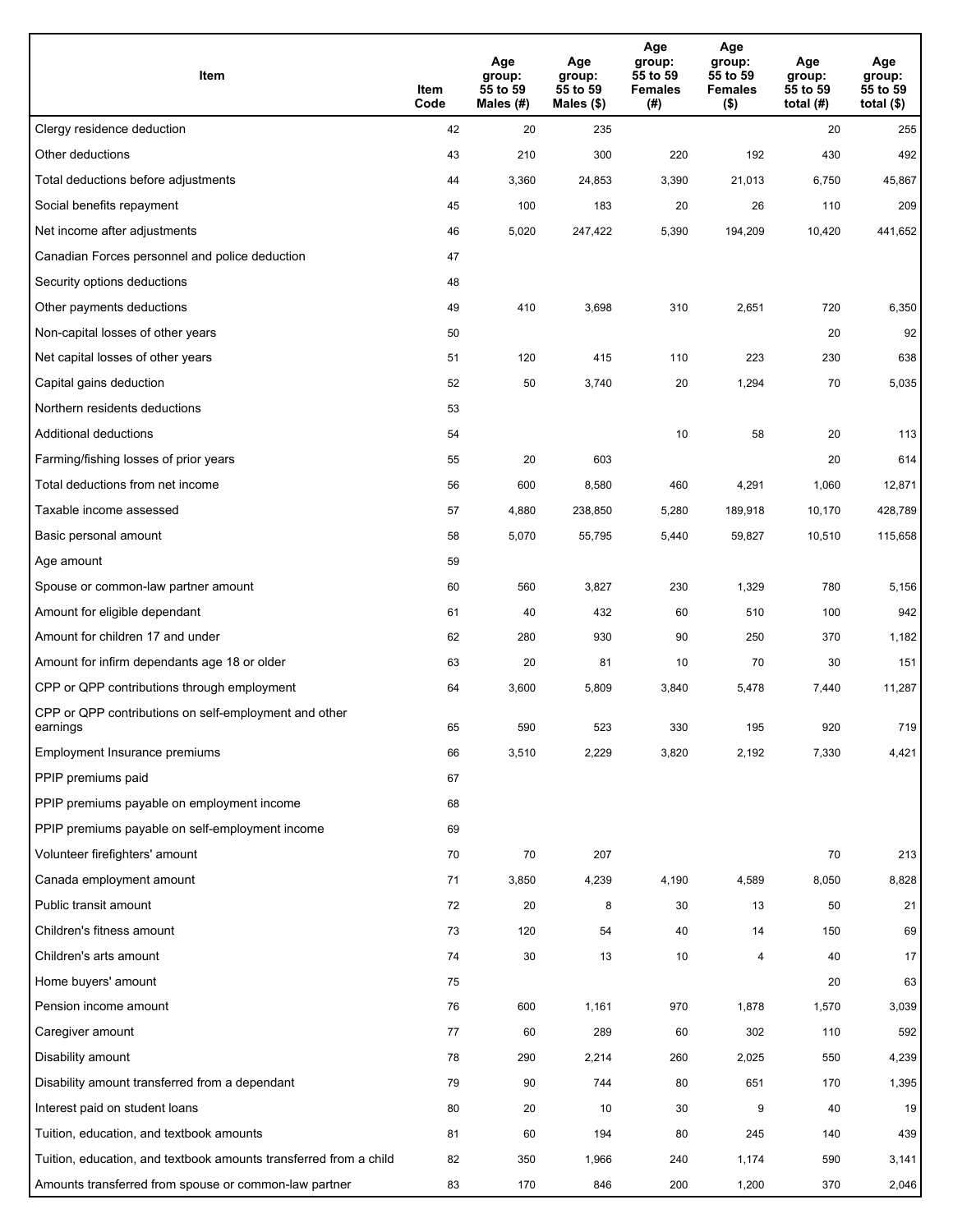| <b>Item</b>                                         | Item<br>Code | Age<br>group:<br>55 to 59<br>Males $(H)$ | Age<br>group:<br>55 to 59<br>Males $(\$)$ | Age<br>group:<br>55 to 59<br><b>Females</b><br>(#) | Age<br>group:<br>55 to 59<br><b>Females</b><br>$($ \$) | Age<br>group:<br>55 to 59<br>total $(H)$ | Age<br>group:<br>55 to 59<br>total $($)$ |
|-----------------------------------------------------|--------------|------------------------------------------|-------------------------------------------|----------------------------------------------------|--------------------------------------------------------|------------------------------------------|------------------------------------------|
| Medical expenses                                    | 84           | 1,150                                    | 2,149                                     | 1,820                                              | 3,287                                                  | 2,970                                    | 5,435                                    |
| Total tax credits on personal amounts               | 85           | 5,070                                    | 12,563                                    | 5,440                                              | 12,792                                                 | 10,510                                   | 25,361                                   |
| Allowable charitable donations and government gifts | 86           | 1,590                                    | 2,273                                     | 1,620                                              | 1,611                                                  | 3,210                                    | 3,883                                    |
| Eligible cultural and ecological gifts              | 87           |                                          |                                           |                                                    |                                                        |                                          |                                          |
| Total tax credit on donations and gifts             | 88           | 1,570                                    | 625                                       | 1,610                                              | 433                                                    | 3,180                                    | 1,058                                    |
| Total federal non-refundable tax credits            | 89           | 5,070                                    | 13,188                                    | 5,440                                              | 13,225                                                 | 10,510                                   | 26,419                                   |
| Federal dividend tax credit                         | 90           | 890                                      | 1,757                                     | 780                                                | 823                                                    | 1,670                                    | 2,579                                    |
| Overseas employment tax credit                      | 91           |                                          |                                           |                                                    |                                                        |                                          |                                          |
| Minimum tax carryover                               | 92           | 20                                       | 58                                        | 10                                                 | 24                                                     | 30                                       | 82                                       |
| Basic federal tax                                   | 93           | 4,140                                    | 29,252                                    | 4.150                                              | 18,594                                                 | 8,300                                    | 47,847                                   |
| Federal Foreign Tax Credit                          | 94           |                                          |                                           | 200                                                | 34                                                     | 390                                      | 185                                      |
| Federal Political contribution tax credit           | 95           | 90                                       | 17                                        | 60                                                 | 10                                                     | 150                                      | 28                                       |
| <b>Investment Tax Credit</b>                        | 96           | 120                                      | 185                                       | 20                                                 | 15                                                     | 130                                      | 200                                      |
| Labour-sponsored funds tax credit                   | 97           |                                          |                                           |                                                    |                                                        |                                          |                                          |
| Alternative minimum tax payable                     | 98           | 20                                       | 67                                        |                                                    |                                                        | 20                                       | 126                                      |
| Net federal tax                                     | 99           | 4,130                                    | 28,899                                    | 4,150                                              | 18,535                                                 | 8,280                                    | 47,436                                   |
| CPP contributions on self-employment                | 100          | 590                                      | 1,046                                     | 330                                                | 391                                                    | 920                                      | 1,438                                    |
| Social Benefits repayment                           | 101          | 100                                      | 183                                       | 20                                                 | 26                                                     | 110                                      | 209                                      |
| <b>Net Provincial Tax</b>                           | 102          | 4,370                                    | 22,909                                    | 4,510                                              | 15,428                                                 | 8,880                                    | 38,338                                   |
| Total tax payable                                   | 103          | 4,440                                    | 53,036                                    | 4,580                                              | 34,381                                                 | 9,030                                    | 87,422                                   |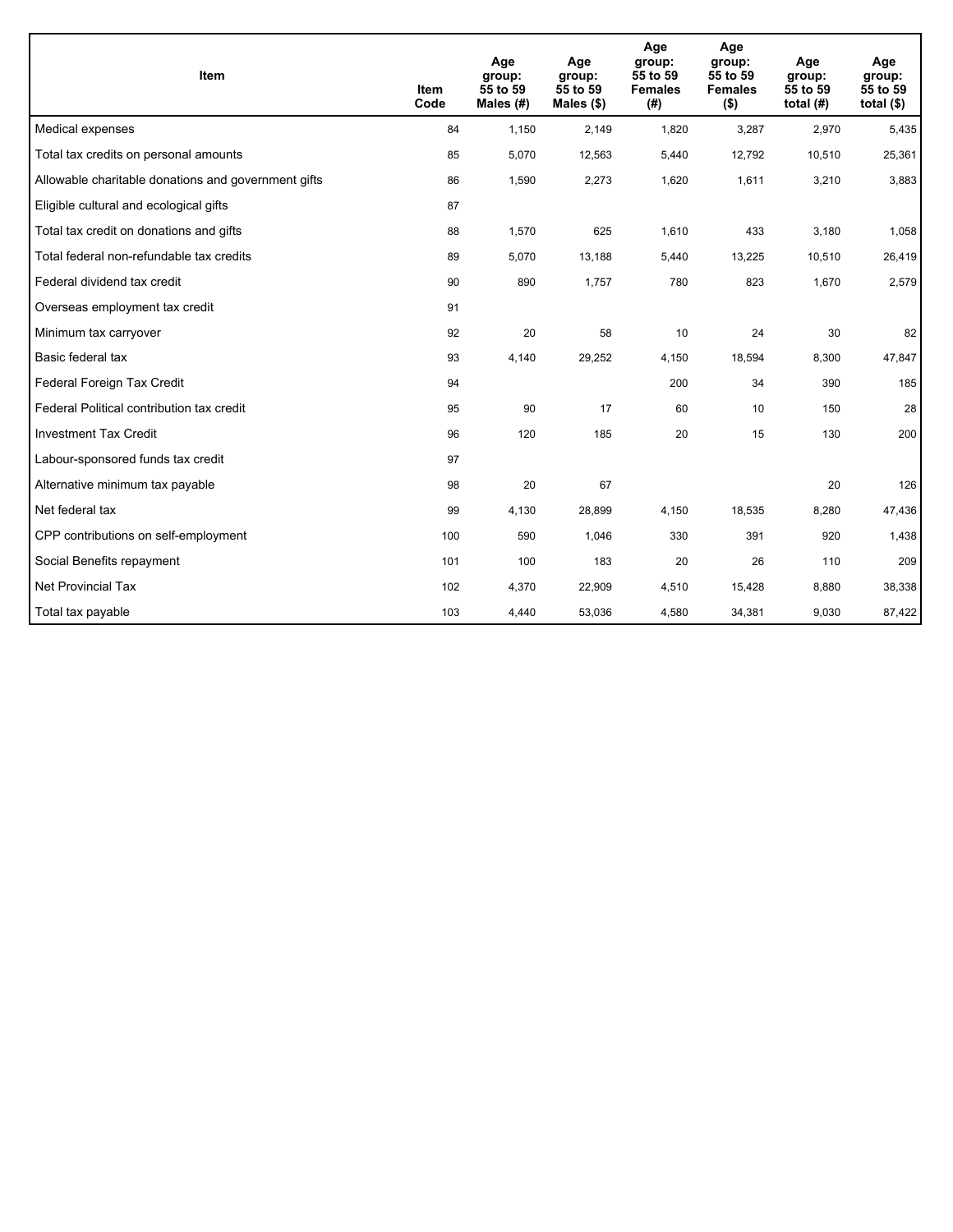| <b>Item</b>                                                                                    | Item<br>Code   | Age<br>group:<br>60 to 64<br>Males (#) | Age<br>group:<br>60 to 64<br>Males $(\$)$ | Age<br>group:<br>60 to 64<br><b>Females</b><br>(#) | Age<br>group:<br>60 to 64<br><b>Females</b><br>$($ \$) | Age<br>group:<br>60 to 64<br>total (#) | Age<br>group:<br>60 to 64<br>total $($)$ |
|------------------------------------------------------------------------------------------------|----------------|----------------------------------------|-------------------------------------------|----------------------------------------------------|--------------------------------------------------------|----------------------------------------|------------------------------------------|
| Number of taxable returns                                                                      | $\mathbf{1}$   | 4,120                                  |                                           | 4,060                                              |                                                        | 8,180                                  |                                          |
| Number of non-taxable returns                                                                  | $\overline{2}$ | 640                                    |                                           | 920                                                |                                                        | 1,560                                  |                                          |
| Total number of returns                                                                        | 3              | 4,760                                  |                                           | 4,980                                              |                                                        | 9,740                                  |                                          |
| Employment income                                                                              | 4              | 2,850                                  | 107,335                                   | 2,750                                              | 79,840                                                 | 5,600                                  | 187,175                                  |
| Commissions (from employment)                                                                  | 5              | 40                                     | 2,326                                     | 20                                                 | 72                                                     | 60                                     | 2,398                                    |
| Other employment income                                                                        | 6              | 380                                    | 2,179                                     | 250                                                | 1,730                                                  | 630                                    | 3,909                                    |
| Old Age Security pension (OASP)                                                                | $\overline{7}$ |                                        |                                           |                                                    |                                                        |                                        |                                          |
| CPP or QPP benefits                                                                            | 8              | 3,810                                  | 23,725                                    | 4,060                                              | 22,432                                                 | 7,870                                  | 46,157                                   |
| Other pensions or superannuation                                                               | 9              | 1,170                                  | 35,847                                    | 1,310                                              | 29,868                                                 | 2,480                                  | 65,715                                   |
| Elected split-pension amount                                                                   | 10             | 310                                    | 1,929                                     | 840                                                | 9,784                                                  | 1,150                                  | 11,713                                   |
| Universal Child Care Benefit (UCCB)                                                            | 11             |                                        |                                           |                                                    |                                                        |                                        |                                          |
| Employment Insurance and other benefits                                                        | 12             | 1,330                                  | 12,722                                    | 950                                                | 7,134                                                  | 2,280                                  | 19,856                                   |
| Taxable amount of dividends from taxable Canadian corporations                                 | 13             | 1,030                                  | 10,994                                    | 850                                                | 6,338                                                  | 1,880                                  | 17,331                                   |
| Interest and other investment income                                                           | 14             | 1,380                                  | 2,227                                     | 1,390                                              | 1,756                                                  | 2,770                                  | 3,984                                    |
| Net partnership income (Limited or non-active partners only)                                   | 15             |                                        |                                           |                                                    |                                                        |                                        |                                          |
| Net rental income                                                                              | 16             | 290                                    | 776                                       | 190                                                | 473                                                    | 480                                    | 1,249                                    |
| Taxable capital gains                                                                          | 17             | 530                                    | 9,755                                     | 500                                                | 2,515                                                  | 1,020                                  | 12,270                                   |
| Registered retirement savings plan income (RRSP)                                               | 18             | 570                                    | 6,082                                     | 610                                                | 5,909                                                  | 1,180                                  | 11,991                                   |
| Other income                                                                                   | 19             | 890                                    | 7,757                                     | 990                                                | 8,719                                                  | 1,880                                  | 16,477                                   |
| Net business income                                                                            | 20             | 450                                    | 4,649                                     | 290                                                | 1,623                                                  | 740                                    | 6,271                                    |
| Net professional income                                                                        | 21             | 80                                     | 3,921                                     | 60                                                 | 1,518                                                  | 140                                    | 5,439                                    |
| Net commission income                                                                          | 22             | 40                                     | 801                                       | 30                                                 | 331                                                    | 70                                     | 1,132                                    |
| Net farming income                                                                             | 23             | 190                                    | 1,310                                     | 50                                                 | 95                                                     | 240                                    | 1,405                                    |
| Net fishing income                                                                             | 24             | 230                                    | 4,397                                     | 70                                                 | 866                                                    | 300                                    | 5,264                                    |
| Workers' compensation benefits                                                                 | 25             | 210                                    | 2,265                                     | 110                                                | 1,243                                                  | 320                                    | 3,508                                    |
| Social assistance payments                                                                     | 26             | 170                                    | 1,309                                     | 170                                                | 1,276                                                  | 340                                    | 2,585                                    |
| Net federal supplements                                                                        | 27             | 80                                     | 253                                       | 460                                                | 1,890                                                  | 540                                    | 2,143                                    |
| Total income assessed                                                                          | 28             | 4,760                                  | 242,702                                   | 4,960                                              | 186,006                                                | 9,720                                  | 428,708                                  |
| Registered pension plan contributions (RPP)                                                    | 29             | 750                                    | 2,798                                     | 1,030                                              | 3,403                                                  | 1,770                                  | 6,201                                    |
| RRSP deduction                                                                                 | 30             | 1,150                                  | 9,825                                     | 980                                                | 8,530                                                  | 2,130                                  | 18,355                                   |
| Deduction for elected split-pension amount                                                     | 31             | 630                                    | 7,935                                     | 360                                                | 2,358                                                  | 990                                    | 10,293                                   |
| Annual union, professional, or like dues                                                       | 32             | 940                                    | 499                                       | 1,170                                              | 597                                                    | 2,110                                  | 1,096                                    |
| Child care expenses                                                                            | 33             |                                        |                                           |                                                    |                                                        |                                        |                                          |
| <b>Business investment loss</b>                                                                | 34             |                                        |                                           |                                                    |                                                        |                                        |                                          |
| Moving expenses                                                                                | 35             |                                        |                                           | 10                                                 | 77                                                     | 20                                     | 135                                      |
| Support payments made                                                                          | 36             | 30                                     | 410                                       |                                                    |                                                        | 40                                     | 427                                      |
| Carrying charges and interest expenses                                                         | 37             | 510                                    | 894                                       | 430                                                | 552                                                    | 940                                    | 1,445                                    |
| Deductions for CPP/QPP contributions on self-employment and other<br>earnings                  | 38             | 550                                    | 481                                       | 260                                                | 147                                                    | 810                                    | 628                                      |
| Deductions for provincial parental insurance plan (PPIP) premiums on<br>self-employment income | 39             |                                        |                                           |                                                    |                                                        |                                        |                                          |
| Exploration and development expenses                                                           | 40             |                                        |                                           |                                                    |                                                        |                                        |                                          |
| Other employment expenses                                                                      | 41             | 140                                    | 775                                       | 30                                                 | 76                                                     | 170                                    | 851                                      |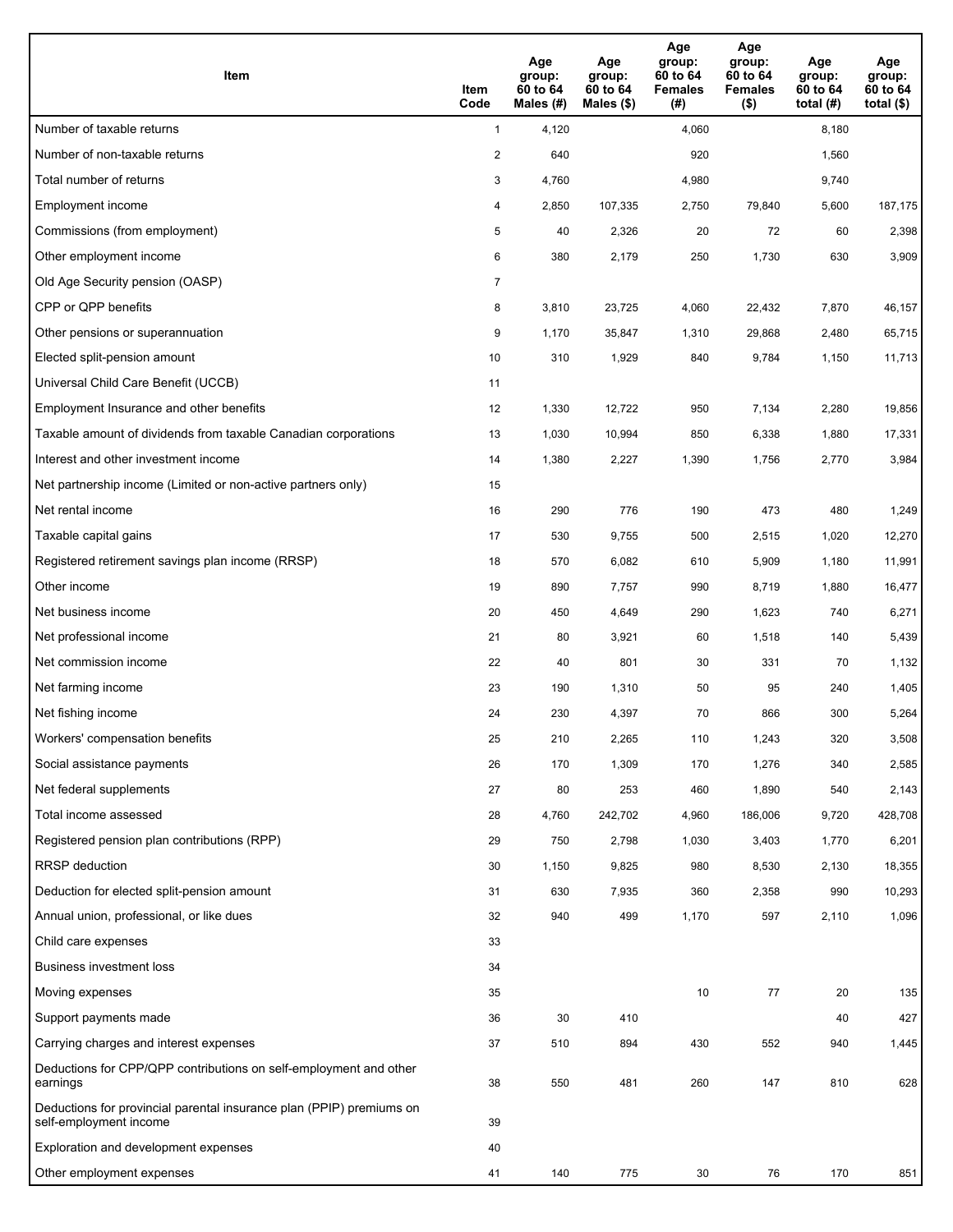| Item                                                              | Item<br>Code | Age<br>group:<br>60 to 64<br>Males (#) | Age<br>group:<br>60 to 64<br>Males (\$) | Age<br>group:<br>60 to 64<br><b>Females</b><br>(#) | Age<br>group:<br>60 to 64<br><b>Females</b><br>$($ \$) | Age<br>group:<br>60 to 64<br>total $(H)$ | Age<br>group:<br>60 to 64<br>total $($)$ |
|-------------------------------------------------------------------|--------------|----------------------------------------|-----------------------------------------|----------------------------------------------------|--------------------------------------------------------|------------------------------------------|------------------------------------------|
| Clergy residence deduction                                        | 42           |                                        |                                         |                                                    |                                                        | 10                                       | 180                                      |
| Other deductions                                                  | 43           | 290                                    | 185                                     | 240                                                | 559                                                    | 530                                      | 744                                      |
| Total deductions before adjustments                               | 44           | 2,950                                  | 24,138                                  | 2,550                                              | 16,397                                                 | 5,500                                    | 40,535                                   |
| Social benefits repayment                                         | 45           | 100                                    | 199                                     | 20                                                 | 36                                                     | 120                                      | 235                                      |
| Net income after adjustments                                      | 46           | 4,740                                  | 218,989                                 | 4,950                                              | 169,681                                                | 9,680                                    | 388,669                                  |
| Canadian Forces personnel and police deduction                    | 47           |                                        |                                         |                                                    |                                                        |                                          |                                          |
| Security options deductions                                       | 48           |                                        |                                         |                                                    |                                                        |                                          |                                          |
| Other payments deductions                                         | 49           | 460                                    | 3,827                                   | 720                                                | 4,407                                                  | 1,170                                    | 8,234                                    |
| Non-capital losses of other years                                 | 50           | 10                                     | 103                                     | 10                                                 | 123                                                    | 30                                       | 225                                      |
| Net capital losses of other years                                 | 51           | 150                                    | 442                                     | 120                                                | 201                                                    | 280                                      | 643                                      |
| Capital gains deduction                                           | 52           | 50                                     | 4,085                                   | 20                                                 | 1,013                                                  | 70                                       | 5,097                                    |
| Northern residents deductions                                     | 53           |                                        |                                         |                                                    |                                                        |                                          |                                          |
| Additional deductions                                             | 54           | 20                                     | 25                                      |                                                    |                                                        |                                          |                                          |
| Farming/fishing losses of prior years                             | 55           |                                        |                                         |                                                    |                                                        | 20                                       | 145                                      |
| Total deductions from net income                                  | 56           | 690                                    | 8,612                                   | 870                                                | 5,823                                                  | 1,560                                    | 14,434                                   |
| Taxable income assessed                                           | 57           | 4,690                                  | 210,389                                 | 4,880                                              | 163,874                                                | 9,570                                    | 374,263                                  |
| Basic personal amount                                             | 58           | 4,760                                  | 52,489                                  | 4,980                                              | 54,808                                                 | 9,740                                    | 107,298                                  |
| Age amount                                                        | 59           |                                        |                                         |                                                    |                                                        |                                          |                                          |
| Spouse or common-law partner amount                               | 60           | 500                                    | 3,351                                   | 150                                                | 826                                                    | 660                                      | 4,176                                    |
| Amount for eligible dependant                                     | 61           | 20                                     | 135                                     | 40                                                 | 357                                                    | 50                                       | 492                                      |
| Amount for children 17 and under                                  | 62           | 90                                     | 324                                     | 30                                                 | 69                                                     | 120                                      | 393                                      |
| Amount for infirm dependants age 18 or older                      | 63           |                                        |                                         |                                                    |                                                        | 20                                       | 74                                       |
| CPP or QPP contributions through employment                       | 64           | 2,620                                  | 3,577                                   | 2,480                                              | 2,990                                                  | 5,100                                    | 6,567                                    |
| CPP or QPP contributions on self-employment and other<br>earnings | 65           | 550                                    | 481                                     | 260                                                | 147                                                    | 810                                      | 628                                      |
| Employment Insurance premiums                                     | 66           | 2,620                                  | 1,434                                   | 2,470                                              | 1,214                                                  | 5,080                                    | 2,648                                    |
| PPIP premiums paid                                                | 67           |                                        |                                         |                                                    |                                                        |                                          |                                          |
| PPIP premiums payable on employment income                        | 68           |                                        |                                         |                                                    |                                                        |                                          |                                          |
| PPIP premiums payable on self-employment income                   | 69           |                                        |                                         |                                                    |                                                        |                                          |                                          |
| Volunteer firefighters' amount                                    | 70           | 40                                     | 120                                     |                                                    |                                                        | 40                                       | 120                                      |
| Canada employment amount                                          | 71           | 2,990                                  | 3,213                                   | 2,860                                              | 3,077                                                  | 5,850                                    | 6,290                                    |
| Public transit amount                                             | 72           | 10                                     | 3                                       |                                                    |                                                        | 20                                       | 8                                        |
| Children's fitness amount                                         | 73           | 30                                     | 15                                      |                                                    |                                                        | 30                                       | 18                                       |
| Children's arts amount                                            | 74           |                                        |                                         |                                                    |                                                        | 10                                       | 5                                        |
| Home buyers' amount                                               | 75           |                                        |                                         |                                                    |                                                        |                                          |                                          |
| Pension income amount                                             | 76           | 1,410                                  | 2,741                                   | 1,850                                              | 3,616                                                  | 3,260                                    | 6,357                                    |
| Caregiver amount                                                  | 77           | 60                                     | 324                                     | 40                                                 | 189                                                    | 110                                      | 514                                      |
| Disability amount                                                 | 78           | 350                                    | 2,679                                   | 330                                                | 2,563                                                  | 680                                      | 5,242                                    |
| Disability amount transferred from a dependant                    | 79           | 70                                     | 633                                     | 60                                                 | 409                                                    | 130                                      | 1,042                                    |
| Interest paid on student loans                                    | 80           |                                        |                                         | 10                                                 | 4                                                      | 20                                       | 8                                        |
| Tuition, education, and textbook amounts                          | 81           | 30                                     | 94                                      | 40                                                 | 95                                                     | 70                                       | 189                                      |
| Tuition, education, and textbook amounts transferred from a child | 82           | 150                                    | 814                                     | 70                                                 | 334                                                    | 220                                      | 1,148                                    |
| Amounts transferred from spouse or common-law partner             | 83           | 240                                    | 1,361                                   | 320                                                | 1,968                                                  | 560                                      | 3,329                                    |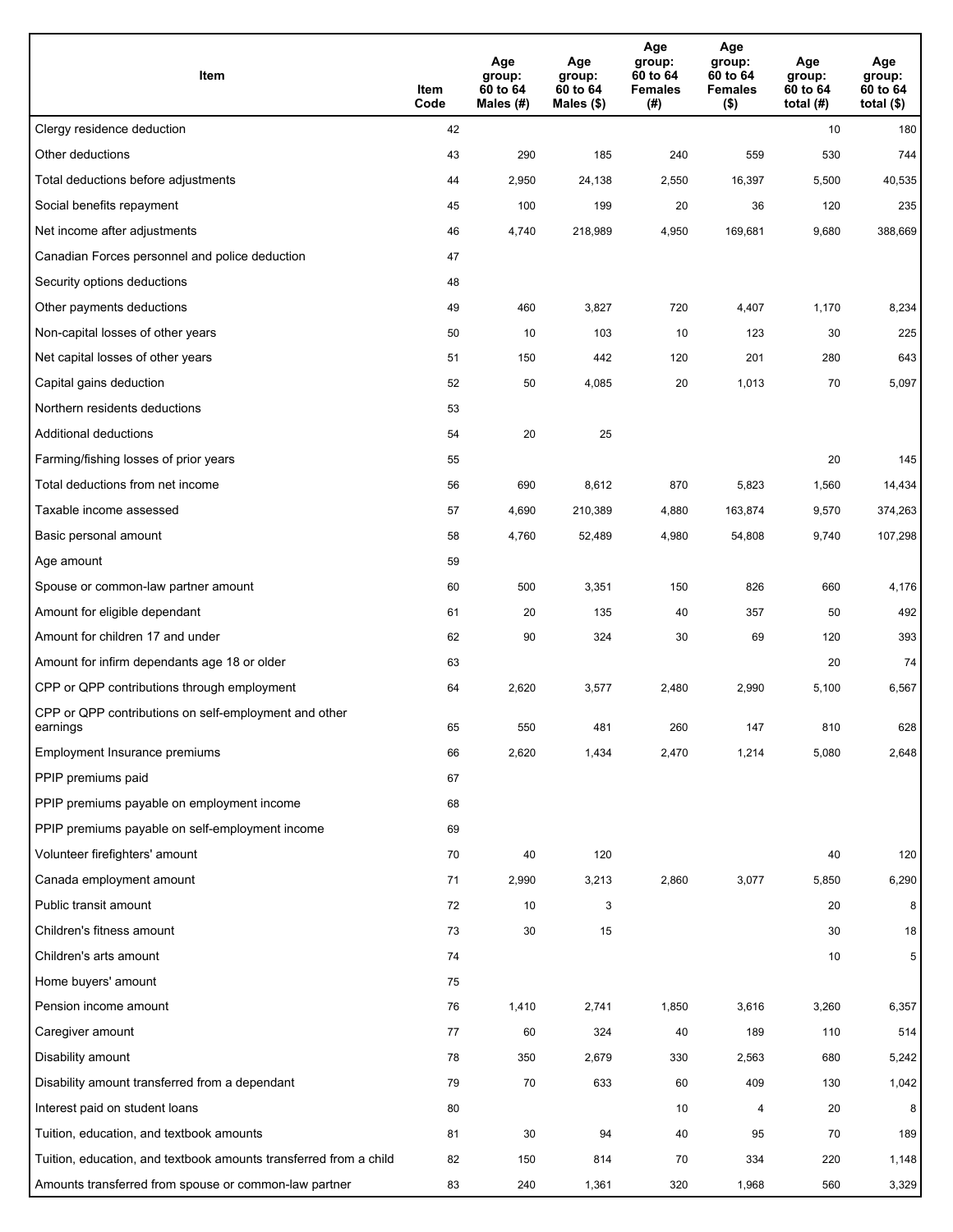| <b>Item</b>                                         | Item<br>Code | Age<br>group:<br>60 to 64<br>Males $(H)$ | Age<br>group:<br>60 to 64<br>Males $(\$)$ | Age<br>group:<br>60 to 64<br><b>Females</b><br>(#) | Age<br>group:<br>60 to 64<br><b>Females</b><br>$($ \$) | Age<br>group:<br>60 to 64<br>total $(H)$ | Age<br>group:<br>60 to 64<br>total $($)$ |
|-----------------------------------------------------|--------------|------------------------------------------|-------------------------------------------|----------------------------------------------------|--------------------------------------------------------|------------------------------------------|------------------------------------------|
| Medical expenses                                    | 84           | 1,270                                    | 2,741                                     | 1,910                                              | 3,833                                                  | 3,170                                    | 6,574                                    |
| Total tax credits on personal amounts               | 85           | 4,760                                    | 11,489                                    | 4,980                                              | 11,484                                                 | 9,740                                    | 22,974                                   |
| Allowable charitable donations and government gifts | 86           | 1,710                                    | 2,407                                     | 1,540                                              | 1,684                                                  | 3,250                                    | 4,091                                    |
| Eligible cultural and ecological gifts              | 87           |                                          |                                           |                                                    |                                                        |                                          |                                          |
| Total tax credit on donations and gifts             | 88           | 1,700                                    | 660                                       | 1,530                                              | 528                                                    | 3,230                                    | 1,188                                    |
| Total federal non-refundable tax credits            | 89           | 4,760                                    | 12,150                                    | 4,980                                              | 12,012                                                 | 9,740                                    | 24,162                                   |
| Federal dividend tax credit                         | 90           | 940                                      | 1,441                                     | 760                                                | 858                                                    | 1,710                                    | 2,299                                    |
| Overseas employment tax credit                      | 91           |                                          |                                           |                                                    |                                                        |                                          |                                          |
| Minimum tax carryover                               | 92           | 20                                       | 62                                        | 10                                                 | 21                                                     | 30                                       | 84                                       |
| Basic federal tax                                   | 93           | 3,790                                    | 24,617                                    | 3.640                                              | 15,416                                                 | 7,430                                    | 40,033                                   |
| Federal Foreign Tax Credit                          | 94           | 260                                      | 268                                       | 240                                                | 24                                                     | 500                                      | 292                                      |
| Federal Political contribution tax credit           | 95           | 90                                       | 15                                        | 50                                                 | $\overline{7}$                                         | 140                                      | 22                                       |
| <b>Investment Tax Credit</b>                        | 96           | 100                                      | 108                                       | 20                                                 | $\overline{7}$                                         | 120                                      | 116                                      |
| Labour-sponsored funds tax credit                   | 97           |                                          |                                           |                                                    |                                                        |                                          |                                          |
| Alternative minimum tax payable                     | 98           | 20                                       | 120                                       |                                                    |                                                        | 20                                       | 154                                      |
| Net federal tax                                     | 99           | 3,780                                    | 24,225                                    | 3,630                                              | 15,377                                                 | 7,410                                    | 39,603                                   |
| CPP contributions on self-employment                | 100          | 550                                      | 962                                       | 260                                                | 294                                                    | 810                                      | 1,256                                    |
| Social Benefits repayment                           | 101          | 100                                      | 199                                       | 20                                                 | 36                                                     | 120                                      | 235                                      |
| <b>Net Provincial Tax</b>                           | 102          | 4,080                                    | 19,406                                    | 4,020                                              | 12,936                                                 | 8,090                                    | 32,342                                   |
| Total tax payable                                   | 103          | 4,120                                    | 44,791                                    | 4,060                                              | 28,644                                                 | 8,180                                    | 73,435                                   |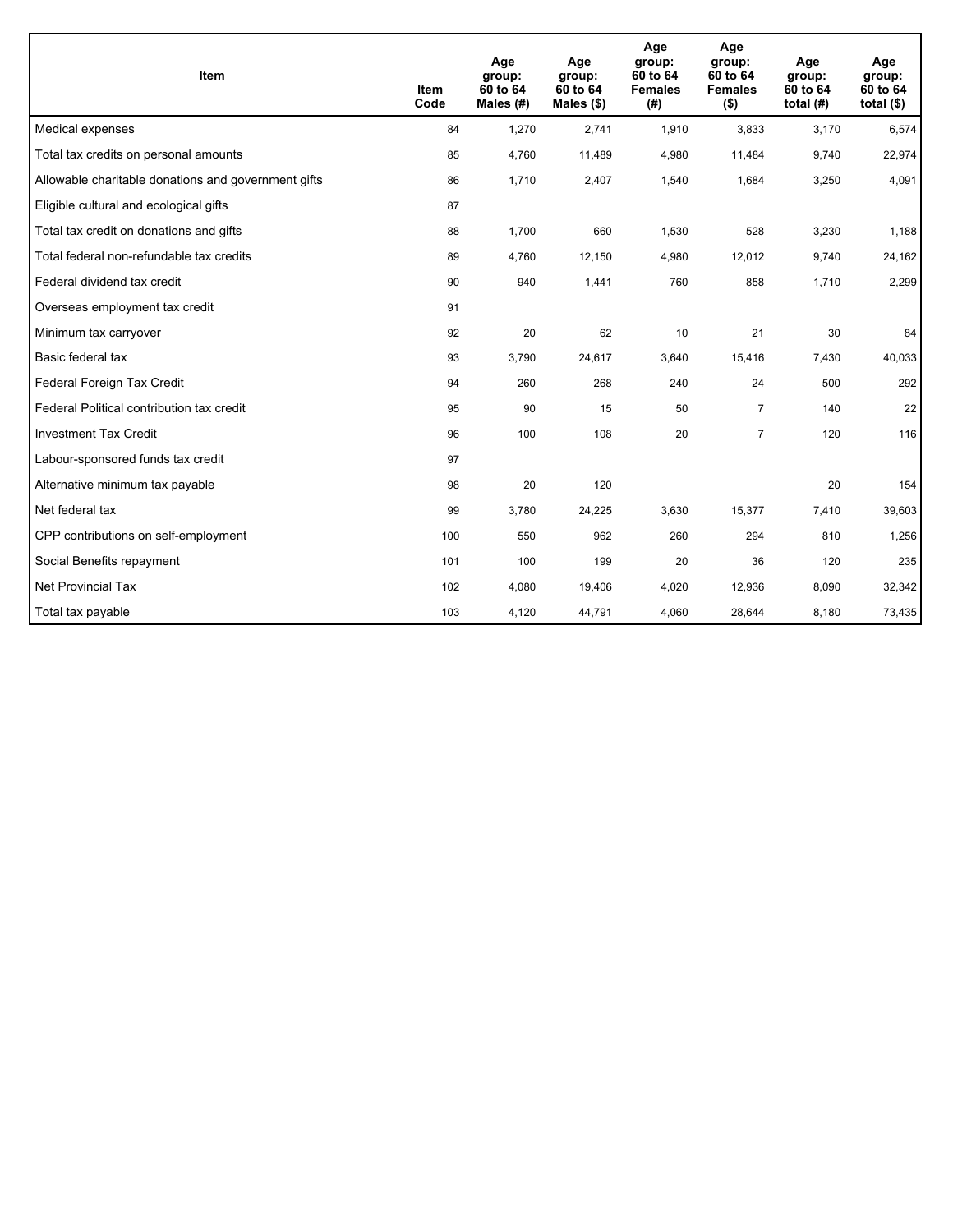| <b>Item</b>                                                                                    | Item<br>Code            | Age<br>group:<br>65 to 69<br>Males (#) | Age<br>group:<br>65 to 69<br>Males $(\$)$ | Age<br>group:<br>65 to 69<br><b>Females</b><br>(#) | Age<br>group:<br>65 to 69<br><b>Females</b><br>$($ \$) | Age<br>group:<br>65 to 69<br>total $(H)$ | Age<br>group:<br>65 to 69<br>total $($)$ |
|------------------------------------------------------------------------------------------------|-------------------------|----------------------------------------|-------------------------------------------|----------------------------------------------------|--------------------------------------------------------|------------------------------------------|------------------------------------------|
| Number of taxable returns                                                                      | $\mathbf{1}$            | 3,500                                  |                                           | 3,260                                              |                                                        | 6,760                                    |                                          |
| Number of non-taxable returns                                                                  | $\overline{\mathbf{c}}$ | 810                                    |                                           | 1,150                                              |                                                        | 1,960                                    |                                          |
| Total number of returns                                                                        | 3                       | 4,310                                  |                                           | 4,410                                              |                                                        | 8,720                                    |                                          |
| Employment income                                                                              | 4                       | 1,630                                  | 41,823                                    | 1,230                                              | 23,794                                                 | 2,860                                    | 65,617                                   |
| Commissions (from employment)                                                                  | 5                       | 20                                     | 502                                       | 20                                                 | 42                                                     | 40                                       | 545                                      |
| Other employment income                                                                        | 6                       | 300                                    | 696                                       | 180                                                | 255                                                    | 480                                      | 951                                      |
| Old Age Security pension (OASP)                                                                | $\overline{7}$          | 4,290                                  | 24,255                                    | 4,380                                              | 24,831                                                 | 8,670                                    | 49,086                                   |
| CPP or QPP benefits                                                                            | 8                       | 4,200                                  | 27,529                                    | 4,270                                              | 23,558                                                 | 8,470                                    | 51,087                                   |
| Other pensions or superannuation                                                               | 9                       | 1,980                                  | 45,964                                    | 1,990                                              | 30,482                                                 | 3,970                                    | 76,446                                   |
| Elected split-pension amount                                                                   | 10                      | 400                                    | 2,519                                     | 1,050                                              | 11,536                                                 | 1,440                                    | 14,055                                   |
| Universal Child Care Benefit (UCCB)                                                            | 11                      |                                        |                                           |                                                    |                                                        |                                          |                                          |
| Employment Insurance and other benefits                                                        | 12                      | 900                                    | 8,884                                     | 450                                                | 3,463                                                  | 1,350                                    | 12,347                                   |
| Taxable amount of dividends from taxable Canadian corporations                                 | 13                      | 910                                    | 10,563                                    | 840                                                | 5,376                                                  | 1,750                                    | 15,940                                   |
| Interest and other investment income                                                           | 14                      | 1,320                                  | 2,174                                     | 1,480                                              | 1,996                                                  | 2,800                                    | 4,170                                    |
| Net partnership income (Limited or non-active partners only)                                   | 15                      |                                        |                                           |                                                    |                                                        |                                          |                                          |
| Net rental income                                                                              | 16                      | 280                                    | 632                                       | 210                                                | 462                                                    | 480                                      | 1,094                                    |
| Taxable capital gains                                                                          | 17                      | 480                                    | 4,419                                     | 510                                                | 2,740                                                  | 990                                      | 7,160                                    |
| Registered retirement savings plan income (RRSP)                                               | 18                      | 550                                    | 6,606                                     | 500                                                | 4,515                                                  | 1,050                                    | 11,121                                   |
| Other income                                                                                   | 19                      | 620                                    | 3,220                                     | 580                                                | 2,097                                                  | 1,210                                    | 5,317                                    |
| Net business income                                                                            | 20                      | 380                                    | 2,758                                     | 210                                                | 974                                                    | 590                                      | 3,731                                    |
| Net professional income                                                                        | 21                      | 50                                     | 1,787                                     | 40                                                 | 254                                                    | 90                                       | 2,041                                    |
| Net commission income                                                                          | 22                      | 40                                     | 754                                       | 20                                                 | 92                                                     | 50                                       | 846                                      |
| Net farming income                                                                             | 23                      | 200                                    | 71                                        | 40                                                 | -73                                                    |                                          |                                          |
| Net fishing income                                                                             | 24                      | 170                                    | 2,366                                     | 50                                                 | 587                                                    | 220                                      | 2,952                                    |
| Workers' compensation benefits                                                                 | 25                      | 140                                    | 947                                       | 80                                                 | 440                                                    | 220                                      | 1,387                                    |
| Social assistance payments                                                                     | 26                      | 90                                     | 482                                       | 60                                                 | 300                                                    | 140                                      | 783                                      |
| Net federal supplements                                                                        | 27                      | 1,160                                  | 4,432                                     | 1,390                                              | 5,477                                                  | 2,550                                    | 9,909                                    |
| Total income assessed                                                                          | 28                      | 4,310                                  | 193,416                                   | 4,410                                              | 143,346                                                | 8,720                                    | 336,762                                  |
| Registered pension plan contributions (RPP)                                                    | 29                      | 300                                    | 993                                       | 280                                                | 694                                                    | 580                                      | 1,687                                    |
| RRSP deduction                                                                                 | 30                      | 600                                    | 4,384                                     | 430                                                | 3,919                                                  | 1,020                                    | 8,302                                    |
| Deduction for elected split-pension amount                                                     | 31                      | 1,080                                  | 12,299                                    | 480                                                | 2,793                                                  | 1,550                                    | 15,093                                   |
| Annual union, professional, or like dues                                                       | 32                      | 500                                    | 185                                       | 450                                                | 182                                                    | 960                                      | 367                                      |
| Child care expenses                                                                            | 33                      |                                        |                                           |                                                    |                                                        |                                          |                                          |
| <b>Business investment loss</b>                                                                | 34                      |                                        |                                           |                                                    |                                                        |                                          |                                          |
| Moving expenses                                                                                | 35                      |                                        |                                           |                                                    |                                                        | 10                                       | 54                                       |
| Support payments made                                                                          | 36                      | 30                                     | 291                                       |                                                    |                                                        | 30                                       | 291                                      |
| Carrying charges and interest expenses                                                         | 37                      | 500                                    | 921                                       | 430                                                | 619                                                    | 930                                      | 1,540                                    |
| Deductions for CPP/QPP contributions on self-employment and other<br>earnings                  | 38                      | 210                                    | 111                                       | 90                                                 | 40                                                     | 300                                      | 152                                      |
| Deductions for provincial parental insurance plan (PPIP) premiums on<br>self-employment income | 39                      |                                        |                                           |                                                    |                                                        |                                          |                                          |
| Exploration and development expenses                                                           | 40                      |                                        |                                           |                                                    |                                                        |                                          |                                          |
| Other employment expenses                                                                      | 41                      | 100                                    | 447                                       | 20                                                 | 35                                                     | 110                                      | 482                                      |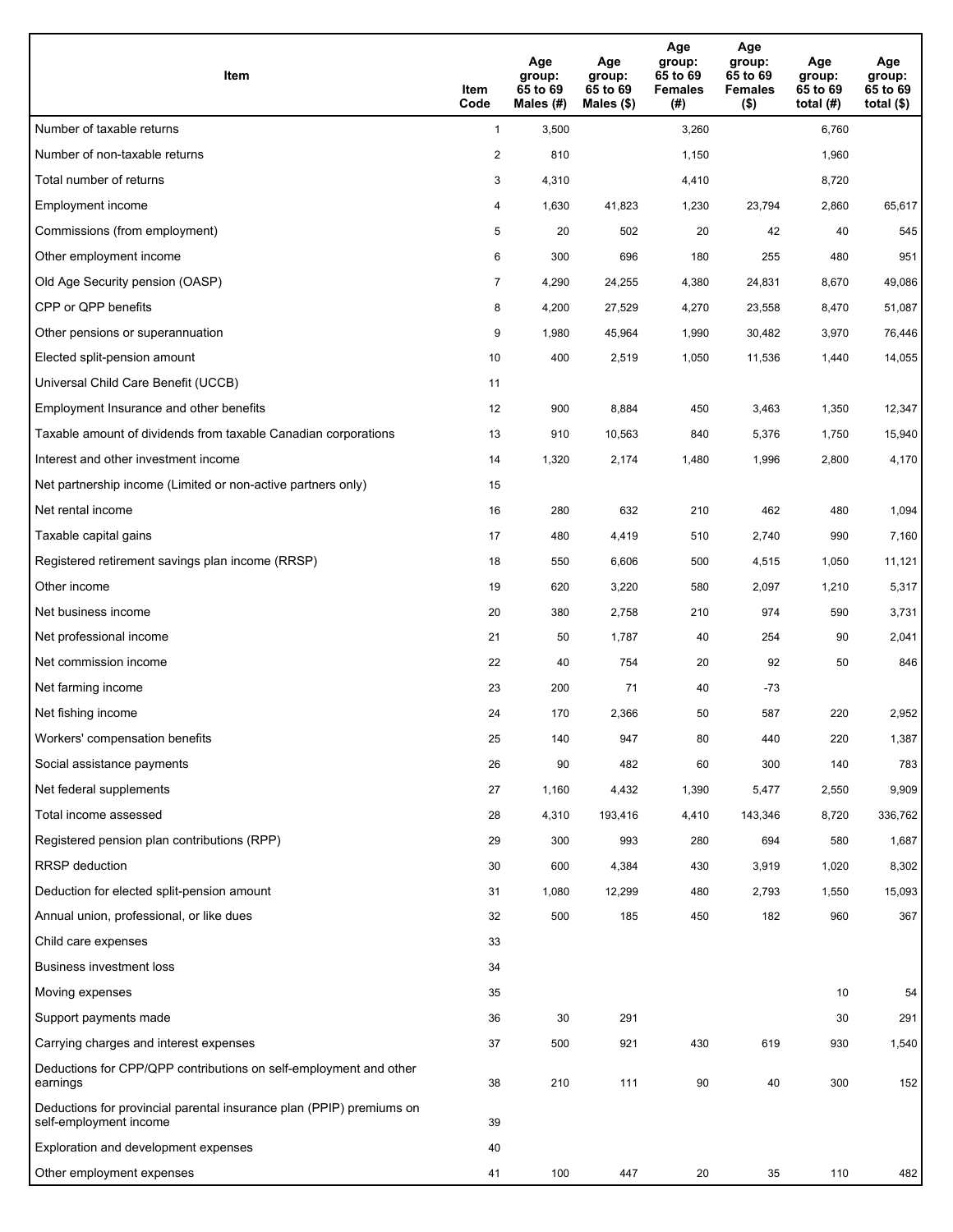| Item                                                              | Item<br>Code | Age<br>group:<br>65 to 69<br>Males (#) | Age<br>group:<br>65 to 69<br>Males (\$) | Age<br>group:<br>65 to 69<br><b>Females</b><br>(# ) | Age<br>group:<br>65 to 69<br>Females<br>$($ \$) | Age<br>group:<br>65 to 69<br>total $(#)$ | Age<br>group:<br>65 to 69<br>total $($)$ |
|-------------------------------------------------------------------|--------------|----------------------------------------|-----------------------------------------|-----------------------------------------------------|-------------------------------------------------|------------------------------------------|------------------------------------------|
| Clergy residence deduction                                        | 42           | 10                                     | 113                                     |                                                     |                                                 | 20                                       | 144                                      |
| Other deductions                                                  | 43           | 150                                    | 120                                     | 110                                                 | 201                                             | 260                                      | 321                                      |
| Total deductions before adjustments                               | 44           | 2,220                                  | 19,916                                  | 1,540                                               | 8,546                                           | 3,750                                    | 28,462                                   |
| Social benefits repayment                                         | 45           | 310                                    | 1,062                                   | 110                                                 | 285                                             | 420                                      | 1,347                                    |
| Net income after adjustments                                      | 46           | 4,300                                  | 172,624                                 | 4,410                                               | 134,566                                         | 8,710                                    | 307,190                                  |
| Canadian Forces personnel and police deduction                    | 47           |                                        |                                         |                                                     |                                                 |                                          |                                          |
| Security options deductions                                       | 48           |                                        |                                         |                                                     |                                                 |                                          |                                          |
| Other payments deductions                                         | 49           | 1,260                                  | 5,855                                   | 1,460                                               | 6,217                                           | 2,720                                    | 12,072                                   |
| Non-capital losses of other years                                 | 50           |                                        |                                         |                                                     |                                                 |                                          |                                          |
| Net capital losses of other years                                 | 51           | 140                                    | 460                                     | 150                                                 | 258                                             | 290                                      | 718                                      |
| Capital gains deduction                                           | 52           | 30                                     | 1,999                                   | 20                                                  | 1,012                                           | 50                                       | 3,011                                    |
| Northern residents deductions                                     | 53           |                                        |                                         |                                                     |                                                 |                                          |                                          |
| Additional deductions                                             | 54           | 60                                     | 107                                     | 60                                                  | 111                                             | 120                                      | 218                                      |
| Farming/fishing losses of prior years                             | 55           | 20                                     | 535                                     |                                                     |                                                 | 20                                       | 588                                      |
| Total deductions from net income                                  | 56           | 1,480                                  | 9,034                                   | 1,650                                               | 7,686                                           | 3,130                                    | 16,720                                   |
| Taxable income assessed                                           | 57           | 4,300                                  | 163,634                                 | 4,400                                               | 126,908                                         | 8,700                                    | 290,541                                  |
| Basic personal amount                                             | 58           | 4,310                                  | 47,562                                  | 4,410                                               | 48,614                                          | 8,720                                    | 96,175                                   |
| Age amount                                                        | 59           | 4,080                                  | 24,042                                  | 4,330                                               | 27,087                                          | 8,410                                    | 51,129                                   |
| Spouse or common-law partner amount                               | 60           | 430                                    | 2,020                                   | 90                                                  | 405                                             | 520                                      | 2,425                                    |
| Amount for eligible dependant                                     | 61           |                                        |                                         | 20                                                  | 160                                             | 30                                       | 233                                      |
| Amount for children 17 and under                                  | 62           | 40                                     | 107                                     | 10                                                  | 27                                              | 50                                       | 134                                      |
| Amount for infirm dependants age 18 or older                      | 63           | 10                                     | 83                                      |                                                     |                                                 | 20                                       | 122                                      |
| CPP or QPP contributions through employment                       | 64           | 830                                    | 788                                     | 660                                                 | 542                                             | 1,490                                    | 1,331                                    |
| CPP or QPP contributions on self-employment and other<br>earnings | 65           | 210                                    | 111                                     | 90                                                  | 40                                              | 300                                      | 152                                      |
| Employment Insurance premiums                                     | 66           | 1,450                                  | 598                                     | 1,000                                               | 364                                             | 2,450                                    | 962                                      |
| PPIP premiums paid                                                | 67           |                                        |                                         |                                                     |                                                 |                                          |                                          |
| PPIP premiums payable on employment income                        | 68           |                                        |                                         |                                                     |                                                 |                                          |                                          |
| PPIP premiums payable on self-employment income                   | 69           |                                        |                                         |                                                     |                                                 |                                          |                                          |
| Volunteer firefighters' amount                                    | 70           | 30                                     | 102                                     |                                                     |                                                 | 40                                       | 105                                      |
| Canada employment amount                                          | 71           | 1,810                                  | 1,841                                   | 1,350                                               | 1,366                                           | 3,160                                    | 3,207                                    |
| Public transit amount                                             | 72           |                                        |                                         |                                                     |                                                 | 20                                       | 5                                        |
| Children's fitness amount                                         | 73           |                                        |                                         |                                                     |                                                 | 10                                       | $\overline{4}$                           |
| Children's arts amount                                            | 74           |                                        |                                         |                                                     |                                                 |                                          |                                          |
| Home buyers' amount                                               | 75           |                                        |                                         |                                                     |                                                 |                                          |                                          |
| Pension income amount                                             | 76           | 2,240                                  | 4,295                                   | 2,610                                               | 5,024                                           | 4,850                                    | 9,319                                    |
| Caregiver amount                                                  | 77           | 40                                     | 218                                     | 40                                                  | 155                                             | 80                                       | 373                                      |
| Disability amount                                                 | 78           | 320                                    | 2,469                                   | 270                                                 | 2,077                                           | 590                                      | 4,546                                    |
| Disability amount transferred from a dependant                    | 79           | 50                                     | 361                                     | 40                                                  | 285                                             | 90                                       | 646                                      |
| Interest paid on student loans                                    | 80           |                                        |                                         |                                                     |                                                 |                                          |                                          |
| Tuition, education, and textbook amounts                          | 81           | 10                                     | 9                                       | 10                                                  | 21                                              | 20                                       | 30                                       |
| Tuition, education, and textbook amounts transferred from a child | 82           | 50                                     | 225                                     | 20                                                  | 77                                              | 60                                       | 301                                      |
| Amounts transferred from spouse or common-law partner             | 83           | 530                                    | 3,026                                   | 450                                                 | 2,473                                           | 980                                      | 5,500                                    |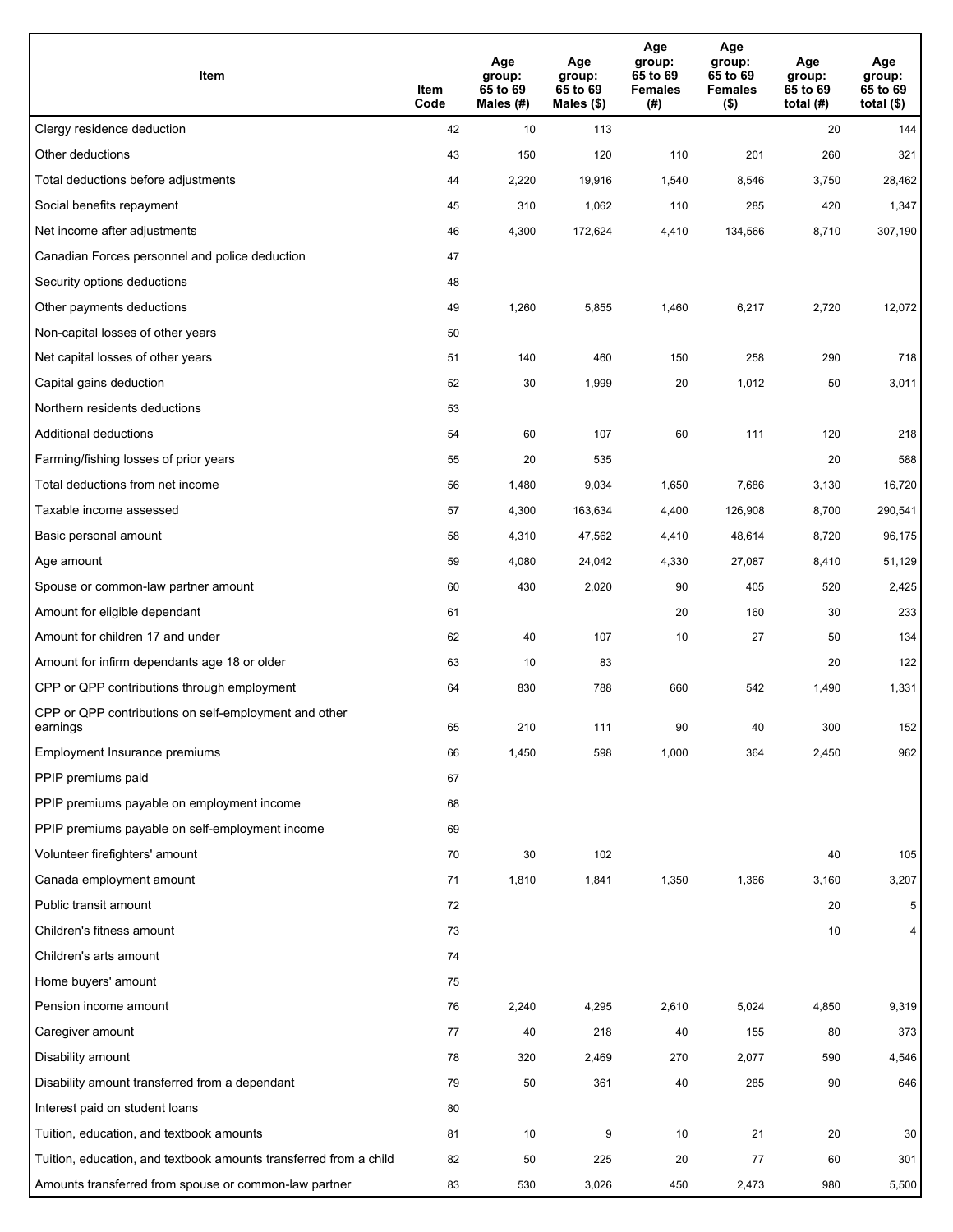| <b>Item</b>                                         | <b>Item</b><br>Code | Age<br>group:<br>65 to 69<br>Males $(H)$ | Age<br>group:<br>65 to 69<br>Males $(\$)$ | Age<br>group:<br>65 to 69<br><b>Females</b><br>(#) | Age<br>group:<br>65 to 69<br><b>Females</b><br>$($ \$) | Age<br>group:<br>65 to 69<br>total $(H)$ | Age<br>group:<br>65 to 69<br>total $($)$ |
|-----------------------------------------------------|---------------------|------------------------------------------|-------------------------------------------|----------------------------------------------------|--------------------------------------------------------|------------------------------------------|------------------------------------------|
| Medical expenses                                    | 84                  | 1,300                                    | 3,331                                     | 1.720                                              | 3,984                                                  | 3,020                                    | 7,315                                    |
| Total tax credits on personal amounts               | 85                  | 4,310                                    | 13,693                                    | 4,410                                              | 13,913                                                 | 8,720                                    | 27,607                                   |
| Allowable charitable donations and government gifts | 86                  | 1,610                                    | 2,518                                     | 1,280                                              | 1,431                                                  | 2,890                                    | 3,949                                    |
| Eligible cultural and ecological gifts              | 87                  |                                          |                                           |                                                    |                                                        |                                          |                                          |
| Total tax credit on donations and gifts             | 88                  | 1,590                                    | 692                                       | 1,270                                              | 385                                                    | 2,870                                    | 1,076                                    |
| Total federal non-refundable tax credits            | 89                  | 4,310                                    | 14,385                                    | 4,410                                              | 14,298                                                 | 8,720                                    | 28,683                                   |
| Federal dividend tax credit                         | 90                  | 770                                      | 1,425                                     | 660                                                | 715                                                    | 1,440                                    | 2,140                                    |
| Overseas employment tax credit                      | 91                  |                                          |                                           |                                                    |                                                        |                                          |                                          |
| Minimum tax carryover                               | 92                  | 20                                       | 34                                        |                                                    |                                                        | 30                                       | 62                                       |
| Basic federal tax                                   | 93                  | 2,820                                    | 13,737                                    | 2,380                                              | 7,595                                                  | 5,200                                    | 21,333                                   |
| Federal Foreign Tax Credit                          | 94                  | 240                                      | 134                                       | 230                                                | 23                                                     | 470                                      | 157                                      |
| Federal Political contribution tax credit           | 95                  | 100                                      | 17                                        | 60                                                 | $\overline{7}$                                         | 160                                      | 24                                       |
| <b>Investment Tax Credit</b>                        | 96                  | 70                                       | 73                                        |                                                    |                                                        | 70                                       | 74                                       |
| Labour-sponsored funds tax credit                   | 97                  |                                          |                                           |                                                    |                                                        |                                          |                                          |
| Alternative minimum tax payable                     | 98                  | 10                                       | 55                                        |                                                    |                                                        | 10                                       | 94                                       |
| Net federal tax                                     | 99                  | 2,810                                    | 13,517                                    | 2,370                                              | 7,565                                                  | 5,180                                    | 21,082                                   |
| CPP contributions on self-employment                | 100                 | 210                                      | 223                                       | 90                                                 | 80                                                     | 300                                      | 303                                      |
| Social Benefits repayment                           | 101                 | 310                                      | 1,062                                     | 110                                                | 285                                                    | 420                                      | 1,347                                    |
| Net Provincial Tax                                  | 102                 | 3,490                                    | 12,786                                    | 3,250                                              | 7,879                                                  | 6,740                                    | 20,665                                   |
| Total tax payable                                   | 103                 | 3,500                                    | 27,588                                    | 3,260                                              | 15,810                                                 | 6,760                                    | 43,398                                   |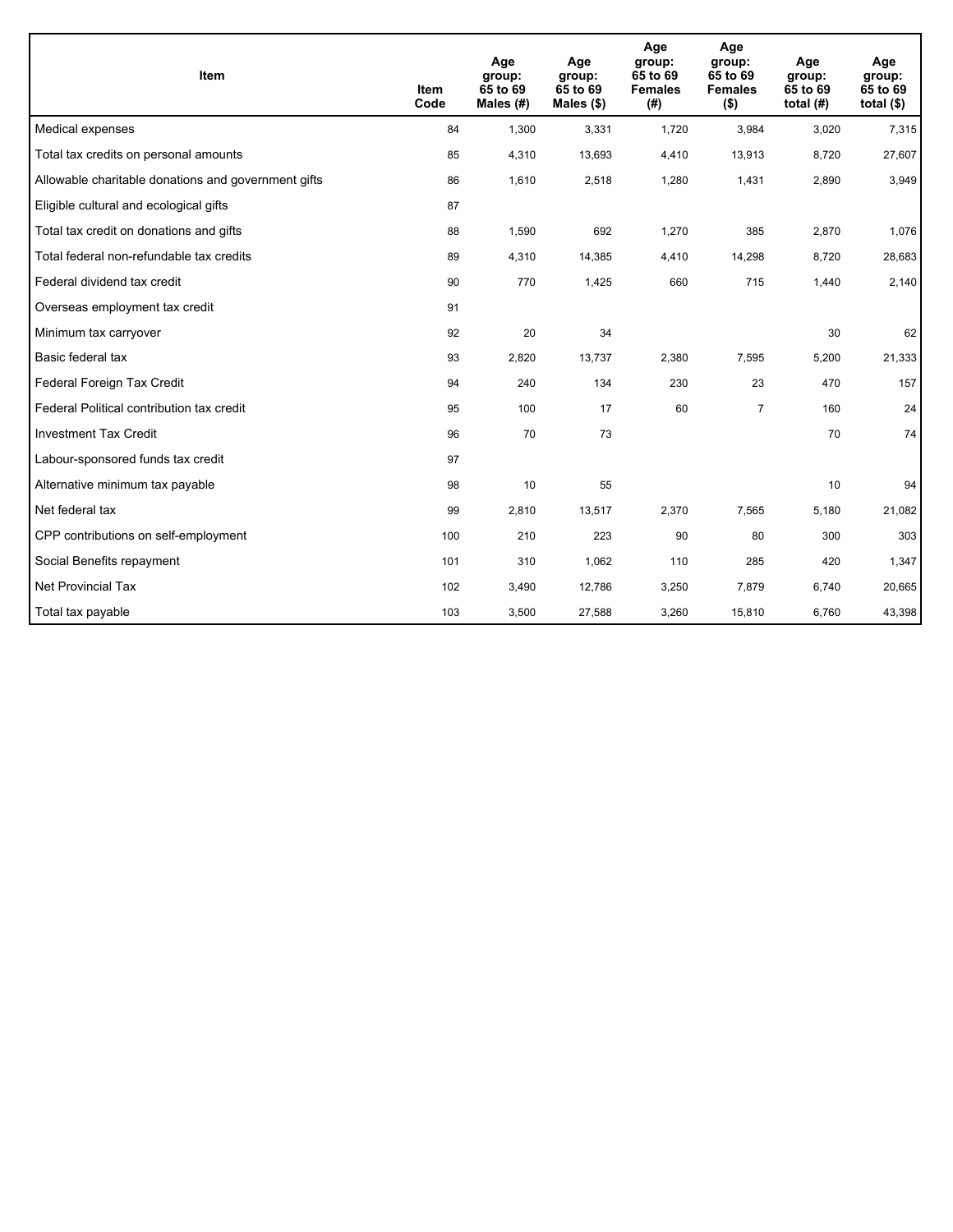| Item                                                                                           | Item<br>Code   | Age<br>group:<br>70 to 74<br>Males (#) | Age<br>group:<br>70 to 74<br>Males $(\$)$ | Age<br>group:<br>70 to 74<br><b>Females</b><br>(#) | Age<br>group:<br>70 to 74<br><b>Females</b><br>$($ \$) | Age<br>group:<br>70 to 74<br>total $(H)$ | Age<br>group:<br>70 to 74<br>total $($ |
|------------------------------------------------------------------------------------------------|----------------|----------------------------------------|-------------------------------------------|----------------------------------------------------|--------------------------------------------------------|------------------------------------------|----------------------------------------|
| Number of taxable returns                                                                      | $\mathbf{1}$   | 2,150                                  |                                           | 2,030                                              |                                                        | 4,180                                    |                                        |
| Number of non-taxable returns                                                                  | $\overline{2}$ | 690                                    |                                           | 1,010                                              |                                                        | 1,710                                    |                                        |
| Total number of returns                                                                        | 3              | 2,850                                  |                                           | 3,040                                              |                                                        | 5,890                                    |                                        |
| Employment income                                                                              | 4              | 550                                    | 10,895                                    | 340                                                | 5,118                                                  | 890                                      | 16,013                                 |
| Commissions (from employment)                                                                  | 5              |                                        |                                           |                                                    |                                                        |                                          |                                        |
| Other employment income                                                                        | 6              | 140                                    | 354                                       | 90                                                 | 101                                                    | 230                                      | 455                                    |
| Old Age Security pension (OASP)                                                                | $\overline{7}$ | 2,850                                  | 18,217                                    | 3,040                                              | 19,675                                                 | 5,880                                    | 37,892                                 |
| CPP or QPP benefits                                                                            | 8              | 2,810                                  | 19,488                                    | 2,900                                              | 16,521                                                 | 5,710                                    | 36,010                                 |
| Other pensions or superannuation                                                               | 9              | 1,750                                  | 36,164                                    | 1,690                                              | 24,264                                                 | 3,440                                    | 60,428                                 |
| Elected split-pension amount                                                                   | 10             | 280                                    | 1,511                                     | 770                                                | 8,252                                                  | 1,040                                    | 9,763                                  |
| Universal Child Care Benefit (UCCB)                                                            | 11             |                                        |                                           |                                                    |                                                        |                                          |                                        |
| Employment Insurance and other benefits                                                        | 12             | 280                                    | 2,751                                     | 80                                                 | 563                                                    | 360                                      | 3,314                                  |
| Taxable amount of dividends from taxable Canadian corporations                                 | 13             | 630                                    | 9,383                                     | 590                                                | 3,461                                                  | 1,230                                    | 12,844                                 |
| Interest and other investment income                                                           | 14             | 1,050                                  | 1,682                                     | 1,150                                              | 1,424                                                  | 2,200                                    | 3,105                                  |
| Net partnership income (Limited or non-active partners only)                                   | 15             |                                        |                                           |                                                    |                                                        |                                          |                                        |
| Net rental income                                                                              | 16             | 190                                    | 450                                       | 120                                                | 184                                                    | 310                                      | 634                                    |
| Taxable capital gains                                                                          | 17             | 360                                    | 3,251                                     | 390                                                | 1,317                                                  | 750                                      | 4,568                                  |
| Registered retirement savings plan income (RRSP)                                               | 18             | 190                                    | 1,915                                     | 180                                                | 1,108                                                  | 380                                      | 3,023                                  |
| Other income                                                                                   | 19             | 390                                    | 1,770                                     | 430                                                | 826                                                    | 820                                      | 2,596                                  |
| Net business income                                                                            | 20             | 190                                    | 1,166                                     | 80                                                 | 270                                                    | 270                                      | 1,437                                  |
| Net professional income                                                                        | 21             | 40                                     | 1,277                                     |                                                    |                                                        | 40                                       | 1,301                                  |
| Net commission income                                                                          | 22             | 10                                     | 96                                        |                                                    |                                                        | 20                                       | 217                                    |
| Net farming income                                                                             | 23             | 110                                    | $-766$                                    | 20                                                 | 34                                                     | 130                                      | $-732$                                 |
| Net fishing income                                                                             | 24             | 60                                     | 1,098                                     |                                                    |                                                        | 70                                       | 1,145                                  |
| Workers' compensation benefits                                                                 | 25             | 90                                     | 501                                       | 30                                                 | 152                                                    | 120                                      | 653                                    |
| Social assistance payments                                                                     | 26             | 30                                     | 171                                       | 40                                                 | 205                                                    | 70                                       | 375                                    |
| Net federal supplements                                                                        | 27             | 1,030                                  | 3,757                                     | 1,290                                              | 5,320                                                  | 2,310                                    | 9,077                                  |
| Total income assessed                                                                          | 28             | 2,850                                  | 115,427                                   | 3,040                                              | 89,088                                                 | 5,890                                    | 204,515                                |
| Registered pension plan contributions (RPP)                                                    | 29             | 60                                     | 113                                       | 50                                                 | 91                                                     | 110                                      | 204                                    |
| <b>RRSP</b> deduction                                                                          | 30             | 120                                    | 941                                       | 80                                                 | 767                                                    | 200                                      | 1,708                                  |
| Deduction for elected split-pension amount                                                     | 31             | 930                                    | 9,718                                     | 250                                                | 1,486                                                  | 1,180                                    | 11,204                                 |
| Annual union, professional, or like dues                                                       | 32             | 200                                    | 44                                        | 110                                                | 31                                                     | 310                                      | 75                                     |
| Child care expenses                                                                            | 33             |                                        |                                           |                                                    |                                                        |                                          |                                        |
| <b>Business investment loss</b>                                                                | 34             |                                        |                                           |                                                    |                                                        |                                          |                                        |
| Moving expenses                                                                                | 35             |                                        |                                           |                                                    |                                                        |                                          |                                        |
| Support payments made                                                                          | 36             | 10                                     | 197                                       |                                                    |                                                        | 10                                       | 197                                    |
| Carrying charges and interest expenses                                                         | 37             | 360                                    | 466                                       | 290                                                | 312                                                    | 650                                      | 778                                    |
| Deductions for CPP/QPP contributions on self-employment and other<br>earnings                  | 38             | 30                                     | 10                                        |                                                    |                                                        | 30                                       | 10                                     |
| Deductions for provincial parental insurance plan (PPIP) premiums on<br>self-employment income | 39             |                                        |                                           |                                                    |                                                        |                                          |                                        |
| Exploration and development expenses                                                           | 40             |                                        |                                           |                                                    |                                                        |                                          |                                        |
| Other employment expenses                                                                      | 41             | 40                                     | 220                                       |                                                    |                                                        | 40                                       | 223                                    |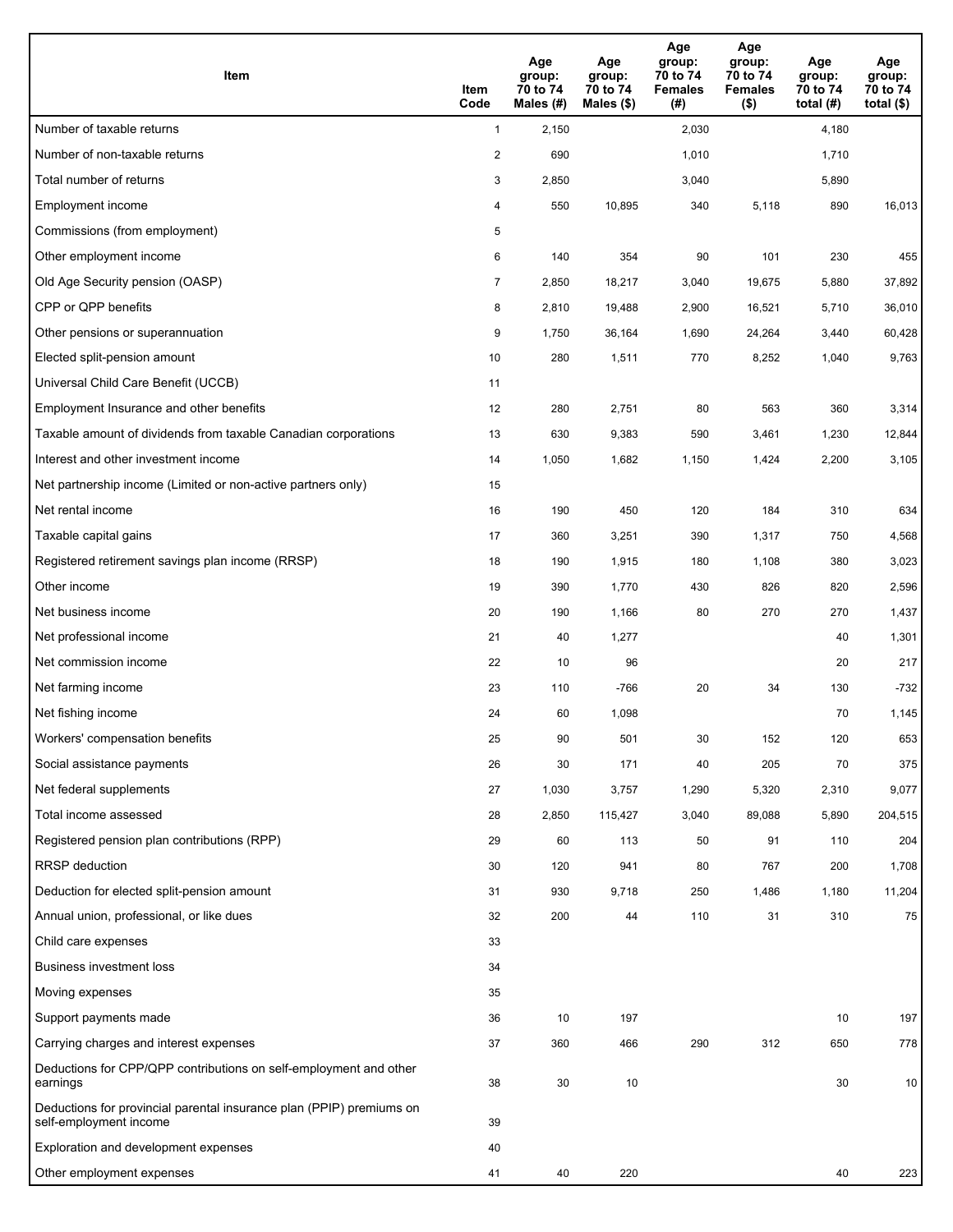| Item                                                              | Item<br>Code | Age<br>group:<br>70 to 74<br>Males (#) | Age<br>group:<br>70 to 74<br>Males (\$) | Age<br>group:<br>70 to 74<br><b>Females</b><br>(# ) | Age<br>group:<br>70 to 74<br><b>Females</b><br>$($ \$) | Age<br>group:<br>70 to 74<br>total $(H)$ | Age<br>group:<br>70 to 74<br>total $($)$ |
|-------------------------------------------------------------------|--------------|----------------------------------------|-----------------------------------------|-----------------------------------------------------|--------------------------------------------------------|------------------------------------------|------------------------------------------|
| Clergy residence deduction                                        | 42           |                                        |                                         |                                                     |                                                        |                                          |                                          |
| Other deductions                                                  | 43           | 80                                     | 211                                     | 50                                                  | 288                                                    | 130                                      | 499                                      |
| Total deductions before adjustments                               | 44           | 1,300                                  | 11,965                                  | 660                                                 | 2,990                                                  | 1,960                                    | 14,955                                   |
| Social benefits repayment                                         | 45           | 140                                    | 506                                     | 90                                                  | 257                                                    | 230                                      | 763                                      |
| Net income after adjustments                                      | 46           | 2,840                                  | 103,809                                 | 3,040                                               | 85,840                                                 | 5,880                                    | 189,649                                  |
| Canadian Forces personnel and police deduction                    | 47           |                                        |                                         |                                                     |                                                        |                                          |                                          |
| Security options deductions                                       | 48           |                                        |                                         |                                                     |                                                        |                                          |                                          |
| Other payments deductions                                         | 49           | 1,090                                  | 4,428                                   | 1,310                                               | 5,677                                                  | 2,400                                    | 10,106                                   |
| Non-capital losses of other years                                 | 50           |                                        |                                         |                                                     |                                                        |                                          |                                          |
| Net capital losses of other years                                 | 51           | 100                                    | 198                                     | 90                                                  | 118                                                    | 200                                      | 316                                      |
| Capital gains deduction                                           | 52           | 30                                     | 2,205                                   | 10                                                  | 406                                                    | 40                                       | 2,611                                    |
| Northern residents deductions                                     | 53           |                                        |                                         |                                                     |                                                        |                                          |                                          |
| Additional deductions                                             | 54           | 60                                     | 79                                      | 90                                                  | 488                                                    | 150                                      | 567                                      |
| Farming/fishing losses of prior years                             | 55           |                                        |                                         |                                                     |                                                        |                                          |                                          |
| Total deductions from net income                                  | 56           | 1,250                                  | 7,041                                   | 1,450                                               | 6,691                                                  | 2,700                                    | 13,732                                   |
| Taxable income assessed                                           | 57           | 2,830                                  | 96,803                                  | 3,030                                               | 79,179                                                 | 5,860                                    | 175,982                                  |
| Basic personal amount                                             | 58           | 2,850                                  | 31,365                                  | 3,040                                               | 33,528                                                 | 5,890                                    | 64,893                                   |
| Age amount                                                        | 59           | 2,750                                  | 17,020                                  | 2,990                                               | 19,064                                                 | 5,730                                    | 36,084                                   |
| Spouse or common-law partner amount                               | 60           | 230                                    | 722                                     | 50                                                  | 243                                                    | 280                                      | 965                                      |
| Amount for eligible dependant                                     | 61           |                                        |                                         | 10                                                  | 87                                                     | 10                                       | 105                                      |
| Amount for children 17 and under                                  | 62           |                                        |                                         |                                                     |                                                        |                                          |                                          |
| Amount for infirm dependants age 18 or older                      | 63           |                                        |                                         |                                                     |                                                        | 10                                       | 60                                       |
| CPP or QPP contributions through employment                       | 64           |                                        |                                         |                                                     |                                                        |                                          |                                          |
| CPP or QPP contributions on self-employment and other<br>earnings | 65           | 30                                     | 10                                      |                                                     |                                                        | 30                                       | 10                                       |
| Employment Insurance premiums                                     | 66           | 450                                    | 145                                     | 220                                                 | 67                                                     | 670                                      | 212                                      |
| PPIP premiums paid                                                | 67           |                                        |                                         |                                                     |                                                        |                                          |                                          |
| PPIP premiums payable on employment income                        | 68           |                                        |                                         |                                                     |                                                        |                                          |                                          |
| PPIP premiums payable on self-employment income                   | 69           |                                        |                                         |                                                     |                                                        |                                          |                                          |
| Volunteer firefighters' amount                                    | 70           |                                        |                                         |                                                     |                                                        |                                          |                                          |
| Canada employment amount                                          | 71           | 650                                    | 620                                     | 410                                                 | 378                                                    | 1,060                                    | 998                                      |
| Public transit amount                                             | 72           |                                        |                                         |                                                     |                                                        |                                          |                                          |
| Children's fitness amount                                         | 73           |                                        |                                         |                                                     |                                                        |                                          |                                          |
| Children's arts amount                                            | 74           |                                        |                                         |                                                     |                                                        |                                          |                                          |
| Home buyers' amount                                               | 75           |                                        |                                         |                                                     |                                                        |                                          |                                          |
| Pension income amount                                             | 76           | 1,900                                  | 3,617                                   | 2,030                                               | 3,841                                                  | 3,920                                    | 7,458                                    |
| Caregiver amount                                                  | 77           | 20                                     | 102                                     | 20                                                  | 66                                                     | 30                                       | 169                                      |
| Disability amount                                                 | 78           | 220                                    | 1,709                                   | 160                                                 | 1,224                                                  | 380                                      | 2,933                                    |
| Disability amount transferred from a dependant                    | 79           |                                        |                                         | 20                                                  | 133                                                    | 40                                       | 260                                      |
| Interest paid on student loans                                    | 80           |                                        |                                         |                                                     |                                                        |                                          |                                          |
| Tuition, education, and textbook amounts                          | 81           |                                        |                                         |                                                     |                                                        |                                          |                                          |
| Tuition, education, and textbook amounts transferred from a child | 82           |                                        |                                         |                                                     |                                                        | 10                                       | 52                                       |
| Amounts transferred from spouse or common-law partner             | 83           | 640                                    | 3,875                                   | 330                                                 | 1,703                                                  | 960                                      | 5,578                                    |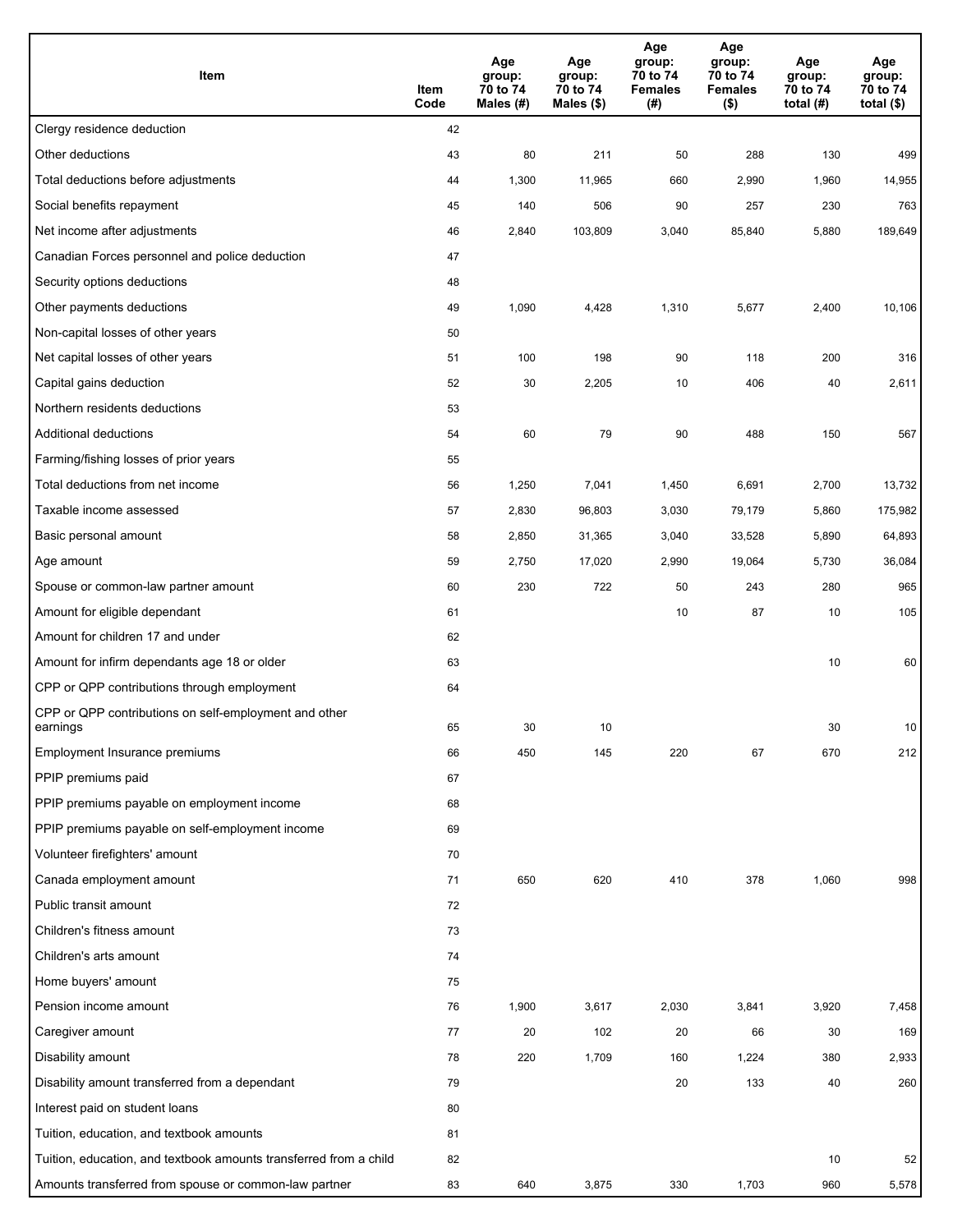| Item                                                | <b>Item</b><br>Code | Age<br>group:<br>70 to 74<br>Males (#) | Age<br>group:<br>70 to 74<br>Males $(\$)$ | Age<br>group:<br>70 to 74<br><b>Females</b><br>(#) | Age<br>group:<br>70 to 74<br><b>Females</b><br>$($ \$) | Age<br>group:<br>70 to 74<br>total $(H)$ | Age<br>group:<br>70 to 74<br>total $($)$ |
|-----------------------------------------------------|---------------------|----------------------------------------|-------------------------------------------|----------------------------------------------------|--------------------------------------------------------|------------------------------------------|------------------------------------------|
| Medical expenses                                    | 84                  | 980                                    | 2,345                                     | 1,210                                              | 2,717                                                  | 2,190                                    | 5,062                                    |
| Total tax credits on personal amounts               | 85                  | 2,850                                  | 9,279                                     | 3,040                                              | 9,468                                                  | 5,890                                    | 18,746                                   |
| Allowable charitable donations and government gifts | 86                  | 1,090                                  | 2,998                                     | 920                                                | 1,283                                                  | 2,010                                    | 4,281                                    |
| Eligible cultural and ecological gifts              | 87                  |                                        |                                           |                                                    |                                                        |                                          |                                          |
| Total tax credit on donations and gifts             | 88                  | 1,080                                  | 843                                       | 920                                                | 350                                                    | 2,000                                    | 1,192                                    |
| Total federal non-refundable tax credits            | 89                  | 2,850                                  | 10,121                                    | 3,040                                              | 9,818                                                  | 5,890                                    | 19,939                                   |
| Federal dividend tax credit                         | 90                  | 500                                    | 1,242                                     | 480                                                | 477                                                    | 980                                      | 1,719                                    |
| Overseas employment tax credit                      | 91                  |                                        |                                           |                                                    |                                                        |                                          |                                          |
| Minimum tax carryover                               | 92                  |                                        |                                           |                                                    |                                                        | 10                                       | 37                                       |
| Basic federal tax                                   | 93                  | 1,550                                  | 6,937                                     | 1,400                                              | 4,272                                                  | 2,950                                    | 11,209                                   |
| Federal Foreign Tax Credit                          | 94                  | 180                                    | 52                                        | 180                                                | 29                                                     | 360                                      | 81                                       |
| Federal Political contribution tax credit           | 95                  | 70                                     | 10                                        | 50                                                 | 8                                                      | 110                                      | 18                                       |
| <b>Investment Tax Credit</b>                        | 96                  | 10                                     | 5                                         |                                                    |                                                        | 20                                       | 16                                       |
| Labour-sponsored funds tax credit                   | 97                  |                                        |                                           |                                                    |                                                        |                                          |                                          |
| Alternative minimum tax payable                     | 98                  |                                        |                                           |                                                    |                                                        |                                          |                                          |
| Net federal tax                                     | 99                  | 1,540                                  | 6,870                                     | 1,400                                              | 4,224                                                  | 2,940                                    | 11,094                                   |
| CPP contributions on self-employment                | 100                 | 30                                     | 20                                        |                                                    |                                                        | 30                                       | 20                                       |
| Social Benefits repayment                           | 101                 | 140                                    | 506                                       | 90                                                 | 257                                                    | 230                                      | 763                                      |
| Net Provincial Tax                                  | 102                 | 2,150                                  | 6,774                                     | 2,030                                              | 4,477                                                  | 4,180                                    | 11,251                                   |
| Total tax payable                                   | 103                 | 2,150                                  | 14,169                                    | 2,030                                              | 8,959                                                  | 4,180                                    | 23,128                                   |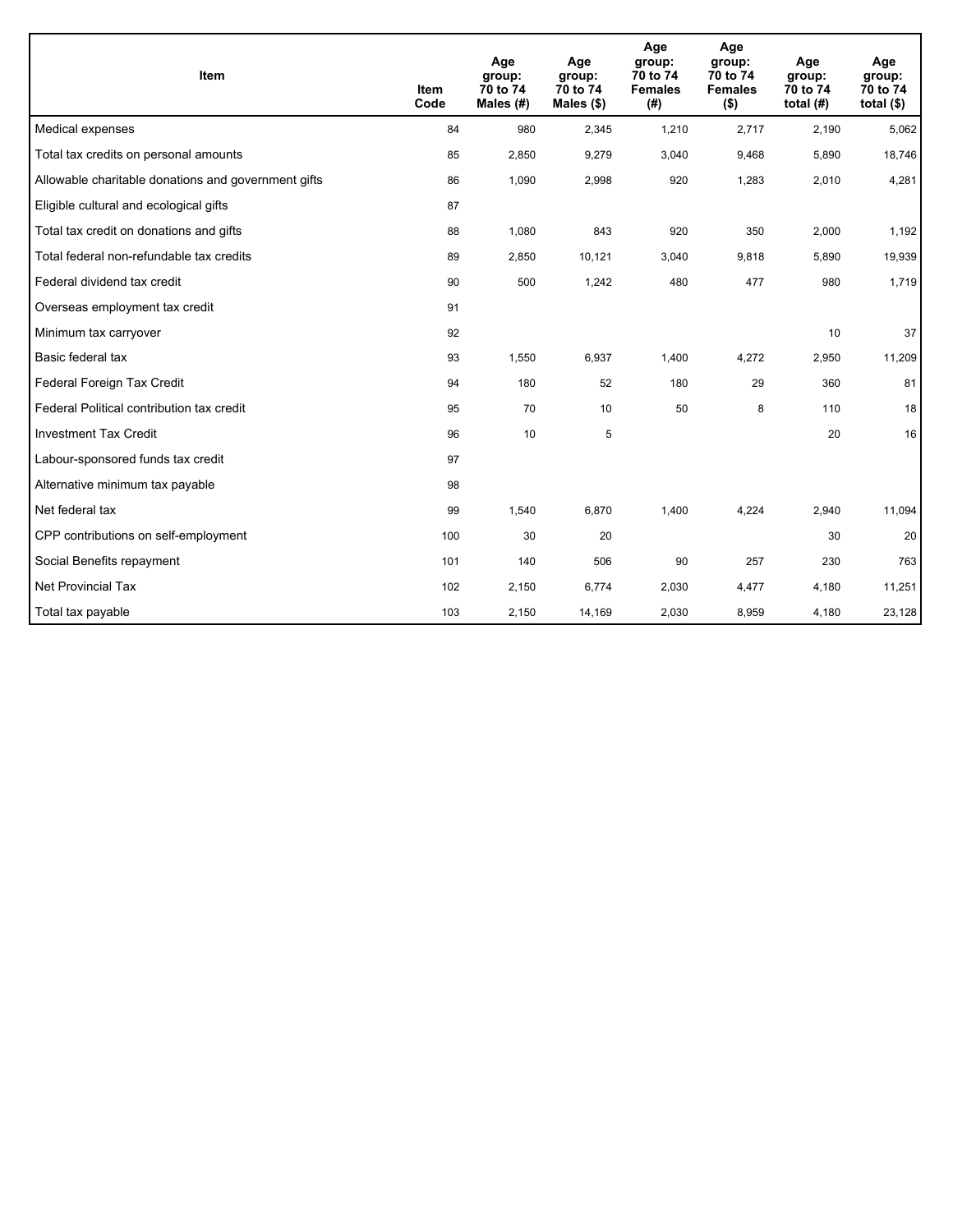| Item                                                                                           | Item<br>Code   | Age<br>group:<br>75 and<br>over<br>Males (#) | Age<br>group:<br>75 and<br>over<br>Males $($)$ | Age<br>group:<br>75 and<br>over<br><b>Females</b><br>(#) | Age<br>group:<br><b>75 and</b><br>over<br><b>Females</b><br>$($ \$) | Age<br>group:<br>75 and<br>over total<br>(#) | Age<br>group:<br>75 and<br>over total<br>$($ \$) |
|------------------------------------------------------------------------------------------------|----------------|----------------------------------------------|------------------------------------------------|----------------------------------------------------------|---------------------------------------------------------------------|----------------------------------------------|--------------------------------------------------|
| Number of taxable returns                                                                      | $\mathbf{1}$   | 2,910                                        |                                                | 3,360                                                    |                                                                     | 6,270                                        |                                                  |
| Number of non-taxable returns                                                                  | $\overline{2}$ | 1,620                                        |                                                | 3,190                                                    |                                                                     | 4,810                                        |                                                  |
| Total number of returns                                                                        | 3              | 4,530                                        |                                                | 6,550                                                    |                                                                     | 11,080                                       |                                                  |
| Employment income                                                                              | 4              | 220                                          | 3,483                                          | 90                                                       | 1,101                                                               | 310                                          | 4,584                                            |
| Commissions (from employment)                                                                  | 5              |                                              |                                                |                                                          |                                                                     |                                              |                                                  |
| Other employment income                                                                        | 6              | 200                                          | 140                                            | 100                                                      | 120                                                                 | 300                                          | 260                                              |
| Old Age Security pension (OASP)                                                                | $\overline{7}$ | 4,530                                        | 28,483                                         | 6,540                                                    | 41,497                                                              | 11,070                                       | 69,980                                           |
| CPP or QPP benefits                                                                            | 8              | 4,480                                        | 31,884                                         | 6,020                                                    | 36,135                                                              | 10,500                                       | 68,019                                           |
| Other pensions or superannuation                                                               | 9              | 2,870                                        | 56,451                                         | 3,480                                                    | 46,138                                                              | 6,350                                        | 102,589                                          |
| Elected split-pension amount                                                                   | 10             | 360                                          | 2,169                                          | 850                                                      | 8,308                                                               | 1,210                                        | 10,476                                           |
| Universal Child Care Benefit (UCCB)                                                            | 11             |                                              |                                                |                                                          |                                                                     |                                              |                                                  |
| Employment Insurance and other benefits                                                        | 12             | 70                                           | 737                                            | 10                                                       | 87                                                                  | 90                                           | 823                                              |
| Taxable amount of dividends from taxable Canadian corporations                                 | 13             | 1,020                                        | 8,547                                          | 1,180                                                    | 8,733                                                               | 2,200                                        | 17,280                                           |
| Interest and other investment income                                                           | 14             | 2,090                                        | 3,812                                          | 2,790                                                    | 5,353                                                               | 4,880                                        | 9,165                                            |
| Net partnership income (Limited or non-active partners only)                                   | 15             |                                              |                                                |                                                          |                                                                     |                                              |                                                  |
| Net rental income                                                                              | 16             | 210                                          | 871                                            | 140                                                      | 547                                                                 | 350                                          | 1,418                                            |
| Taxable capital gains                                                                          | 17             | 600                                          | 8,324                                          | 780                                                      | 6,994                                                               | 1,380                                        | 15,318                                           |
| Registered retirement savings plan income (RRSP)                                               | 18             | 180                                          | 963                                            | 220                                                      | 828                                                                 | 400                                          | 1,791                                            |
| Other income                                                                                   | 19             | 630                                          | 4,566                                          | 840                                                      | 4,292                                                               | 1,460                                        | 8,858                                            |
| Net business income                                                                            | 20             | 110                                          | 190                                            | 50                                                       | 5                                                                   | 160                                          | 195                                              |
| Net professional income                                                                        | 21             | 20                                           | 304                                            |                                                          |                                                                     | 30                                           | 364                                              |
| Net commission income                                                                          | 22             |                                              |                                                |                                                          |                                                                     |                                              |                                                  |
| Net farming income                                                                             | 23             | 160                                          | $-521$                                         | 30                                                       | 96                                                                  | 190                                          | $-425$                                           |
| Net fishing income                                                                             | 24             | 20                                           | 169                                            |                                                          |                                                                     | 30                                           | 208                                              |
| Workers' compensation benefits                                                                 | 25             | 160                                          | 866                                            | 90                                                       | 573                                                                 | 250                                          | 1,440                                            |
| Social assistance payments                                                                     | 26             | 90                                           | 567                                            | 240                                                      | 1,438                                                               | 330                                          | 2,006                                            |
| Net federal supplements                                                                        | 27             | 2,020                                        | 7,527                                          | 3,740                                                    | 17,860                                                              | 5,760                                        | 25,387                                           |
| Total income assessed                                                                          | 28             | 4,530                                        | 159,584                                        | 6,550                                                    | 180,260                                                             | 11,080                                       | 339,844                                          |
| Registered pension plan contributions (RPP)                                                    | 29             | 30                                           | 32                                             |                                                          |                                                                     | 40                                           | 43                                               |
| <b>RRSP</b> deduction                                                                          | 30             | 30                                           | 88                                             |                                                          |                                                                     | 50                                           | 194                                              |
| Deduction for elected split-pension amount                                                     | 31             | 1,250                                        | 12,510                                         | 220                                                      | 1,275                                                               | 1,480                                        | 13,785                                           |
| Annual union, professional, or like dues                                                       | 32             | 140                                          | 19                                             | 90                                                       | $\,6\,$                                                             | 230                                          | 26                                               |
| Child care expenses                                                                            | 33             |                                              |                                                |                                                          |                                                                     |                                              |                                                  |
| <b>Business investment loss</b>                                                                | 34             |                                              |                                                |                                                          |                                                                     |                                              |                                                  |
| Moving expenses                                                                                | 35             |                                              |                                                |                                                          |                                                                     |                                              |                                                  |
| Support payments made                                                                          | 36             | 20                                           | 166                                            |                                                          |                                                                     | 20                                           | 166                                              |
| Carrying charges and interest expenses                                                         | 37             | 680                                          | 744                                            | 760                                                      | 1,103                                                               | 1,430                                        | 1,847                                            |
| Deductions for CPP/QPP contributions on self-employment and other<br>earnings                  | 38             |                                              |                                                |                                                          |                                                                     |                                              |                                                  |
| Deductions for provincial parental insurance plan (PPIP) premiums on<br>self-employment income | 39             |                                              |                                                |                                                          |                                                                     |                                              |                                                  |
| Exploration and development expenses                                                           | 40             |                                              |                                                |                                                          |                                                                     |                                              |                                                  |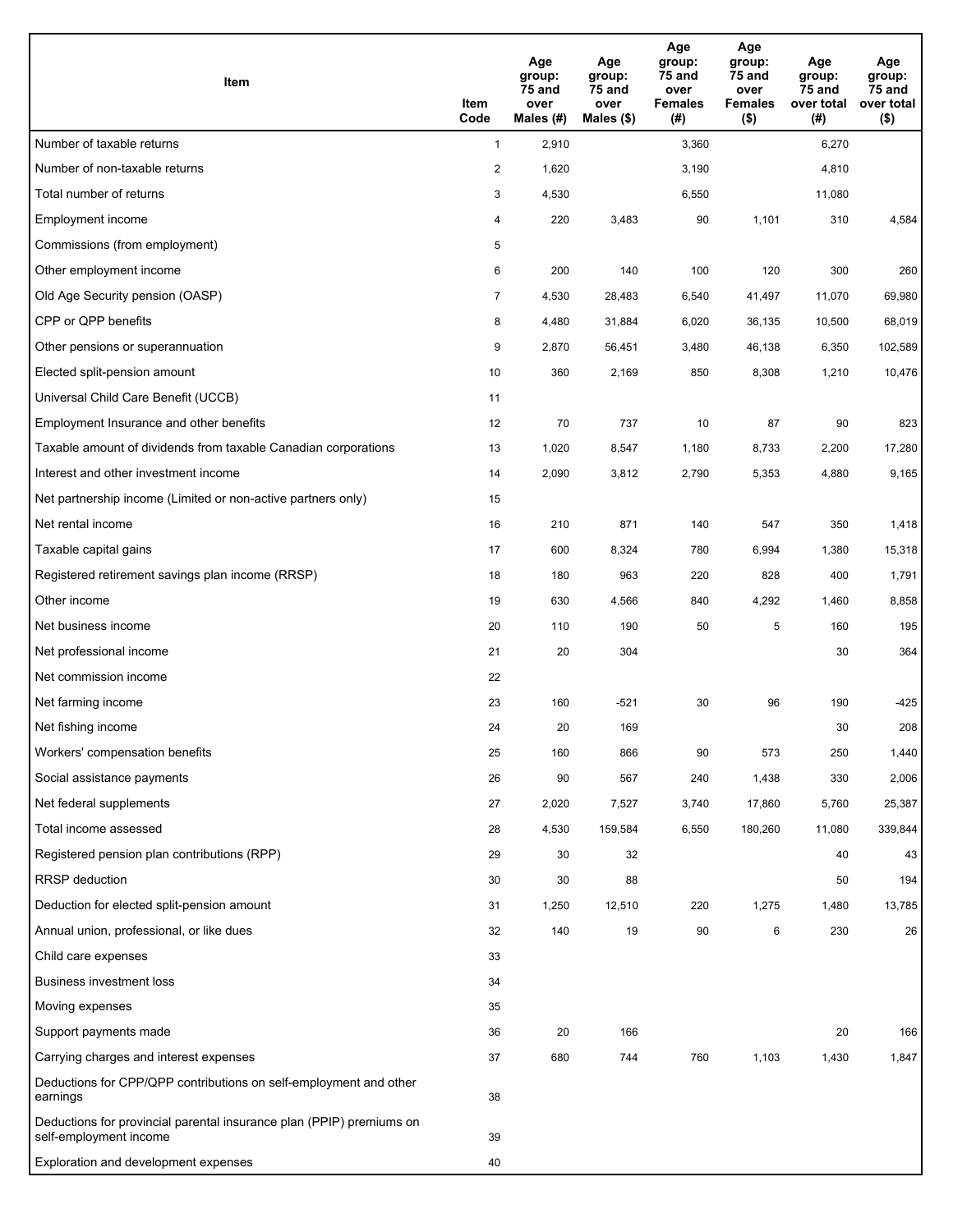| Item                                                              | Item<br>Code | Age<br>group:<br>75 and<br>over Males<br>(# ) | Age<br>group:<br>75 and<br>over Males<br>$($ \$) | Age<br>group:<br>75 and<br>over<br><b>Females</b><br>(#) | Age<br>group:<br>75 and<br>over<br><b>Females</b><br>$($ \$) | Age<br>group:<br>75 and<br>over total<br>(#) | Age<br>group:<br>75 and<br>over total<br>$($ \$) |
|-------------------------------------------------------------------|--------------|-----------------------------------------------|--------------------------------------------------|----------------------------------------------------------|--------------------------------------------------------------|----------------------------------------------|--------------------------------------------------|
| Other employment expenses                                         | 41           |                                               |                                                  |                                                          |                                                              |                                              |                                                  |
| Clergy residence deduction                                        | 42           |                                               |                                                  |                                                          |                                                              |                                              |                                                  |
| Other deductions                                                  | 43           | 80                                            | 648                                              | 110                                                      | 1,183                                                        | 190                                          | 1,831                                            |
| Total deductions before adjustments                               | 44           | 1,730                                         | 14,253                                           | 1,070                                                    | 3,693                                                        | 2,800                                        | 17,946                                           |
| Social benefits repayment                                         | 45           | 180                                           | 644                                              | 170                                                      | 545                                                          | 350                                          | 1,189                                            |
| Net income after adjustments                                      | 46           | 4,530                                         | 144,716                                          | 6,550                                                    | 176,022                                                      | 11,070                                       | 320,738                                          |
| Canadian Forces personnel and police deduction                    | 47           |                                               |                                                  |                                                          |                                                              |                                              |                                                  |
| Security options deductions                                       | 48           |                                               |                                                  |                                                          |                                                              |                                              |                                                  |
| Other payments deductions                                         | 49           | 2,110                                         | 8,955                                            | 3,800                                                    | 19,869                                                       | 5,910                                        | 28,823                                           |
| Non-capital losses of other years                                 | 50           |                                               |                                                  |                                                          |                                                              |                                              |                                                  |
| Net capital losses of other years                                 | 51           | 150                                           | 293                                              | 190                                                      | 372                                                          | 330                                          | 665                                              |
| Capital gains deduction                                           | 52           | 50                                            | 2,837                                            | 30                                                       | 1,078                                                        | 70                                           | 3,915                                            |
| Northern residents deductions                                     | 53           |                                               |                                                  |                                                          |                                                              |                                              |                                                  |
| Additional deductions                                             | 54           | 110                                           | 273                                              | 270                                                      | 2,175                                                        | 370                                          | 2,447                                            |
| Farming/fishing losses of prior years                             | 55           |                                               |                                                  |                                                          |                                                              |                                              |                                                  |
| Total deductions from net income                                  | 56           | 2,350                                         | 12,460                                           | 4,100                                                    | 23,512                                                       | 6,450                                        | 35,973                                           |
| Taxable income assessed                                           | 57           | 4,530                                         | 132,270                                          | 6,480                                                    | 152,727                                                      | 11,000                                       | 284,997                                          |
| Basic personal amount                                             | 58           | 4,530                                         | 49,950                                           | 6,550                                                    | 72,202                                                       | 11,080                                       | 122,153                                          |
| Age amount                                                        | 59           | 4,390                                         | 28,034                                           | 6,420                                                    | 41,952                                                       | 10,810                                       | 69,986                                           |
| Spouse or common-law partner amount                               | 60           | 330                                           | 812                                              | 60                                                       | 342                                                          | 390                                          | 1,154                                            |
| Amount for eligible dependant                                     | 61           |                                               |                                                  | 20                                                       | 169                                                          | 30                                           | 220                                              |
| Amount for children 17 and under                                  | 62           |                                               |                                                  |                                                          |                                                              |                                              |                                                  |
| Amount for infirm dependants age 18 or older                      | 63           | 10                                            | 60                                               |                                                          |                                                              | 20                                           | 87                                               |
| CPP or QPP contributions through employment                       | 64           |                                               |                                                  |                                                          |                                                              |                                              |                                                  |
| CPP or QPP contributions on self-employment and other<br>earnings | 65           |                                               |                                                  |                                                          |                                                              |                                              |                                                  |
| Employment Insurance premiums                                     | 66           | 140                                           | 36                                               | 30                                                       | 8                                                            | 170                                          | 44                                               |
| PPIP premiums paid                                                | 67           |                                               |                                                  |                                                          |                                                              |                                              |                                                  |
| PPIP premiums payable on employment income                        | 68           |                                               |                                                  |                                                          |                                                              |                                              |                                                  |
| PPIP premiums payable on self-employment income                   | 69           |                                               |                                                  |                                                          |                                                              |                                              |                                                  |
| Volunteer firefighters' amount                                    | 70           |                                               |                                                  |                                                          |                                                              |                                              |                                                  |
| Canada employment amount                                          | 71           | 400                                           | 290                                              | 190                                                      | 119                                                          | 580                                          | 410                                              |
| Public transit amount                                             | 72           |                                               |                                                  |                                                          |                                                              |                                              |                                                  |
| Children's fitness amount                                         | 73           |                                               |                                                  |                                                          |                                                              |                                              |                                                  |
| Children's arts amount                                            | 74           |                                               |                                                  |                                                          |                                                              |                                              |                                                  |
| Home buyers' amount                                               | 75           |                                               |                                                  |                                                          |                                                              |                                              |                                                  |
| Pension income amount                                             | 76           | 3,030                                         | 5,650                                            | 3,880                                                    | 7,247                                                        | 6,910                                        | 12,897                                           |
| Caregiver amount                                                  | 77           | 30                                            | 136                                              | 30                                                       | 128                                                          | 50                                           | 264                                              |
| Disability amount                                                 | 78           | 480                                           | 3,658                                            | 590                                                      | 4,520                                                        | 1,070                                        | 8,177                                            |
| Disability amount transferred from a dependant                    | 79           | 40                                            | 266                                              | 40                                                       | 288                                                          | 80                                           | 553                                              |
| Interest paid on student loans                                    | 80           |                                               |                                                  |                                                          |                                                              |                                              |                                                  |
| Tuition, education, and textbook amounts                          | 81           |                                               |                                                  |                                                          |                                                              |                                              |                                                  |